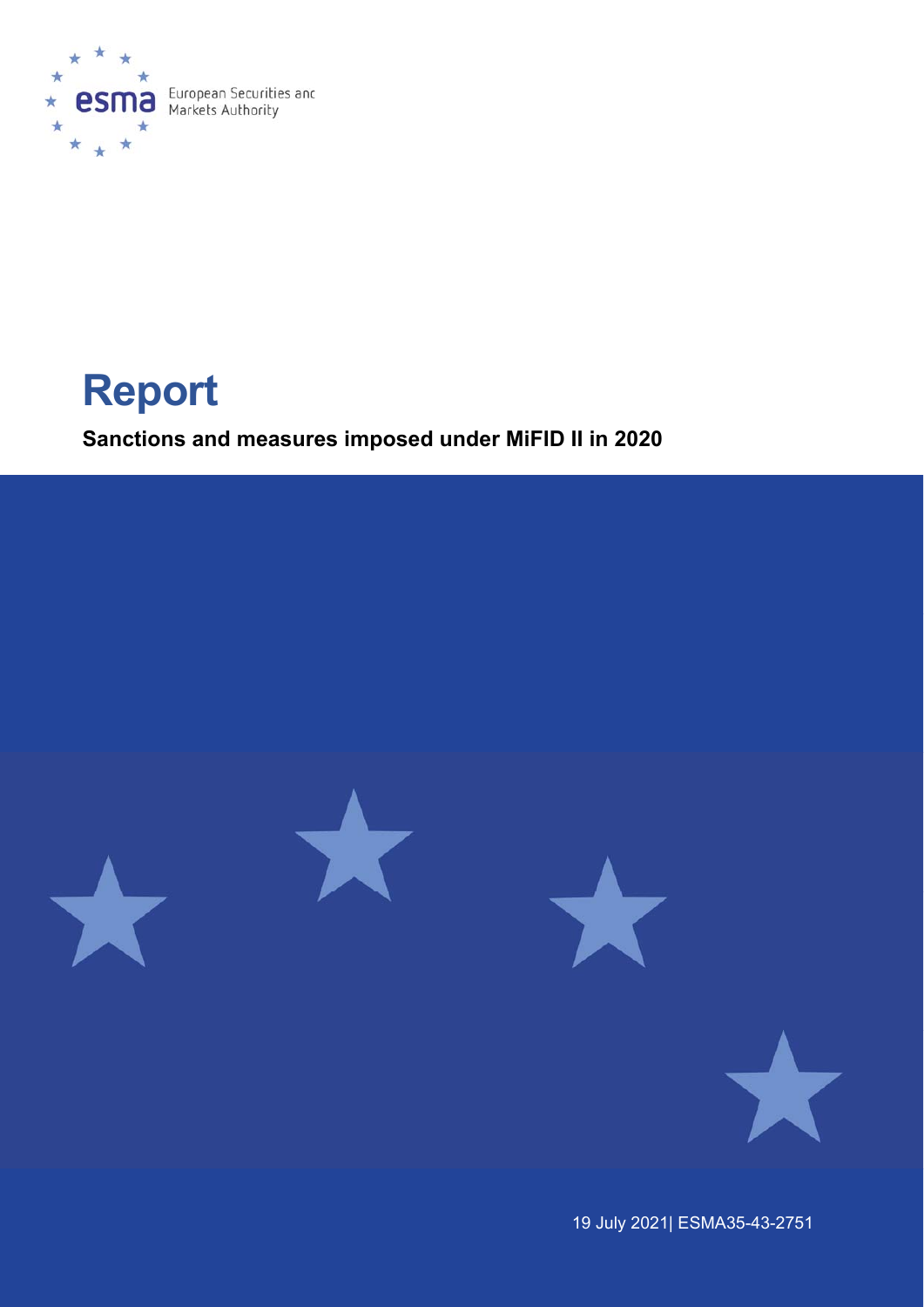

ESMA REGULAR USE

19 July 2021 ESMA35-43-2751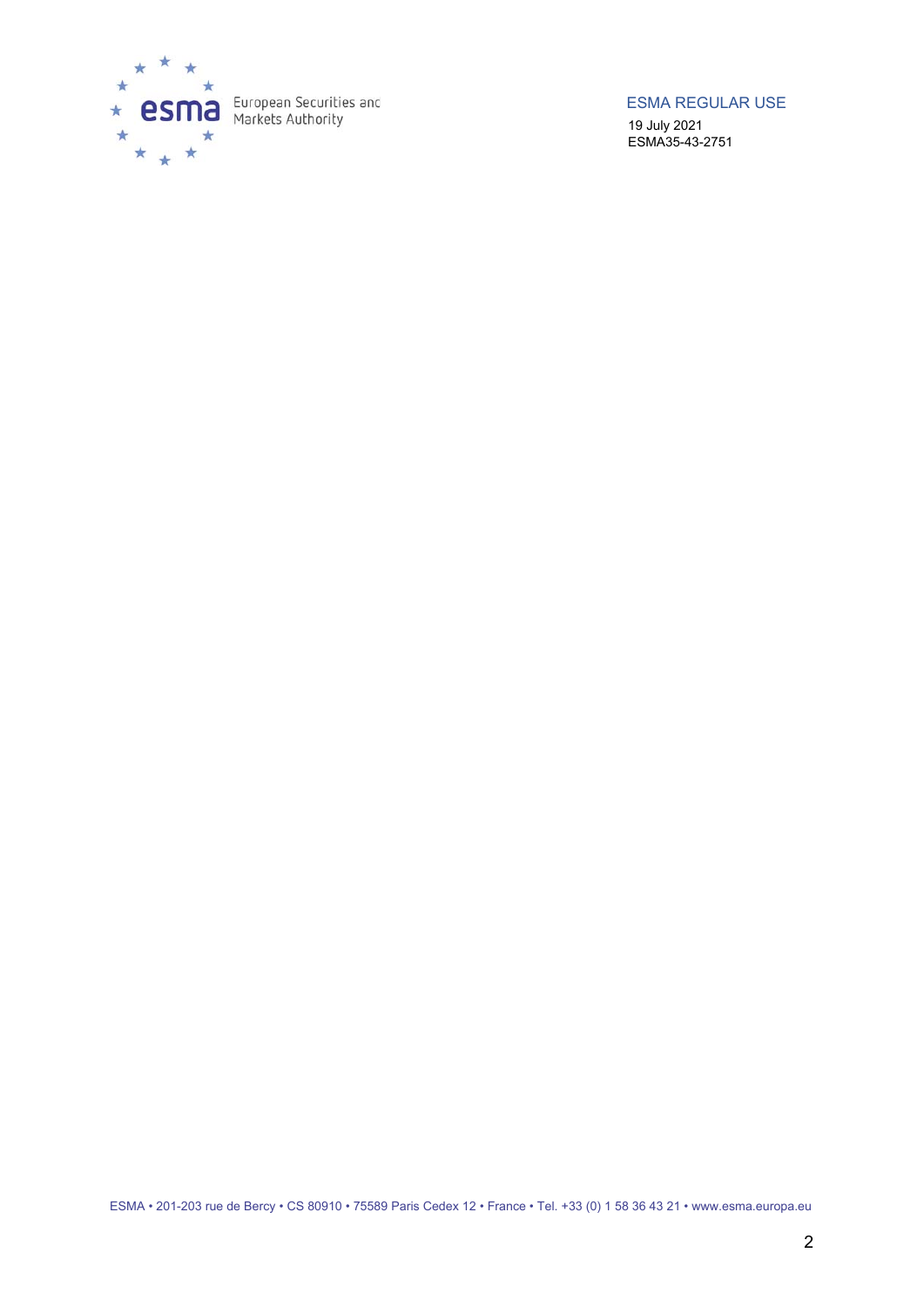

# **Contents**

| $\mathbf{1}$   |       |                                                                                      |
|----------------|-------|--------------------------------------------------------------------------------------|
| $\overline{2}$ |       | Background and relevant regulatory framework for reporting on MiFID II sanctions and |
| 3              |       |                                                                                      |
| 4              |       |                                                                                      |
| 5              |       |                                                                                      |
|                | 5.1   |                                                                                      |
|                | 5.2   | General observations on NCAs' imposition of sanctions and measures under MiFID       |
|                | 5.3   | Detailed listing of sanctions and measures imposed during 2020 by NCAs' Member       |
|                | 5.3.1 | Sanctions and measures imposed in relation to Level 1 provisions 11                  |
|                | 5.3.2 | Sanctions and measures imposed in relation to Level 2 provisions 23                  |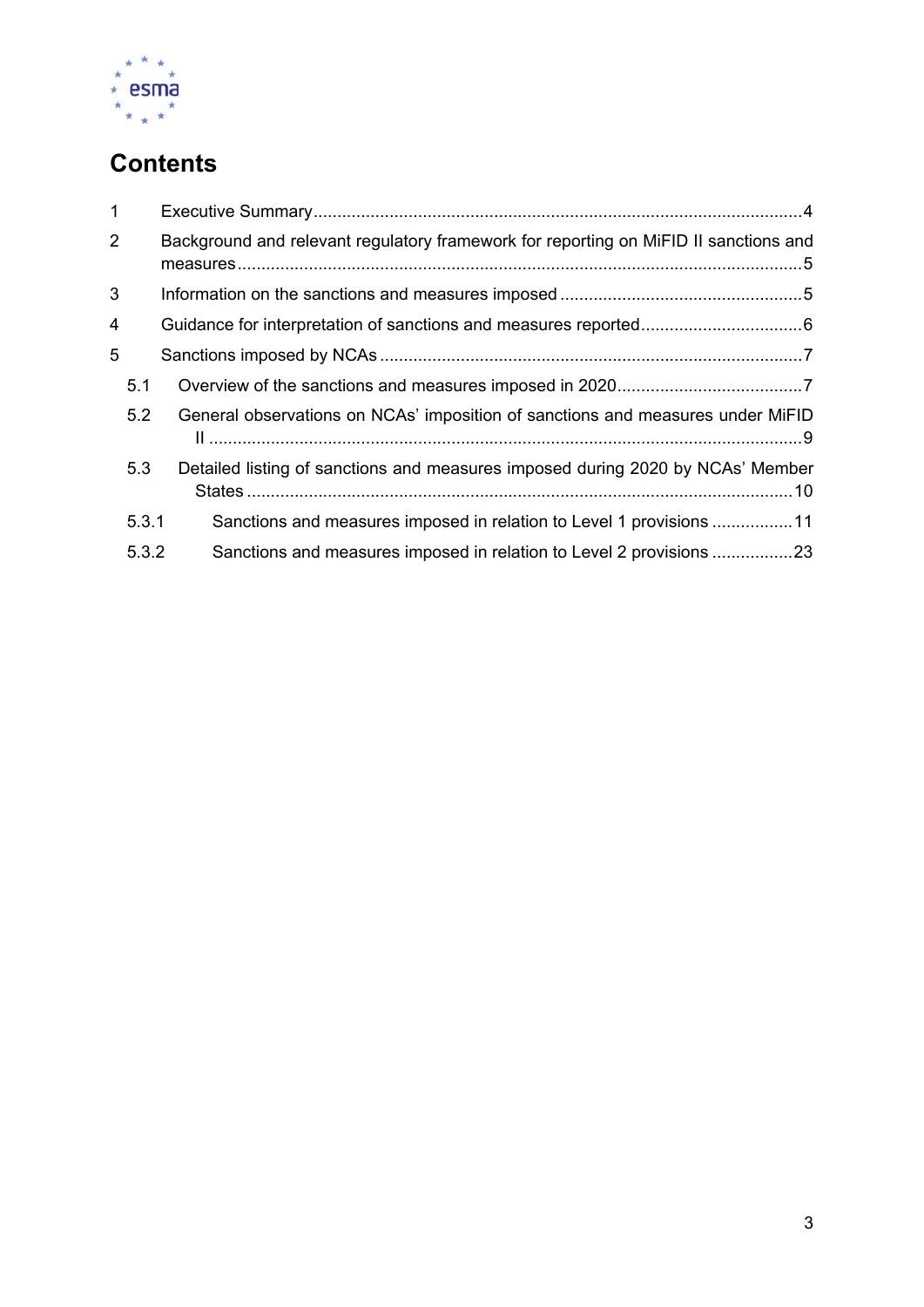

# **1 Executive Summary**

The Report provides an overview of the applicable legal framework and the sanctions and measures imposed by NCAs under the MiFID II framework in 2020. The data reported for 2020, and included in this Report, shows that NCAs' activity on imposing sanctions and measures under MiFID II has increased compared to the past two years both in terms of sanctions and measures and pecuniary amounts. It should be however noted there are still differences in the identification of sanctions and measures for the purpose of the reporting to ESMA, and the distinction among them. As a result, the figures in this Report on the number of imposed sanctions and measures imposed should be read cautiously. Overall, in 23 (out of 30) EU/EEA Member States, NCAs imposed a total of 613 sanctions and measures in 2020. Those applied sanctions and measures were of an aggregated value of EUR 8,400,430.

#### **Background**

ESMA is required to publish an annual report with aggregated information on all sanctions and measures imposed by national competent authorities (NCAs) pursuant to Article 71(4) of Directive 2014/65/EU (MiFID II Directive). ESMA is also obliged to include in the report data on criminal sanctions imposed under MiFID II (provided Member States have chosen in accordance with Article 70 of MiFID II to lay down criminal sanctions for MiFID II/MIFIR infringements). This Report contains information on the sanctions and measures (including criminal sanctions) imposed by NCAs in accordance with Article 70(1) of the MiFID II Directive from 1 January 2020 to 31 December 2020. However, this Report does not include data on sanctions and measures issued by NCAs in accordance with the MiFID I Directive. Additionally, the Report contains an overview of the applicable legal framework, including the sanctions and measures foreseen.

#### **Next Steps**

The information reported to ESMA and included in this report will, inter alia, inform ESMA's ongoing work aimed at fostering supervisory convergence in the application of the MiFID II framework and contribute to ESMA's goal to develop an EU outcome-focused supervisory and enforcement culture.

Further detailed information on public sanctions and measures issued by national competent authorities can be found on the ESMA register available on the ESMA website.1

<sup>&</sup>lt;sup>1</sup> See: https://registers.esma.europa.eu/publication/searchSanction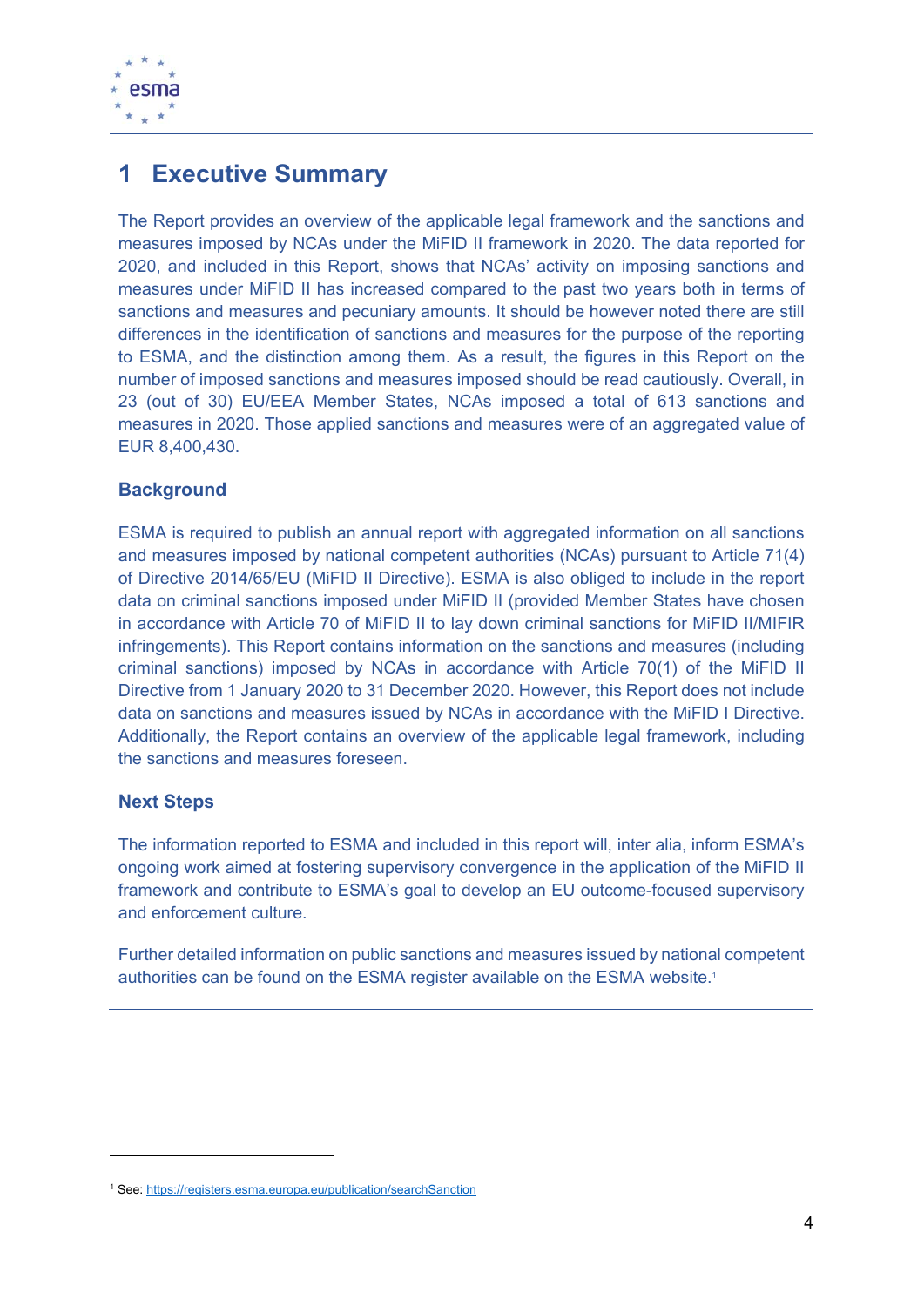

# **2 Background and relevant regulatory framework for reporting on MiFID II sanctions and measures**

- 1. This Report is drafted pursuant to Article 71(4) of the Directive (EU) No 2014/65/EU on Markets in Financial Instruments (MiFID II).<sup>2</sup> According to this article, Member States have to provide ESMA, annually, with:
	- a) aggregated information on all sanctions and measures imposed;<sup>3</sup>
	- b) anonymised and aggregated information on all criminal investigations undertaken criminal sanctions imposed, by their NCAs - where Member States have chosen to lay down criminal sanctions for infringements.<sup>4</sup>
- 2. Article 71 of MiFID II is implemented by the Commission Implementing Regulation (EU)  $2017/1111$ <sup>5</sup>, which sets out the procedures and forms for submitting the information required.
- 3. According to Article 5 of Commission Implementing Regulation (EU) 2017/1111, NCAs shall provide ESMA with the information referred to in Article 71(4) of MiFID II by filling in the forms set out in Annexes II and III to the Regulation. That information shall refer to all the sanctions and measures imposed, including criminal sanctions, during the previous calendar year. The forms shall be completed electronically and be sent to ESMA no later than 31 March of each year.
- 4. Article 71(4) of Directive 2014/65/EU provides that ESMA shall publish in an annual report the information on sanctions and measures imposed, including criminal sanctions.

# **3 Information on the sanctions and measures imposed**

5. This is the third report published by ESMA concerning sanctions and measures imposed under Directive 2014/65/EU6.7

<sup>2</sup> OJ L 173, 12.6.2014, p. 349–496

<sup>&</sup>lt;sup>3</sup> See first subparagraph of Article 71(4) of MiFID II<br><sup>4</sup> See second subparagraph of Article 71(4) of MiFII

See second subparagraph of Article 71(4) of MiFID II

<sup>5</sup> OJ L 162, 23.6.2017, p. 14–21

<sup>&</sup>lt;sup>6</sup> For the purpose of this report only the sanctions and measures issued under MiFID II framework have been considered. Any infringement under Directive 2004/39/EC (MiFID I) does not fall within the remit of the report. 7

 $7$  Previous sanctions and measures reports published by ESMA on MiFID II can be found at these links:

The Report on sanctions and measures imposed under MiFID II in 2018 (ESMA35-36-1711): https://www.esma.europa.eu/sites/default/files/library/esma35-36-1711 report\_on\_mifid\_ii\_sanctions\_measures\_investigations.pdf

The Report on sanctions and measures imposed under MiFID II in 2019 (ESMA35-43-2427): https://www.esma.europa.eu/sites/default/files/library/35-43-2427\_report\_mifid\_ii\_sanctions\_2019.pdf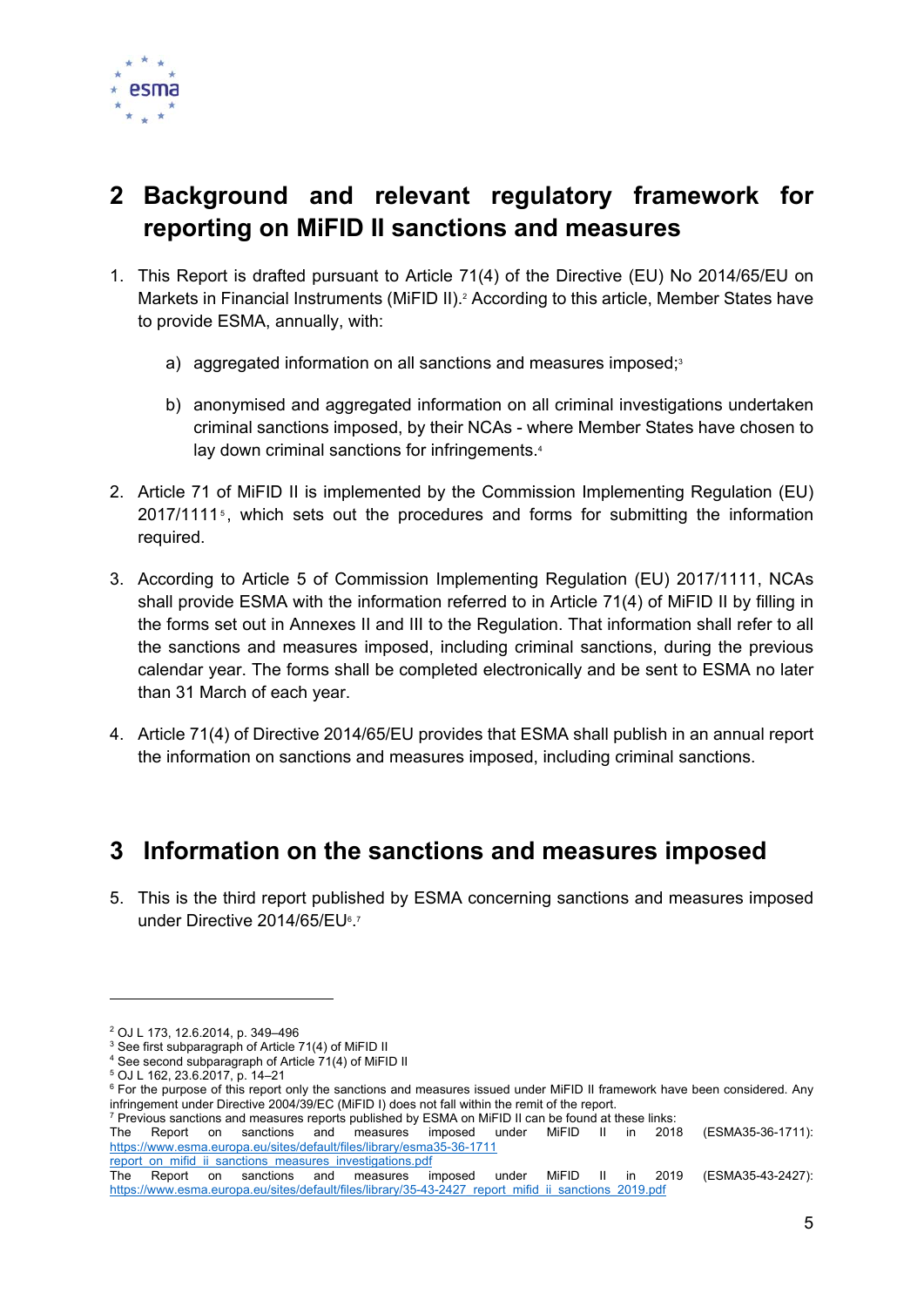

- 6. Directive 2014/65/EU requires Member States to lay down rules on and ensure that their NCAs may impose administrative sanctions and measures applicable to all infringements of MiFID II and Regulation (EU) No 600/2014/EU on Markets in Financial Instruments (MiFIR)8 .9 Accordingly, with regard to sanctions and measures, MiFID II key requirements include:
	- Details on types of behaviours that shall be considered an infringement of MIFID II/MIFIR, and
	- A minimum list of types of administrative sanctions and measures which NCAs shall have the power to take and impose (i.e. a public statement; a withdrawal of authorisation; a temporary ban; administrative fines etc). This list also covers minimum/floor thresholds for maximum administrative fines.
- 7. The aggregated information contained in this report reflects the data submitted to ESMA by the NCAs.

# **4 Guidance for interpretation of sanctions and measures reported**

- 8. This Report should be considered in the context of the following provisions as provided for in the Annexes II and III of the Commission Implementing Regulation (EU) 2017/1111:
	- The sanctions and measures imposed may be based on more than one legislative provision, so the sum of the number of sanctions or measures/values of fines disclosed in the analytical tables of section 5.2 of the Report may not correspond to the total number of sanctions/measures or to the total value of fines imposed, as reported in the overview table.
	- If the relevant sanction does not only refer to breaches relating to the relevant article of Directive 2014/65/EU or of Regulation (EU) No 600/2014, but also to other provisions, and the relevant amounts cannot be disaggregated per article of the MiFID II framework, which was infringed, a reference to "AGGREGATED FIGURE" is provided with the respective values in the Report.
- 9. As per Annexes II and III to the Commission Implementing Regulation (EU) 2017/1111, the value of fines can be submitted in Euro or in the national currency, where it is different from the Euro. In the latter case, information on the equivalent value in Euro of the total amounts of fines is also provided (based on foreign exchange reference rates at year-end 2020).

<sup>8</sup> OJ L 173, 12.6.2014, p. 84-148

<sup>&</sup>lt;sup>9</sup> See Article 70(1) MiFID II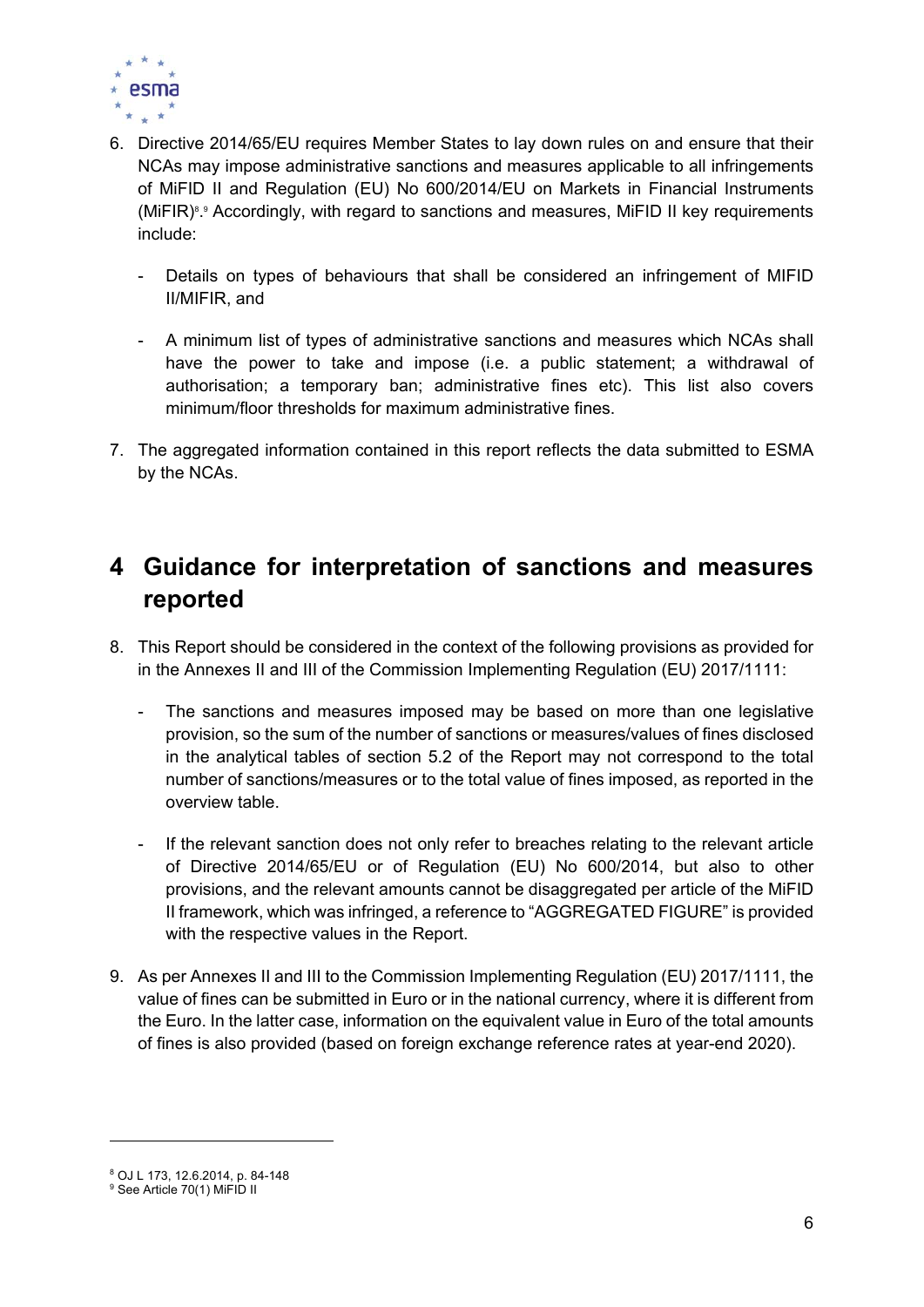

- 10. Certain factors may impact the extent and characteristics of NCA`s notification on imposed sanctions and measures under MiFID II to ESMA. Among such factors, the following have been observed in particular:
	- (i) characteristics related to the reporting process which may, for example, lead to a notification of a sanction imposed by the NCA in 2020, at a later year<sup>10</sup> and;
	- (ii) differences between the requirements of the MiFID II framework and national legislation on sanctions and measures. For some jurisdictions, this may result in excluding certain NCA activities related to the application of sanctions and measures from the respective annual reporting to ESMA.<sup>11</sup>

# **5 Sanctions imposed by NCAs**

## **5.1 Overview of the sanctions and measures imposed in 2020**

- 11. In 2019, ESMA published the first version of the Report<sup>12</sup>, concerning the period from 1 January to 31 December 2018. As notified, the applied sanctions and measures under the MiFID II framework in this period show that (out of 30 EU/EEA Member States) in 12 Member States, NCAs imposed sanctions and measures which resulted in a total of 117 sanctions and measures. Those applied sanctions and measures were of an aggregated value of EUR 1,263,717<sup>13</sup>.<sup>14</sup> The number of sanctions and measures contained in this Report did not allow to observe clear trends or tendencies in the imposition of sanctions and measures, nor to produce detailed statistics based on it.
- 12. The second version of the Report<sup>15</sup> covered the period from 1 January to 31 December 2019. Notifications of sanctions and measures applied under the MiFID II framework in this period revealed that (out of 30 EU/EEA Member States) in 15 Member States, NCAs imposed sanctions and measures which resulted in a total of 371 sanctions and measures. Those applied sanctions and measures were of an aggregated value of EUR 1,828,802.16 The comparison between the 2019 and 2020 reports showed an increase in the number of Member States where sanctions and measures were applied, the total number of sanctions and measures reported and the aggregated amount of administrative sanctions imposed. However, as (i) MiFID II/MiFIR had been applicable for two years and due to the considerable time that enforcement processes take from the beginning to their conclusion;

 $10$  For example, if a NCA reported that "no/zero" sanctions and measures were imposed in 2020, this does not necessarily mean that the NCA did not take any enforcement action of MiFID II rules. Instead, a NCA's report of no imposed MiFID II related sanctions and measures in 2020, may also stem from practical factors, such as the considerable time that enforcement processes take from the beginning to their conclusion. This may have led to sanctions and measures or criminal proceedings ongoing in

<sup>2020,</sup> being pushed beyond the cut-off date of the reporting period (i.e. 31 December 2020).<br><sup>11</sup> For instance, sanctions and measures taken under a national legal framework, for example, blacklisting of firms' websites.<br><sup>1</sup>

<sup>&</sup>lt;sup>14</sup> Those numbers of the 2018 annual report exclude the information related to sanctions and measures imposed by the UK to facilitate comparison to the data reported in the subsequent annual reports, to which the UK did not notify anymore.<br><sup>15</sup> ESMA35-43-2427

<sup>&</sup>lt;sup>16</sup> This amount includes Euro-equivalent values of fines imposed in non-Euro currencies (as notified by the respective NCAs).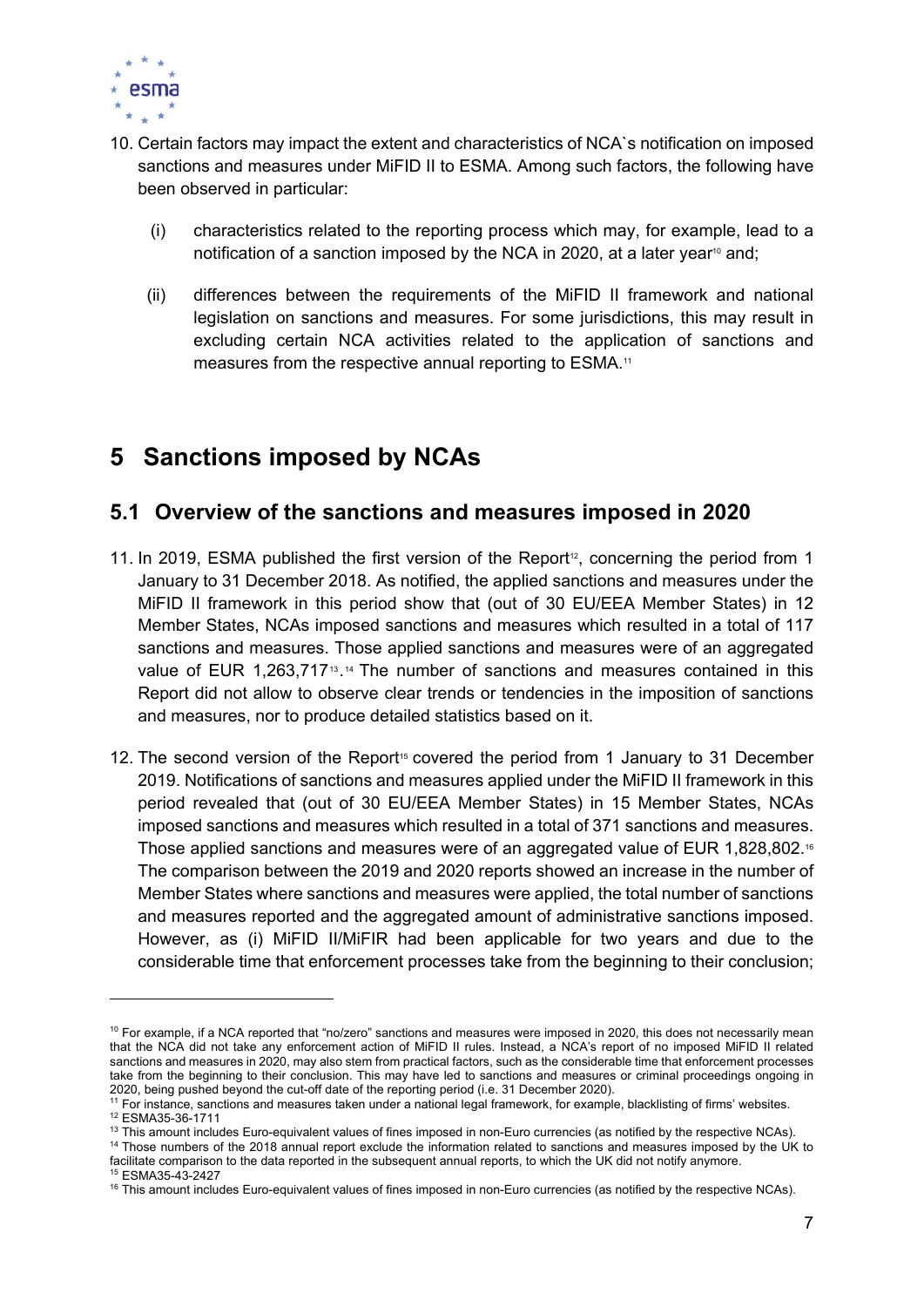

and (ii) the differences between the requirements of the MiFID II framework and national legislation on sanctions and measures the data did still not allow to determine clear trends or tendencies in the imposition of sanctions and measures, nor to provide the basis for detailed statistics or clear comparisons across Member States.

13. This Report encompasses the period from 1 January to 31 December 2020. Notifications of sanctions and measures applied under the MiFID II framework in this period show that (out of 30 EU/EEA Member States) in 23 Member States, NCAs imposed sanctions and measures which resulted in a total of 613 sanctions and measures. Those applied sanctions and measures were of an aggregated value of EUR  $8,400,430.$ <sup>17</sup> The comparison between the 2020 and 2021 reports shows an increase in the number of Member States where sanctions and measures were applied, the total number of sanctions and measures reported and the aggregated amount of administrative sanctions imposed. ESMA however believes that due to the differences between the requirements of the MiFID II framework and national legislation on sanctions and measures and, as result, the figures in this Report on the number of imposed sanctions and measures imposed should be read cautiously.

| <b>NCAs' Member</b>  |                        | <b>Sanctions/measures</b>       | No sanctions/measures |
|----------------------|------------------------|---------------------------------|-----------------------|
| <b>States</b>        | <b>Total number of</b> | <b>Total aggregate amount</b>   | imposed               |
|                      | sanctions and measures | of administrative fines         |                       |
| Austria              | $\overline{2}$         | EUR 99,000                      |                       |
| Belgium              | 103                    | EUR 800,000                     |                       |
| <b>Bulgaria</b>      | 195                    | BGN 787,000<br>[EUR 402,393]    |                       |
| Croatia              |                        |                                 | $\mathsf{x}$          |
| Cyprus               | <b>918</b>             | EUR 1,940,000                   |                       |
| Czech Republic       | 13                     | CZK 9,090,000<br>[EUR 346,352]  |                       |
| Denmark              | 8                      | DKK <sub>0</sub>                |                       |
| Estonia              |                        |                                 | $\mathsf{x}$          |
| Finland              | $\mathbf{1}$           | EUR <sub>0</sub>                |                       |
| France               | 3                      | EUR 1,090,000                   |                       |
| Germany              | $\overline{2}$         | EUR 210,000                     |                       |
| Greece <sup>19</sup> | 3                      | EUR <sub>0</sub>                |                       |
| Hungary              | 39                     | HUF 45,600,000<br>[EUR 124,887] |                       |
| Ireland              |                        |                                 | X                     |
| Italy <sup>20</sup>  | 3                      | EUR 295,000                     |                       |
| Latvia               |                        |                                 | X                     |
| Lithuania            | 20                     | EUR <sub>0</sub>                |                       |
| Luxembourg           | 108                    | EUR 66,000                      |                       |
| Malta                | $\mathbf{1}$           | EUR 150,000                     |                       |

<sup>&</sup>lt;sup>17</sup> This amount includes Euro-equivalent values of fines imposed in non-Euro currencies (as notified by the respective NCAs).<br><sup>18</sup> 1 administrative fine for infringements relating to MiFID II corresponding articles and 8 period.

<sup>&</sup>lt;sup>19</sup> Additional information on the authority's enforcement actions can be found in the 2020 Report available at the following link: (http://www.hcmc.gr/en\_US/web/portal/annualreports) in due course.<br><sup>20</sup> Additionally, 5 criminal sanctions related to MiFID II of a total value of EUR 8,750 were imposed in the reporting period.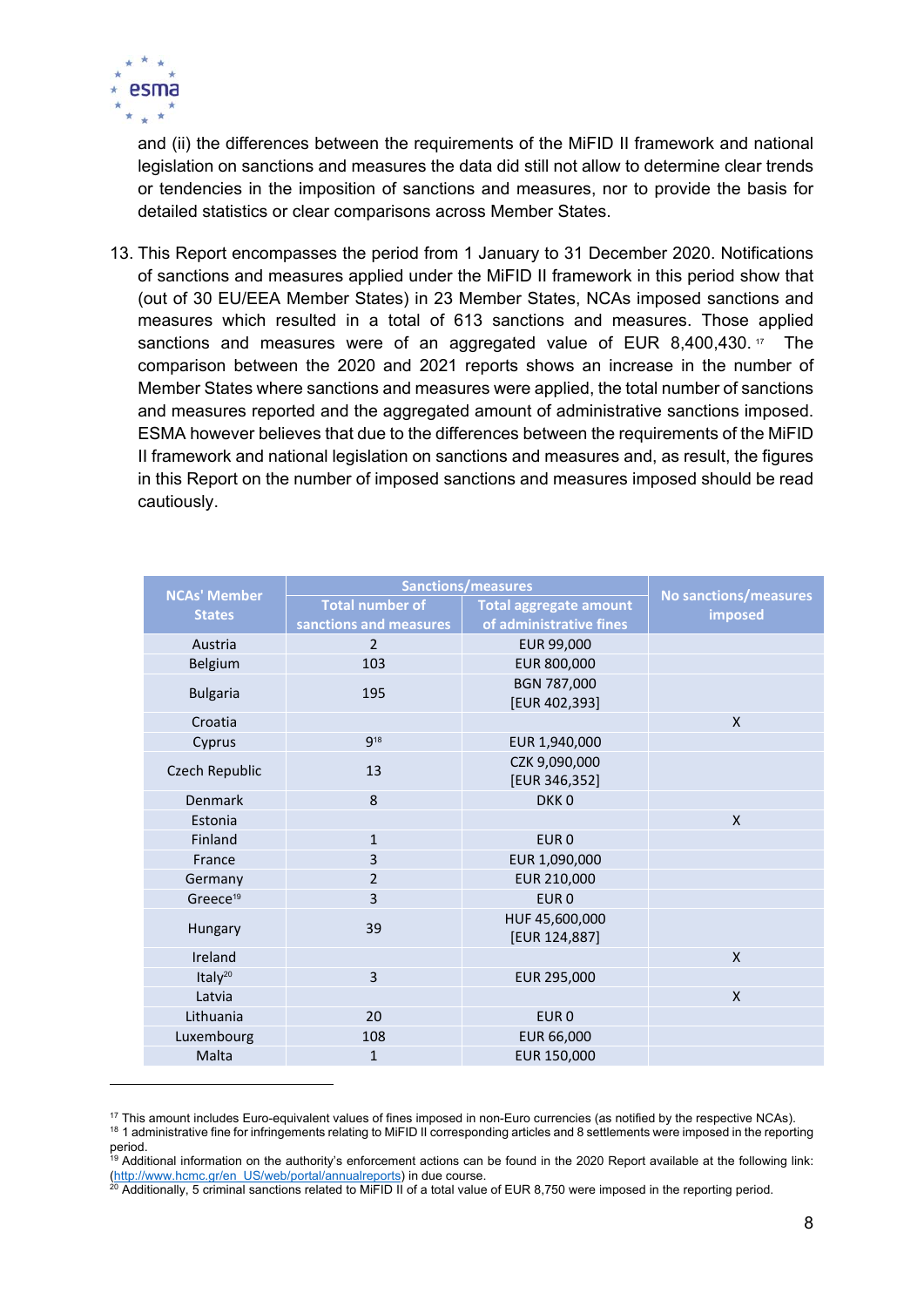

| Netherlands <sup>21</sup> | 3              | EUR 145,000              |   |
|---------------------------|----------------|--------------------------|---|
| Poland                    | 2              | PLN 300,000 [EUR 64,881] |   |
| Portugal                  | 6              | EUR 337,500              |   |
| Romania <sup>22</sup>     | 70             | RON 8,000 [EUR 1,643]    |   |
| Slovakia                  |                |                          | X |
| Slovenia $23$             | 17             | EUR <sub>0</sub>         |   |
| Spin <sup>24</sup>        | $\mathfrak{p}$ | EUR 2,300,000            |   |
| Sweden <sup>25</sup>      |                | SEK <sub>0</sub>         |   |
| Iceland                   |                |                          | X |
| Liechtenstein             |                | CHF 30,000 [EUR 27,774]  |   |
| Norway                    |                |                          | x |

## **5.2 General observations on NCAs' imposition of sanctions and measures under MiFID II**

14. ESMA acknowledges that imposing sanctions and measures can be complex and multifaceted and that no automatic parallelism should be drawn between the number of sanctions and measures issued, the amount of administrative fines imposed by the relevant NCA and the quality of its supervisory activity. Moreover, ESMA notes that this Report focuses on sanctions and measures issued under the MiFID II framework.<sup>26</sup> Hence, NCAs may impose sanctions and measures according to their national framework that are excluded from the sanctions and measures notified to ESMA, due to national provisions going beyond the implementation of the MiFID II framework in their jurisdictions.  $27$ Notwithstanding, in ESMA's view, the data reported for the periods 2018 to 2020 show that while NCAs' issuance of sanctions and measures was rather limited in 2018 (inter alia, due to it being the first year in which MiFID II had been in application), their activity on imposing sanctions and measures under MiFID has increased in 2019 and 2020. This development is also shown in the table below.

 $^{21}$  Additionally, 4 criminal sanctions related to MiFID II of a total value of EUR 55,000 were imposed in the reporting period.<br> $^{22}$  Additional information on the authority's enforcement actions can be found in the 2

<sup>(</sup>https://asfromania.ro/en/publications/annual-report/asf-annual-report).<br><sup>23</sup> Additionally, 13 criminal sanctions related to MiFID II of a total value of EUR 33,800 were imposed in the reporting period.<br><sup>24</sup> Additional inf

Additional information on the imposed sanction/measure can be found at the following link: (https://www.fi.se/en/published/sanctions/financial-firms/2020/withdrawn-authorisation-for-exceed-capital-sverige-ab/).<br><sup>26</sup> Sanctions and measures imposed by NCAs under MiFID I are excluded from this Report.<br><sup>27</sup> See also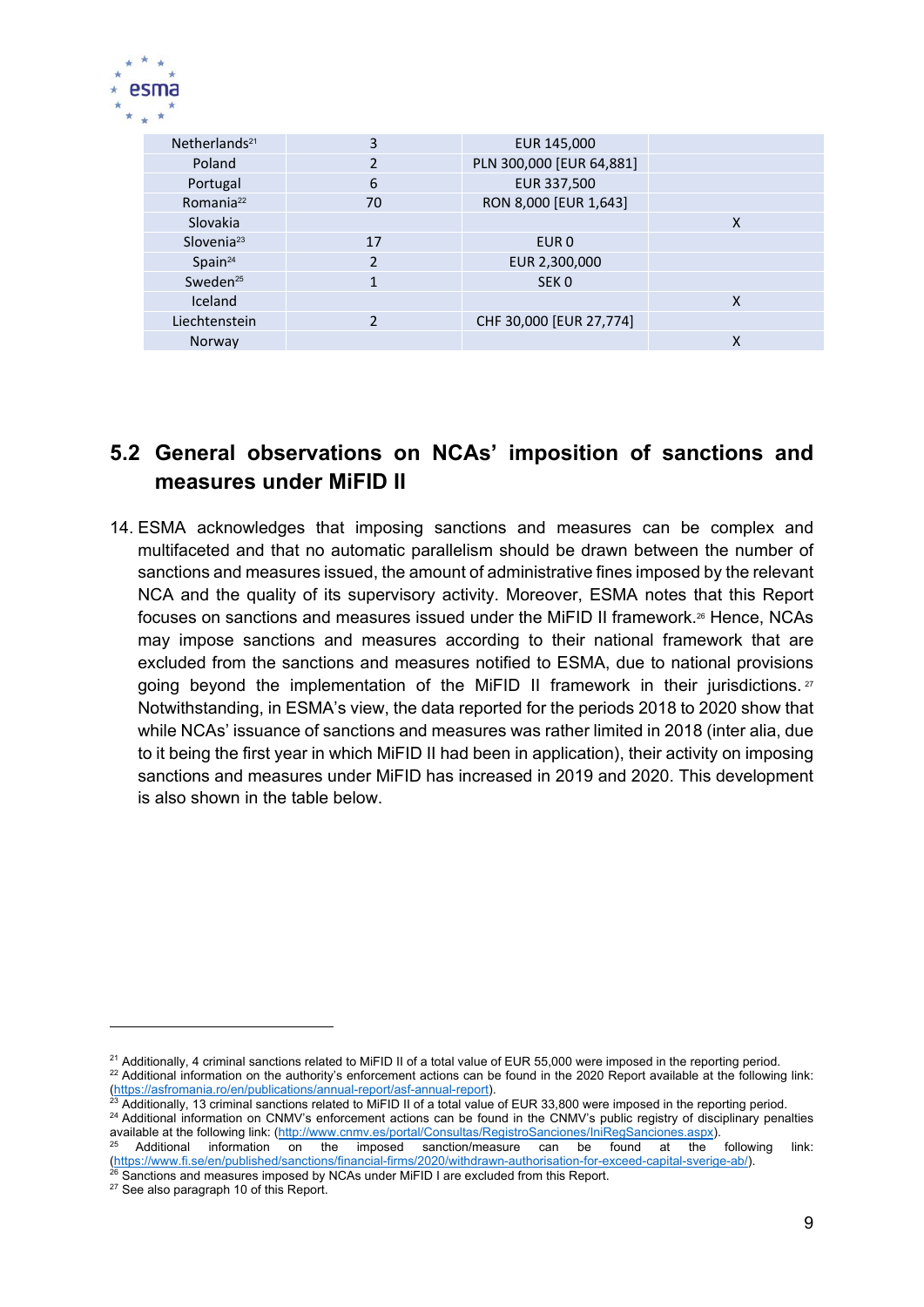

#### **Table: Global overview of NCAs' imposed sanctions and measures under MiFID II in the reporting periods 2018 to 2020**

|      | <b>Number of NCAs which imposed</b><br>sanctions and measures | <b>Total number of</b><br>sanctions/measures | <b>Total amount of</b><br>administrative fines |
|------|---------------------------------------------------------------|----------------------------------------------|------------------------------------------------|
| 2018 | $12^{28}$                                                     | 117                                          | $\sim$ EUR 1,264,000                           |
| 2019 | 15                                                            | 371                                          | $\sim$ EUR 1,829,000                           |
| 2020 | 23                                                            | 613                                          | $\sim$ EUR 8,400,000                           |

## **5.3 Detailed listing of sanctions and measures imposed during 2020 by NCAs' Member States**

- 15. In order to properly account for the Level 1 and Level 2 provisions of the MiFID II framework (ie, the MiFID II Directive and the MiFIR Regulation), while aiming to facilitate the reading of the reported data, the information on sanctions and measures imposed by NCAs is shown in separate tables for Level 1 and 2 provisions below. NCAs who did not impose measures or sanctions in 2020 are not represented in the tables below. Additionally, applied criminal sanctions with regards to the MiFID II framework are referred to in footnotes in the below mentioned tables.
- 16. Moreover, to ease the presentation of data on sanctions and measures imposed by NCAs, the information in relation to Level 1 is provided in split tables below.

<sup>&</sup>lt;sup>28</sup> Excluding the UK and 2018 was the first year in which the MiFID II framework had entered into application.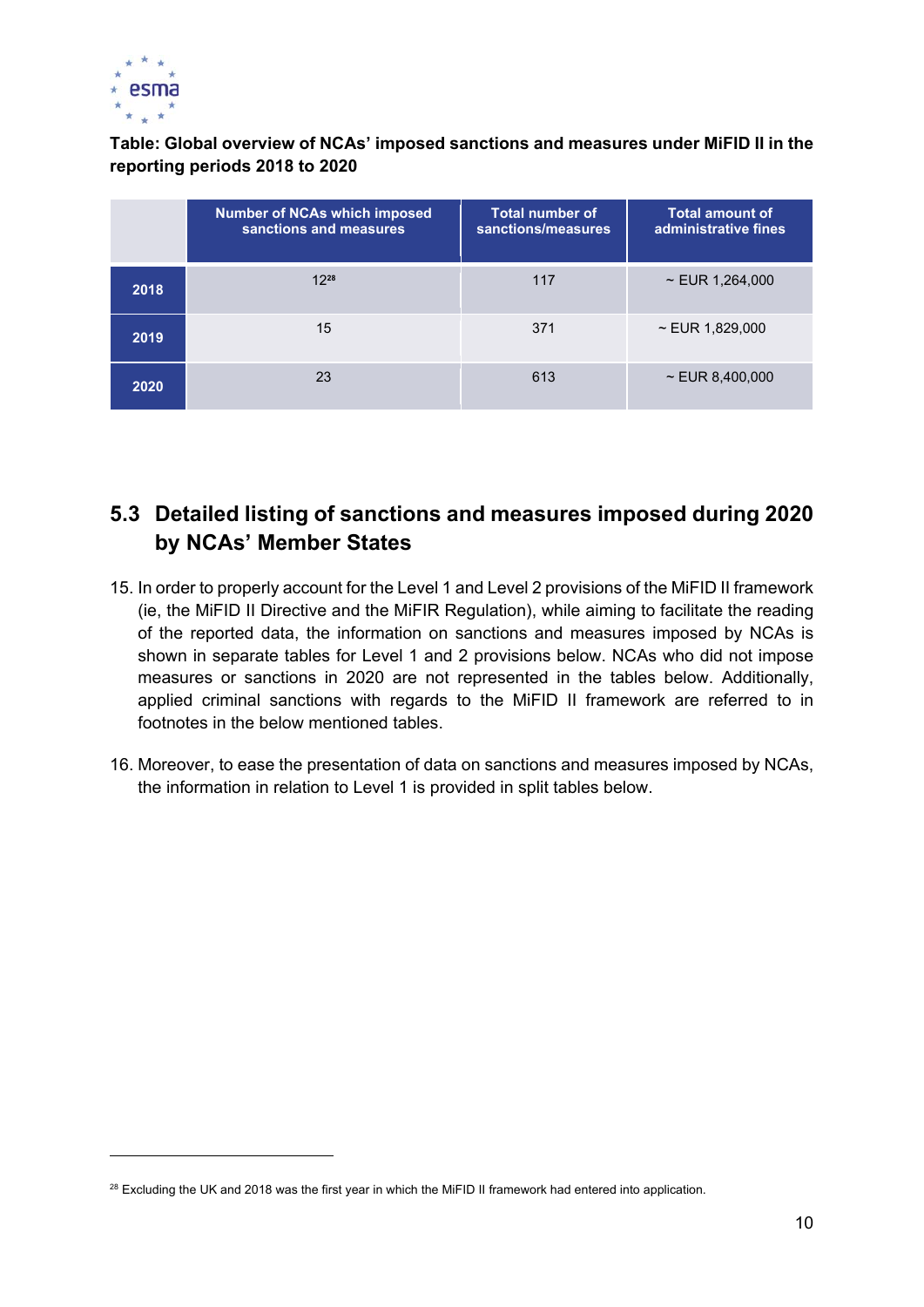

# **5.3.1 Sanctions and measures imposed in relation to Level 1 provisions**

## **Table 1 on Level 1 provisions**

| MiFID II<br>Directive/<br><b>MiFIR</b><br><b>Regulation</b> | MIFID II/<br><b>MiFIR Article</b> | Sanctions/<br>measures | <b>Austria</b> | <b>Belgium</b>   | <b>Bulgaria</b>                 | <b>Cyprus</b>                         | <b>Czech</b><br><b>Republic</b> | <b>Denmark</b> | <b>Finland</b>   | <b>France</b> |
|-------------------------------------------------------------|-----------------------------------|------------------------|----------------|------------------|---------------------------------|---------------------------------------|---------------------------------|----------------|------------------|---------------|
|                                                             |                                   | Number                 |                |                  |                                 |                                       | 5                               |                |                  |               |
| <b>Chapter I</b><br>Conditions                              | Art. 5 MiFID II                   | Amount                 |                |                  |                                 |                                       | CZK 3,450,000<br>[EUR 131,454]  |                |                  |               |
| and                                                         |                                   | Number                 |                | 91               |                                 | 5                                     |                                 |                |                  |               |
| procedures<br>$\it for$                                     | Art. 5(1) MiFID II                | Amount                 |                | EUR <sub>0</sub> |                                 | <b>EUR</b><br>1,200,000 <sup>29</sup> |                                 |                |                  |               |
| authorisa-                                                  | Art. 8 MiFID II                   | Number                 |                |                  | $\overline{2}$                  | $\overline{2}$                        |                                 |                |                  |               |
| tion                                                        |                                   | Amount                 |                |                  | <b>BGN0</b>                     | EUR <sub>0</sub>                      |                                 |                |                  |               |
|                                                             | Art. 9 MiFID II                   | Number                 |                |                  |                                 | 3                                     |                                 |                |                  |               |
|                                                             |                                   | Amount                 |                |                  |                                 | EUR 370,00030                         |                                 |                |                  |               |
|                                                             | Art. 9(3) MiFID II                | Number                 |                | $\overline{2}$   |                                 |                                       |                                 |                |                  |               |
|                                                             |                                   | Amount                 |                | EUR <sub>0</sub> |                                 |                                       |                                 |                |                  |               |
|                                                             | Art. 10(1) MiFID II               | Number                 |                |                  |                                 | $\mathbf{1}$                          |                                 |                |                  |               |
|                                                             |                                   | Amount                 |                |                  |                                 | EUR 10,000                            |                                 |                |                  |               |
|                                                             |                                   | Number                 |                |                  |                                 |                                       |                                 |                | $\mathbf{1}$     |               |
|                                                             | Art. 10(3) MiFID II               | Amount                 |                |                  |                                 |                                       |                                 |                | EUR <sub>0</sub> |               |
|                                                             |                                   | Number                 |                |                  |                                 |                                       | $\mathbf{1}$                    |                |                  |               |
|                                                             | Art. 11 MiFID II                  | Amount                 |                |                  |                                 |                                       | CZK 10,000<br>[EUR 381]         |                |                  |               |
|                                                             |                                   | Number                 |                |                  | $\overline{2}$                  |                                       |                                 |                |                  |               |
|                                                             | Art. 11(1) MiFID II               | Amount                 |                |                  | <b>BGN 2,000</b><br>[EUR 1,023] |                                       |                                 |                |                  |               |

<sup>29</sup> AGGREGATED FIGURE<br><sup>30</sup> AGGREGATED FIGURE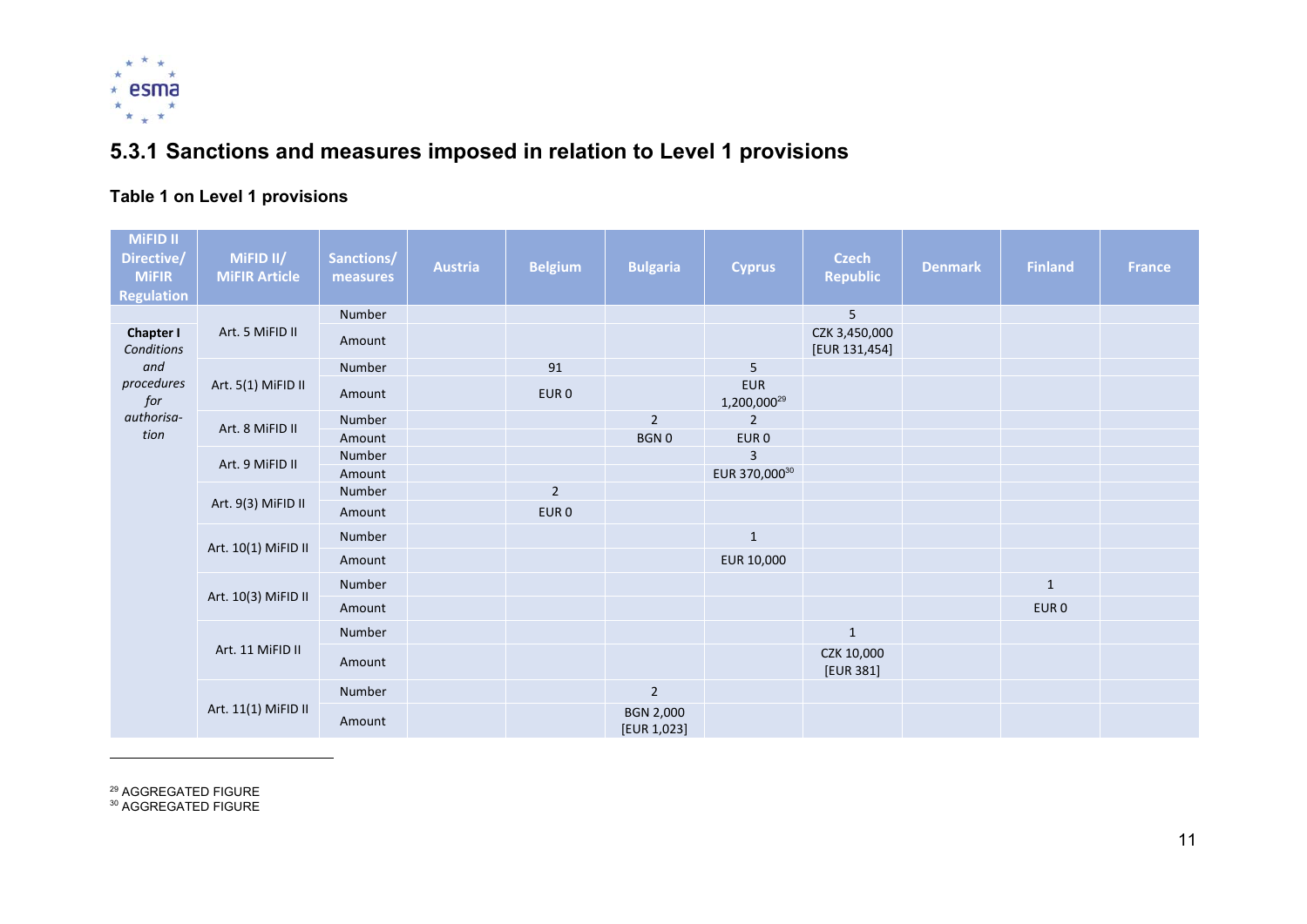

| <b>MiFID II</b><br>Directive/<br><b>MiFIR</b><br><b>Regulation</b> | MiFID II/<br><b>MiFIR Article</b> | Sanctions/<br>measures | <b>Austria</b> | <b>Belgium</b> | <b>Bulgaria</b>                 | <b>Cyprus</b> | <b>Czech</b><br><b>Republic</b> | <b>Denmark</b> | <b>Finland</b> | <b>France</b>           |
|--------------------------------------------------------------------|-----------------------------------|------------------------|----------------|----------------|---------------------------------|---------------|---------------------------------|----------------|----------------|-------------------------|
|                                                                    |                                   | Number                 |                |                | $\mathbf 1$                     |               |                                 |                |                |                         |
|                                                                    | Art. 11(3) MiFID II               | Amount                 |                |                | <b>BGN 5,000</b><br>[EUR 2,557] |               |                                 |                |                |                         |
|                                                                    |                                   | Number                 |                |                |                                 |               | $\mathbf{1}$                    |                |                |                         |
|                                                                    | Art. 15 MiFID II                  | Amount                 |                |                |                                 |               | CZK 100,000<br>[EUR 3,810]      |                |                |                         |
|                                                                    |                                   | Number                 |                |                |                                 |               |                                 |                |                | $\overline{2}$          |
|                                                                    | Art. 16 MiFID II                  | Amount                 |                |                |                                 |               |                                 |                |                | <b>EUR</b><br>1,090,000 |
|                                                                    | Art. 16(1) MiFID II               | Number                 |                |                |                                 | $\mathbf{1}$  |                                 |                |                |                         |
|                                                                    |                                   | Amount                 |                |                |                                 | EUR 260,00031 |                                 |                |                |                         |
|                                                                    |                                   | Number                 |                | $\mathbf{1}$   | 5                               | $\mathbf{1}$  |                                 |                |                |                         |
|                                                                    | Art. 16(2) MiFID II               | Amount                 |                | EUR 800,000    | BGN 25,000<br>[EUR 12,783]      | EUR 80,00032  |                                 |                |                |                         |
|                                                                    |                                   | Number                 |                |                |                                 | $\mathbf 1$   |                                 |                |                |                         |
|                                                                    | Art. 16(3) MiFID II               | Amount                 |                |                |                                 | EUR 80,00033  |                                 |                |                |                         |
|                                                                    |                                   | Number                 |                |                |                                 | $\mathbf{1}$  |                                 |                |                |                         |
|                                                                    | Art. 16(4) MiFID II               | Amount                 |                |                |                                 | EUR 80,00034  |                                 |                |                |                         |
|                                                                    |                                   | Number                 |                |                |                                 | $\mathbf{1}$  | $\overline{2}$                  |                |                |                         |
|                                                                    | Art. 16(6) MiFID II               | Amount                 |                |                |                                 | EUR 260,00035 | CZK 4,500,000<br>[EUR 171,451]  |                |                |                         |
|                                                                    |                                   | Number                 | $\mathbf{1}$   |                |                                 |               |                                 |                |                |                         |
|                                                                    | Art. 16(7) MiFID II               | Amount                 | EUR 64,000     |                |                                 |               |                                 |                |                |                         |
|                                                                    | Art. 16(9) MiFID II               | Number                 |                |                |                                 | $\mathbf{1}$  |                                 |                |                |                         |

<sup>31</sup> AGGREGATED FIGURE<br><sup>32</sup> AGGREGATED FIGURE<br><sup>33</sup> AGGREGATED FIGURE<br><sup>34</sup> AGGREGATED FIGURE<br><sup>35</sup> AGGREGATED FIGURE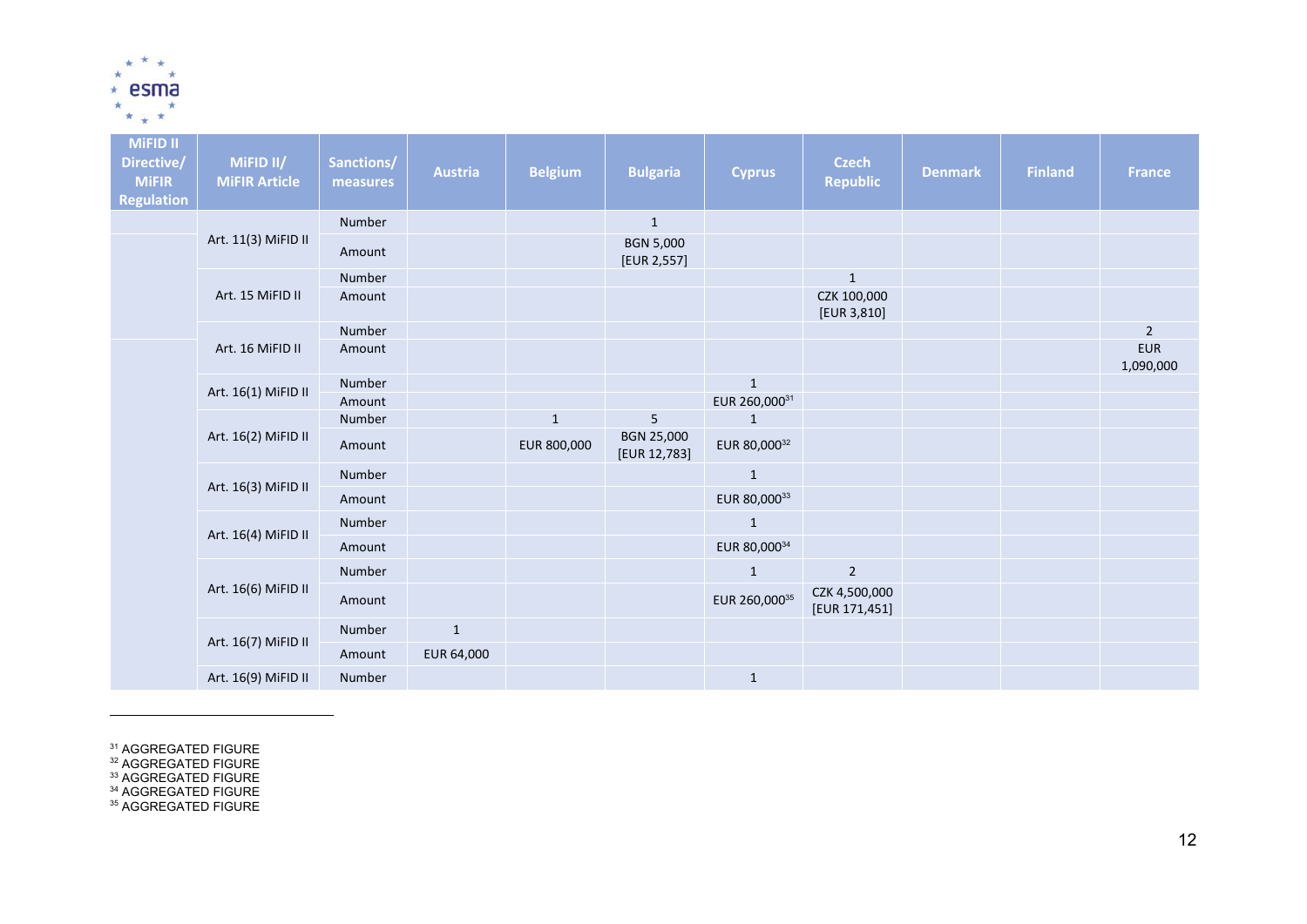

| <b>MiFID II</b><br>Directive/<br><b>MiFIR</b><br><b>Regulation</b> | MiFID II/<br><b>MiFIR Article</b> | Sanctions/<br>measures | <b>Austria</b> | <b>Belgium</b>   | <b>Bulgaria</b>              | <b>Cyprus</b>             | <b>Czech</b><br><b>Republic</b> | <b>Denmark</b>   | <b>Finland</b> | <b>France</b>             |
|--------------------------------------------------------------------|-----------------------------------|------------------------|----------------|------------------|------------------------------|---------------------------|---------------------------------|------------------|----------------|---------------------------|
|                                                                    |                                   | Amount                 |                |                  |                              | EUR 80,00036              |                                 |                  |                |                           |
| <b>Chapter II</b>                                                  |                                   | Number                 |                |                  |                              | 8                         |                                 |                  |                |                           |
| Operating<br>conditions                                            | Art. 21(1) MiFID II               | Amount                 |                |                  |                              | <b>EUR</b><br>1,940,00037 |                                 |                  |                |                           |
| for<br>investment                                                  |                                   | Number                 |                |                  |                              | 6                         |                                 |                  |                |                           |
| firms                                                              | Art. 23 MiFID II                  | Amount                 |                |                  |                              | <b>EUR</b><br>1,560,00038 |                                 |                  |                |                           |
|                                                                    |                                   | Number                 |                |                  |                              |                           |                                 |                  |                | $\overline{2}$            |
|                                                                    | Art. 24 MiFID II                  | Amount                 |                |                  |                              |                           |                                 |                  |                | <b>EUR</b><br>1,000,00039 |
|                                                                    |                                   | Number                 |                |                  | 48                           | 6                         |                                 | $\mathbf{1}$     |                | $\mathbf{1}$              |
|                                                                    | Art. 24(1) MiFID II               | Amount                 |                |                  | BGN 240,000<br>[EUR 122,712] | 1,720,00040               |                                 | EUR <sub>0</sub> |                | <b>EUR</b><br>1,000,00041 |
|                                                                    |                                   | Number                 |                | $\mathbf{1}$     |                              |                           | $\mathbf{1}$                    |                  |                |                           |
|                                                                    | Art. 24(2) MiFID II               | Amount                 |                | EUR <sub>0</sub> |                              |                           | CZK 500,000<br>[EUR 19,051]     |                  |                |                           |
|                                                                    |                                   | Number                 |                | $\mathbf{1}$     | 17                           | $\overline{7}$            |                                 |                  |                |                           |
|                                                                    | Art. 24(3) MiFID II               | Amount                 |                | EUR 800,000      | BGN 17,000<br>[EUR 8,692]    | <b>EUR</b><br>1,840,00042 |                                 |                  |                |                           |
|                                                                    |                                   | Number                 |                |                  |                              |                           | $2^{\circ}$                     |                  |                |                           |
|                                                                    | Art. 24(9) MiFID II               | Amount                 |                |                  |                              |                           | CZK 230,000<br>[EUR 8,764]      |                  |                |                           |
|                                                                    |                                   | Number                 |                |                  |                              |                           | $\mathbf{1}$                    | $\mathbf{1}$     |                |                           |
|                                                                    | Art. 25(2) MiFID II               | Amount                 |                |                  |                              |                           | CZK 300,000<br>[EUR 11,431]     | EUR <sub>0</sub> |                |                           |

<sup>36</sup> AGGREGATED FIGURE<br><sup>37</sup> AGGREGATED FIGURE<br><sup>38</sup> AGGREGATED FIGURE<br><sup>40</sup> AGGREGATED FIGURE<br><sup>41</sup> AGGREGATED FIGURE<br><sup>41</sup> AGGREGATED FIGURE<br><sup>42</sup> AGGREGATED FIGURE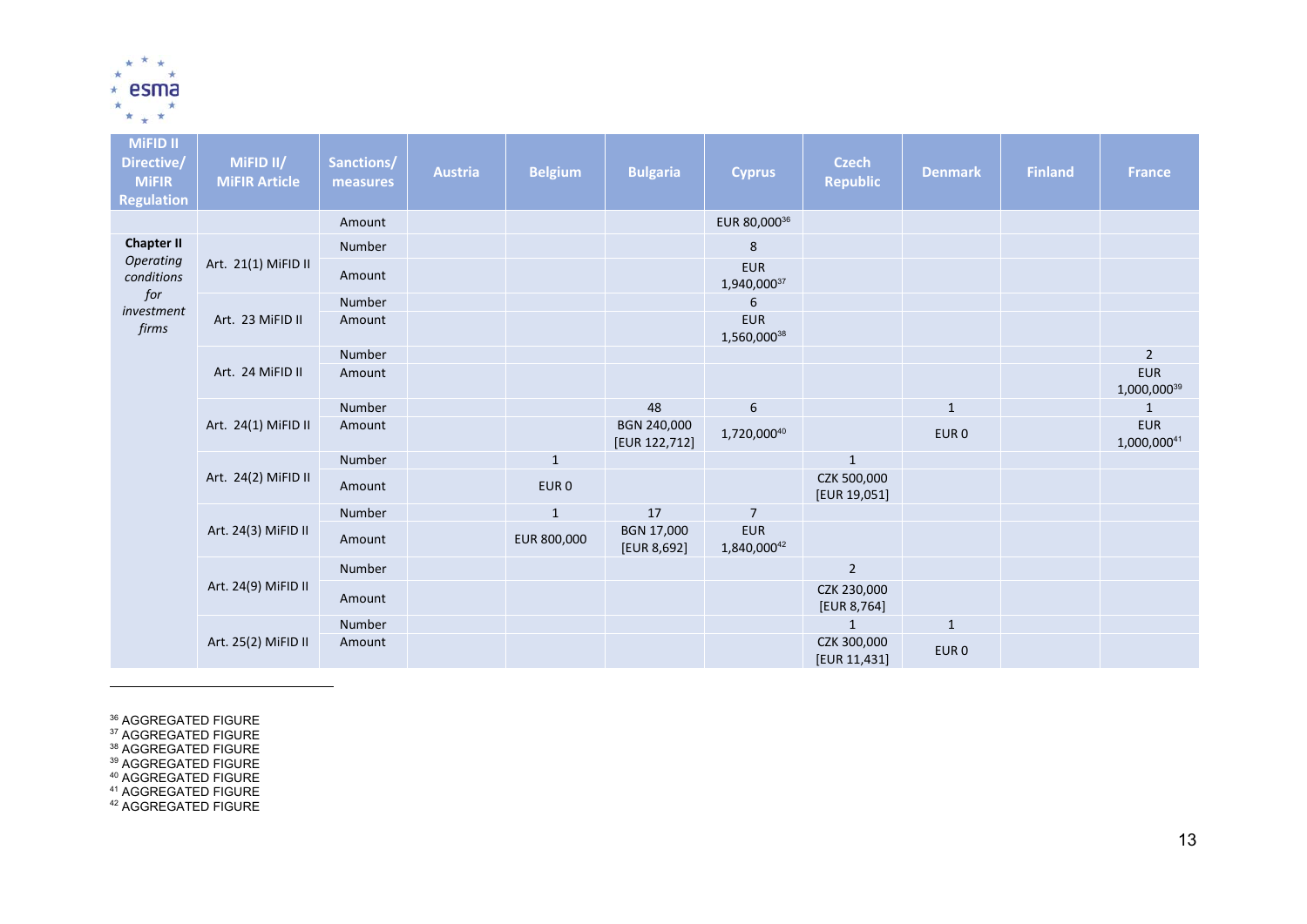

| <b>MiFID II</b><br>Directive/<br><b>MiFIR</b><br><b>Regulation</b> | MiFID II/<br><b>MiFIR Article</b> | Sanctions/<br>measures | <b>Austria</b> | <b>Belgium</b>   | <b>Bulgaria</b>                 | <b>Cyprus</b>    | <b>Czech</b><br><b>Republic</b> | <b>Denmark</b>   | <b>Finland</b> | <b>France</b> |
|--------------------------------------------------------------------|-----------------------------------|------------------------|----------------|------------------|---------------------------------|------------------|---------------------------------|------------------|----------------|---------------|
|                                                                    |                                   | Number                 |                |                  | $\mathbf{1}$                    | $\mathbf{1}$     |                                 |                  |                |               |
|                                                                    | Art. 25(3) MiFID II               | Amount                 |                |                  | <b>BGN 1,000</b><br>[EUR 511]   | EUR 270,00043    |                                 |                  |                |               |
|                                                                    |                                   | Number                 |                | $\mathbf{1}$     |                                 |                  |                                 |                  |                |               |
|                                                                    | Art. 25(4) MiFID II               | Amount                 |                | EUR <sub>0</sub> |                                 |                  |                                 |                  |                |               |
|                                                                    | Art. 25(6) MiFID II               | Number                 | $\mathbf{1}$   |                  |                                 |                  |                                 | $\mathbf{1}$     |                |               |
|                                                                    |                                   | Amount                 | EUR 35,000     |                  |                                 |                  |                                 | EUR <sub>0</sub> |                |               |
|                                                                    | Art. 27(1) MiFID II               | Number                 |                |                  |                                 | $\mathbf{3}$     |                                 |                  |                |               |
|                                                                    |                                   | Amount                 |                |                  |                                 | EUR 900,00044    |                                 |                  |                |               |
|                                                                    |                                   | Number                 |                |                  | $1\,$                           | $\mathbf{1}$     |                                 |                  |                |               |
|                                                                    | Art. 27(5) MiFID II               | Amount                 |                |                  | <b>BGN 1,000</b><br>[EUR 511]   | EUR 270,00045    |                                 |                  |                |               |
|                                                                    |                                   | Number                 |                |                  |                                 | $\overline{2}$   |                                 |                  |                |               |
|                                                                    | Art. 27(8) MiFID II               | Amount                 |                |                  |                                 | EUR 640,00046    |                                 |                  |                |               |
|                                                                    |                                   | Number                 |                |                  |                                 | $\mathbf{1}$     |                                 |                  |                |               |
|                                                                    | Art. 29(2) MiFID II               | Amount                 |                |                  |                                 | EUR 270,00047    |                                 |                  |                |               |
| <b>Chapter I</b>                                                   |                                   | Number                 |                |                  | 5                               | $\overline{2}$   |                                 |                  |                |               |
| Designation                                                        | Art. 69(2) MiFID II               | Amount                 |                |                  | <b>BGN0</b>                     | EUR <sub>0</sub> |                                 |                  |                |               |
| powers and                                                         |                                   | Number                 |                |                  | $\mathbf{1}$                    |                  |                                 |                  |                |               |
| redress<br>procedures                                              | Art. 70(5) MiFID II               | Amount                 |                |                  | BGN 20,000<br>[EUR 10,226]      |                  |                                 |                  |                |               |
| <b>Chapter III</b>                                                 |                                   | Number                 |                |                  | $\overline{2}$                  |                  |                                 |                  |                |               |
| Obligation<br>to offer                                             | Art. 20(1) MiFIR                  | Amount                 |                |                  | <b>BGN 6,000</b><br>[EUR 3,068] |                  |                                 |                  |                |               |

<sup>43</sup> AGGREGATED FIGURE<br><sup>44</sup> AGGREGATED FIGURE<br><sup>45</sup> AGGREGATED FIGURE<br><sup>46</sup> AGGREGATED FIGURE<br><sup>47</sup> AGGREGATED FIGURE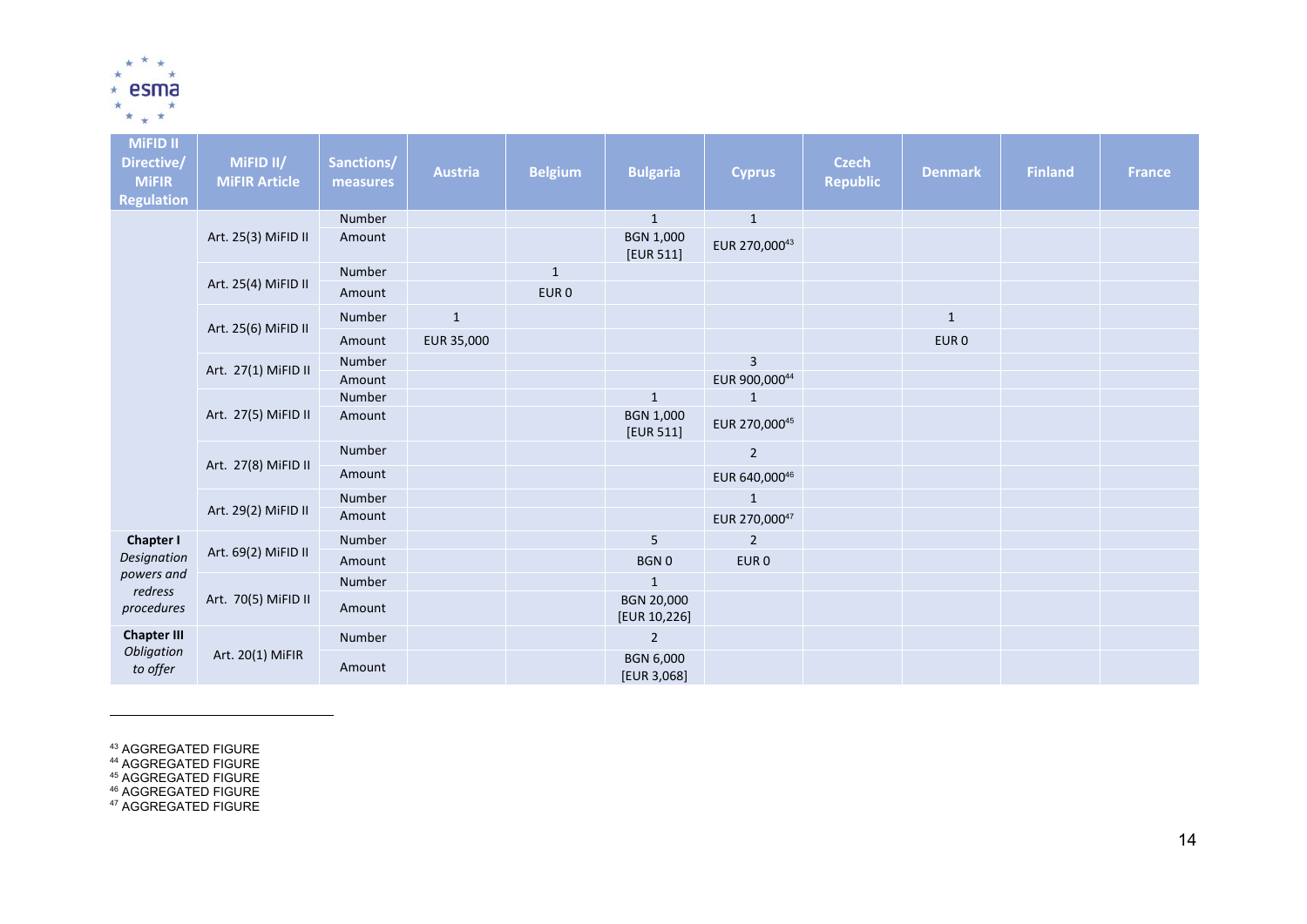

| <b>MiFID II</b><br>Directive/<br><b>MIFIR</b><br>Regulation | MiFID II/<br><b>MiFIR Article</b> | Sanctions/<br>measures | <b>Austria</b> | <b>Belgium</b> | <b>Bulgaria</b>              | <b>Cyprus</b> | <b>Czech</b><br><b>Republic</b> | <b>Denmark</b> | <b>Finland</b> | <b>France</b> |
|-------------------------------------------------------------|-----------------------------------|------------------------|----------------|----------------|------------------------------|---------------|---------------------------------|----------------|----------------|---------------|
| trade data                                                  |                                   | Number                 |                |                | 73                           |               |                                 |                |                |               |
| on a<br>separate/<br>reasonable<br>commercial<br>basis      | Art. 26(1) MiFIR                  | Amount                 |                |                | BGN 365,000<br>[EUR 186,625] |               |                                 |                |                |               |
| Chapter I:                                                  |                                   | Number                 |                |                |                              | $\mathbf{1}$  |                                 |                |                |               |
| Product<br>monitoring/<br>intervention                      | Art. 40 MiFIR                     | Amount                 |                |                |                              | EUR 270,00048 |                                 |                |                |               |

<sup>48</sup> AGGREGATED FIGURE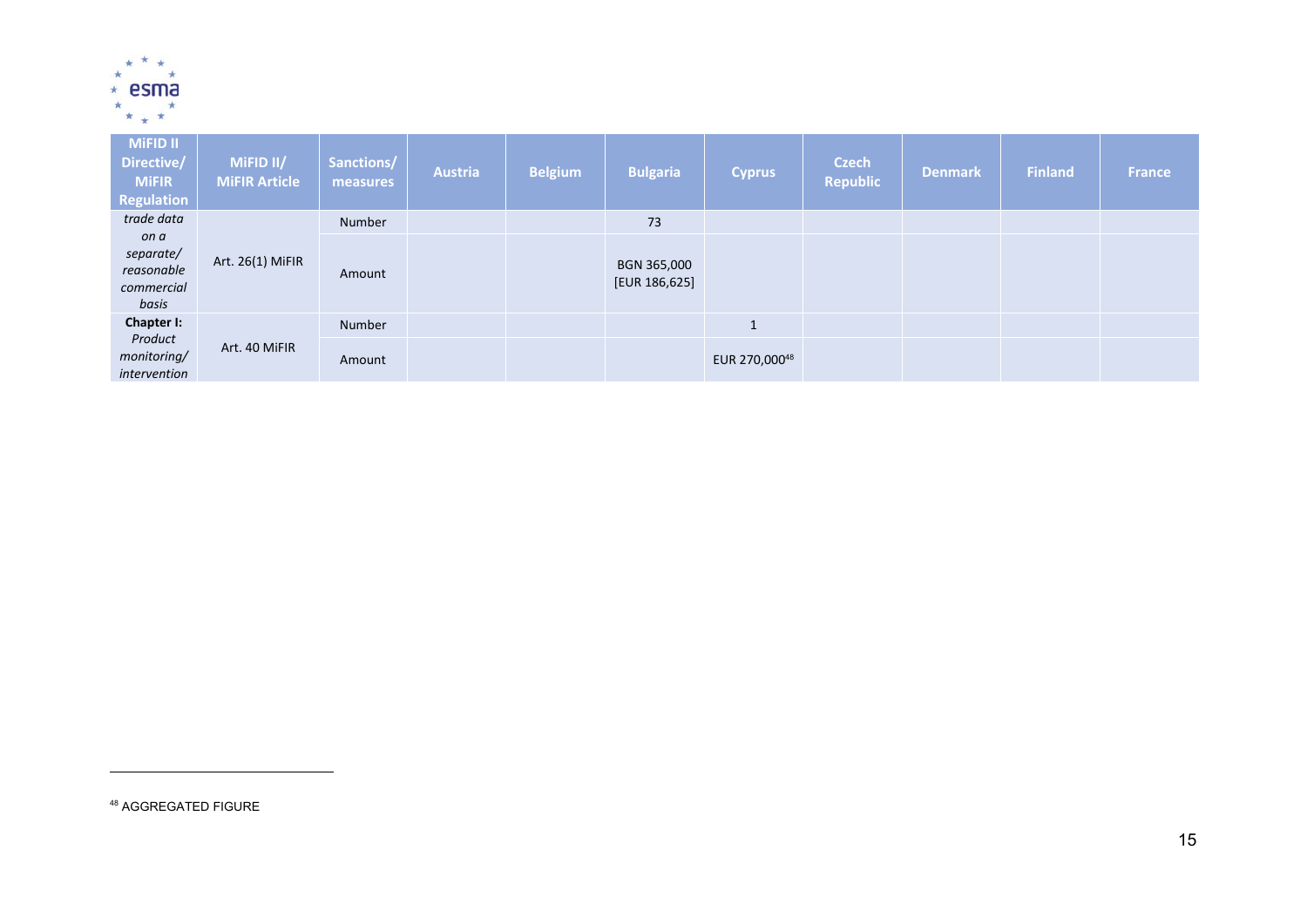

## **Table 2 on Level 1 provisions**

| MiFID II/                       | MiFID II/            | Sanctions/ | <b>Germany</b>   | Greece           | <b>Hungary</b>                         | Italy <sup>49</sup> | <b>Lithuania</b> | <b>Luxembourg</b> | <b>Malta</b>          | Netherlands <sup>50</sup> |
|---------------------------------|----------------------|------------|------------------|------------------|----------------------------------------|---------------------|------------------|-------------------|-----------------------|---------------------------|
| <b>MiFIR</b>                    | <b>MiFIR Article</b> | measures   |                  |                  |                                        |                     |                  |                   |                       |                           |
| <b>Chapter I</b>                | Art. 5 MiFID II      | Number     |                  |                  |                                        |                     |                  |                   |                       | 3                         |
| Conditions                      |                      | Amount     |                  |                  |                                        |                     |                  |                   |                       | EUR 145,000               |
| and                             |                      | Number     |                  |                  |                                        |                     | 15               |                   | $\mathbf{1}$          |                           |
| procedures for<br>authorisation | Art. 5(1) MiFID II   | Amount     |                  |                  |                                        |                     | EUR <sub>0</sub> |                   | <b>EUR</b><br>150,000 |                           |
|                                 | Art. 16(2) MiFID II  | Number     | $\mathbf{1}$     |                  |                                        | $\overline{2}$      |                  | 3                 |                       |                           |
|                                 |                      | Amount     | EUR <sub>0</sub> |                  |                                        | EUR 95,000          |                  | EUR <sub>0</sub>  |                       |                           |
|                                 | Art. 16(3) MiFID II  | Number     | $\mathbf{1}$     |                  |                                        |                     |                  |                   |                       |                           |
|                                 |                      | Amount     | EUR <sub>0</sub> |                  |                                        |                     |                  |                   |                       |                           |
|                                 |                      | Number     |                  | $\mathbf{1}$     |                                        |                     |                  | $\mathbf{1}$      |                       |                           |
|                                 | Art. 16(4) MiFID II  | Amount     |                  | EUR <sub>0</sub> |                                        |                     |                  | EUR <sub>0</sub>  |                       |                           |
|                                 | Art. 16(5) MiFID II  | Number     |                  |                  |                                        |                     |                  | $\overline{2}$    |                       |                           |
|                                 |                      | Amount     |                  |                  |                                        |                     |                  | EUR <sub>0</sub>  |                       |                           |
|                                 | Art. 16(7) MiFID II  | Number     |                  |                  |                                        |                     |                  | $\mathbf{1}$      |                       |                           |
|                                 |                      | Amount     |                  |                  |                                        |                     |                  | EUR <sub>0</sub>  |                       |                           |
| <b>Chapter II</b>               |                      | Number     |                  | $\mathbf{1}$     |                                        |                     |                  |                   |                       |                           |
| Operating                       | Art. 21(4) MiFID II  | Amount     |                  | EUR <sub>0</sub> |                                        |                     |                  |                   |                       |                           |
| conditions for<br>investment    | Art. 23(1) MiFID II  | Number     |                  |                  | $\mathbf{1}$                           |                     |                  | $\mathbf{1}$      |                       |                           |
| firms                           |                      | Amount     |                  |                  | HUF <sub>0</sub>                       |                     |                  | EUR <sub>0</sub>  |                       |                           |
|                                 |                      | Number     |                  |                  | $\overline{2}$                         | $\overline{2}$      |                  |                   |                       |                           |
|                                 | Art. 24(1) MiFID II  | Amount     |                  |                  | <b>HUF</b><br>2,200,000<br>[EUR 6,025] | EUR 230,000         |                  |                   |                       |                           |
|                                 |                      | Number     |                  |                  |                                        |                     |                  | $\mathbf{1}$      |                       |                           |
|                                 | Art. 24(2) MiFID II  | Amount     |                  |                  |                                        |                     |                  | EUR <sub>0</sub>  |                       |                           |
|                                 | Art. 24(3) MiFID II  | Number     |                  |                  | $\overline{2}$                         |                     |                  | $\mathbf{1}$      |                       |                           |

<sup>&</sup>lt;sup>49</sup> Additionally, in this jurisdiction 5 criminal sanctions related to MiFID II of a total value of EUR 8,750 were imposed in the reporting period.

<sup>&</sup>lt;sup>50</sup> Additionally, in this jurisdiction 4 criminal sanctions related to MiFID II of a total value of EUR 55,000 were imposed in the reporting period.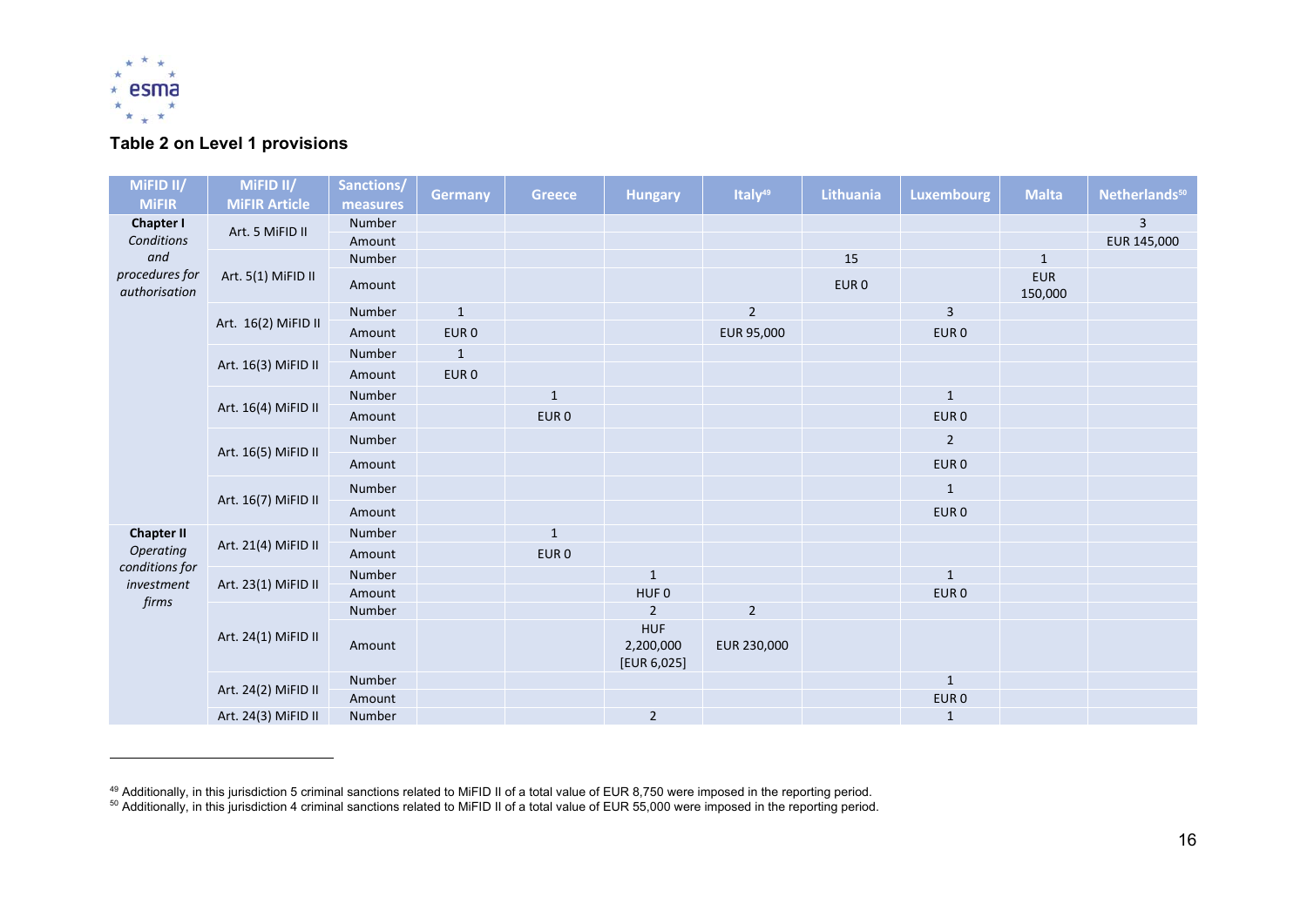

| MIFID <sub>II</sub> / | MIFID <sub>II</sub> / | Sanctions/ | Germany               | <b>Greece</b> | <b>Hungary</b>                                            | Italy <sup>49</sup> | Lithuania        | <b>Luxembourg</b> | <b>Malta</b> | Netherlands <sup>50</sup> |
|-----------------------|-----------------------|------------|-----------------------|---------------|-----------------------------------------------------------|---------------------|------------------|-------------------|--------------|---------------------------|
| <b>MiFIR</b>          | <b>MiFIR Article</b>  | measures   |                       |               |                                                           |                     |                  |                   |              |                           |
|                       |                       | Amount     |                       |               | <b>HUF</b><br>26,000,000<br>[EUR<br>71,208] <sup>51</sup> |                     |                  | EUR <sub>0</sub>  |              |                           |
|                       | Art. 24(4) MiFID II   | Number     |                       |               |                                                           |                     |                  | $\mathbf{1}$      |              |                           |
|                       |                       | Amount     |                       |               |                                                           |                     |                  | EUR <sub>0</sub>  |              |                           |
|                       | Art. 24(8) MiFID II   | Number     |                       |               |                                                           |                     |                  | $\mathbf{1}$      |              |                           |
|                       |                       | Amount     |                       |               |                                                           |                     |                  | EUR <sub>0</sub>  |              |                           |
|                       | Art. 24(9) MiFID II   | Number     |                       |               | $\sqrt{2}$                                                |                     |                  | $\overline{2}$    |              |                           |
|                       |                       | Amount     |                       |               | HUF <sub>0</sub>                                          |                     |                  | EUR <sub>0</sub>  |              |                           |
|                       |                       | Number     | $\mathbf{1}$          |               |                                                           |                     |                  | 3                 |              |                           |
|                       | Art. 25(2) MiFID II   | Amount     | <b>EUR</b><br>210,000 |               |                                                           |                     |                  | EUR <sub>0</sub>  |              |                           |
|                       |                       | Number     |                       |               | $\mathbf{1}$                                              |                     |                  |                   |              |                           |
|                       | Art. 25(3) MiFID II   | Amount     |                       |               | <b>HUF</b><br>5,000,000<br>[EUR<br>13,694] <sup>52</sup>  |                     |                  |                   |              |                           |
|                       |                       | Number     |                       |               |                                                           |                     |                  | $\overline{2}$    |              |                           |
|                       | Art. 25(6) MiFID II   | Amount     |                       |               |                                                           |                     |                  | EUR <sub>0</sub>  |              |                           |
|                       |                       | Number     |                       |               |                                                           |                     |                  | $\mathbf{1}$      |              |                           |
|                       | Art. 27(4) MiFID II   | Amount     |                       |               |                                                           |                     |                  | EUR <sub>0</sub>  |              |                           |
|                       |                       | Number     |                       |               |                                                           |                     |                  | $\mathbf{1}$      |              |                           |
|                       | Art. 27(5) MiFID II   | Amount     |                       |               |                                                           |                     |                  | EUR <sub>0</sub>  |              |                           |
|                       |                       | Number     |                       |               |                                                           |                     |                  | $\mathbf{1}$      |              |                           |
|                       | Art. 27(7) MiFID II   | Amount     |                       |               |                                                           |                     |                  | EUR <sub>0</sub>  |              |                           |
|                       |                       | Number     |                       |               |                                                           |                     | 5                |                   |              |                           |
|                       | Art. 29(5) MiFID II   | Amount     |                       |               |                                                           |                     | EUR <sub>0</sub> |                   |              |                           |
| <b>Chapter III</b>    |                       | Number     |                       |               | $\mathbf{1}$                                              |                     |                  |                   |              |                           |
| Obligation to         | Art. 26(1) MiFIR      | Amount     |                       |               | HUF <sub>0</sub>                                          |                     |                  |                   |              |                           |

<sup>51</sup> AGGREGATED FIGURE<br><sup>52</sup> AGGREGATED FIGURE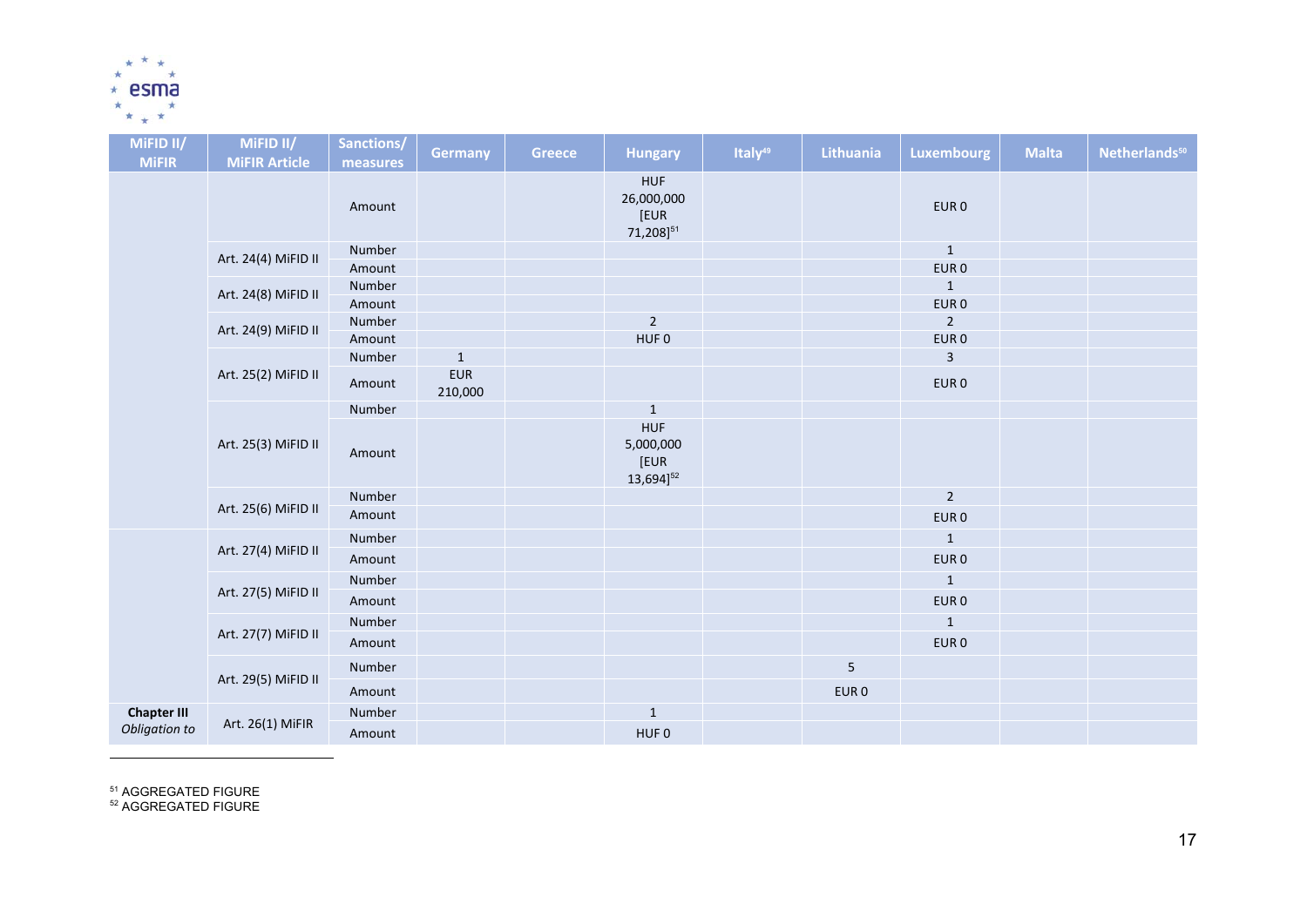

| MIFID <sub>II</sub> /<br><b>MiFIR</b>                       | MiFID II/<br><b>MiFIR Article</b> | Sanctions/<br>measures | Germany | <b>Greece</b> | <b>Hungary</b>   | Italy <sup>49</sup> | Lithuania | Luxembourg | <b>Malta</b> | Netherlands <sup>50</sup> |
|-------------------------------------------------------------|-----------------------------------|------------------------|---------|---------------|------------------|---------------------|-----------|------------|--------------|---------------------------|
| offer trade                                                 |                                   | Number                 |         |               |                  |                     |           |            |              |                           |
| data on a<br>separate/<br>reasonable<br>commercial<br>basis | Art. 26(2) MiFIR                  | Amount                 |         |               | HUF <sub>0</sub> |                     |           |            |              |                           |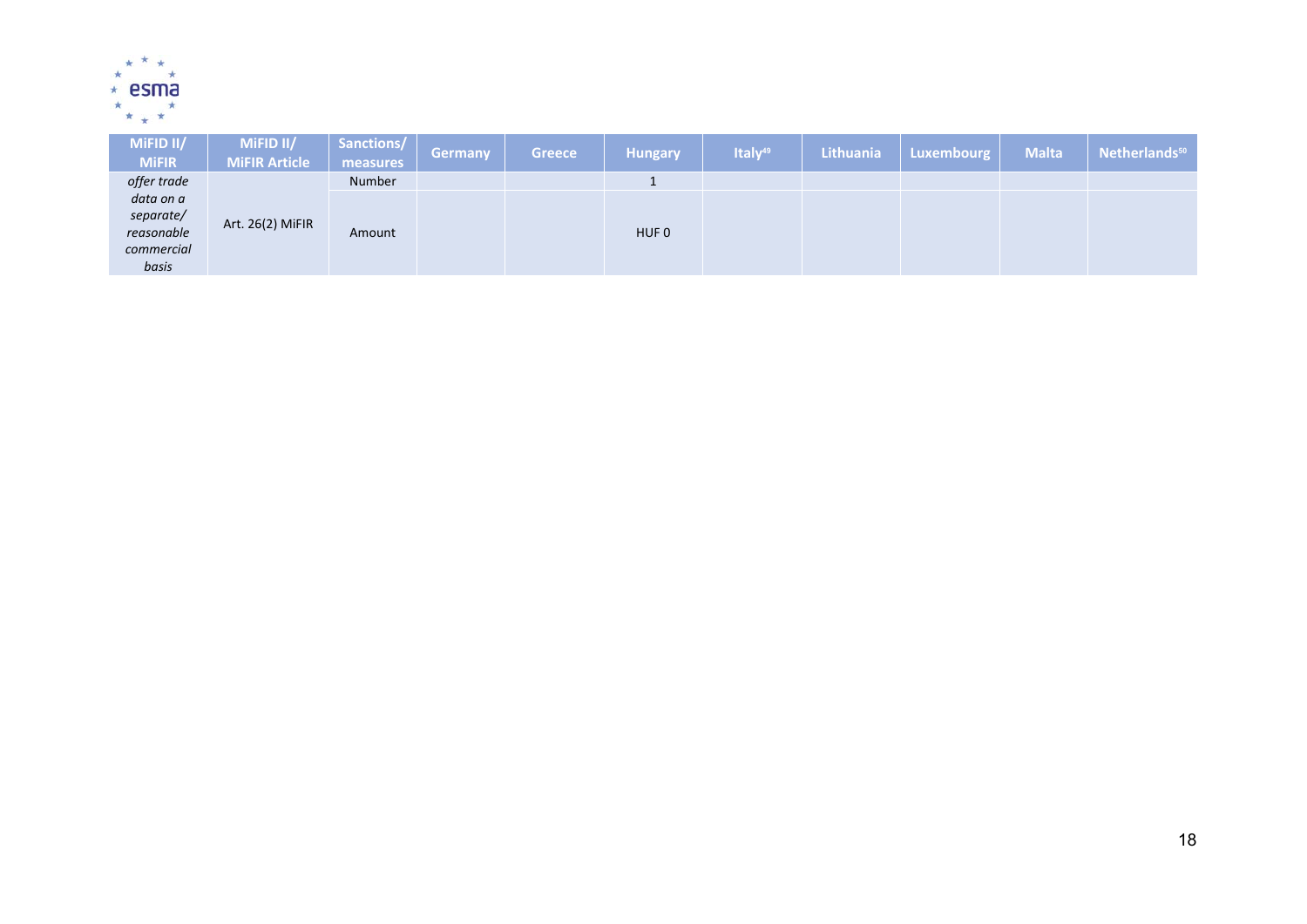

#### **Table 3 on Level 1 provisions**

| MIFID II/         | <b>MiFID II Directive/</b> | Sanctions/ | <b>Poland</b>               | <b>Portugal</b> | Romania                | Slovenia <sup>53</sup> | <b>Spain</b> | Sweden           | Liechtenstein |
|-------------------|----------------------------|------------|-----------------------------|-----------------|------------------------|------------------------|--------------|------------------|---------------|
| <b>MiFIR</b>      | <b>MiFIR Regulation</b>    | measures   |                             |                 |                        |                        |              |                  |               |
|                   |                            | Number     | $\overline{2}$              |                 |                        |                        |              |                  |               |
|                   | Rec. 86 MiFID II           | Amount     | PLN 300,000<br>[EUR 64,881] |                 |                        |                        |              |                  |               |
|                   |                            | Number     |                             |                 | $3^{54}$               |                        |              |                  |               |
|                   | Art. 4(1) MiFID II         | Amount     |                             |                 | RON 0                  |                        |              |                  |               |
| <b>Chapter I</b>  |                            | Number     |                             |                 |                        | 3                      |              |                  |               |
| Conditions        | Art. 5(1) MiFID II         | Amount     |                             |                 |                        | EUR <sub>0</sub>       |              |                  |               |
| and               |                            | Number     |                             |                 |                        |                        |              | $\mathbf{1}$     |               |
| procedures<br>for | Art. 9(3) MiFID II         | Amount     |                             |                 |                        |                        |              | EUR <sub>0</sub> |               |
| authorisation     | Art. 9(5) MiFID II         | Number     |                             |                 | $2^{55}$               |                        |              |                  |               |
|                   |                            | Amount     |                             |                 | RON 1,000<br>[EUR 205] |                        |              |                  |               |
|                   |                            | Number     |                             |                 | $2^{56}$               |                        |              |                  |               |
|                   | Art. 9(6) MiFID II         | Amount     |                             |                 | RON 0                  |                        |              |                  |               |
|                   |                            | Number     |                             |                 | $2^{57}$               | $\mathbf{1}$           |              |                  |               |
|                   | Art. 16(6) MiFID II        | Amount     |                             |                 | RON 0                  | EUR <sub>0</sub>       |              |                  |               |
|                   | Art. 16(7) MiFID II        | Number     |                             |                 | $2^{58}$               |                        |              |                  |               |
|                   |                            | Amount     |                             |                 | RON 0                  |                        |              |                  |               |
|                   |                            | Number     |                             | $\overline{2}$  |                        |                        |              | $\mathbf{1}$     |               |
|                   | Art. 16(9) MiFID II        | Amount     |                             | EUR 150,00059   |                        |                        |              | EUR <sub>0</sub> |               |
| <b>Chapter II</b> | Art. 21(1) MiFID II        | Number     |                             |                 | $7^{60}$               |                        |              |                  |               |

<sup>&</sup>lt;sup>53</sup> Additionally, in this jurisdiction 13 criminal sanctions related to MiFID II of a total value of EUR 33,800 were imposed in the reporting period.

 $54$  Consisting of: 1 notification letter (1 deficiency); 1 notification letter (1 deficiency); 1 measures plan (1 deficiency)

 $55$  Consisting of: 1 written warning (1 deficiency); 1 administrative fine (1 deficiency)

 $56$  Consisting of: 1 written warning (1 deficiency); 1 withdrawal of license (1 deficiency)

 $57$  Consisting of: 1 written warning (1 deficiency); 1 measures plan (1 deficiency)

<sup>&</sup>lt;sup>58</sup> Consisting of: 1 written warning (1 deficiency); 1 measures plan (1 deficiency)<br><sup>59</sup> AGGREGATED FIGURE

<sup>60</sup> Consisting of: 1 written warning (1 deficiency); 1 administrative fine (1 deficiency); 1 written warning (1 deficiency); 1 withdrawal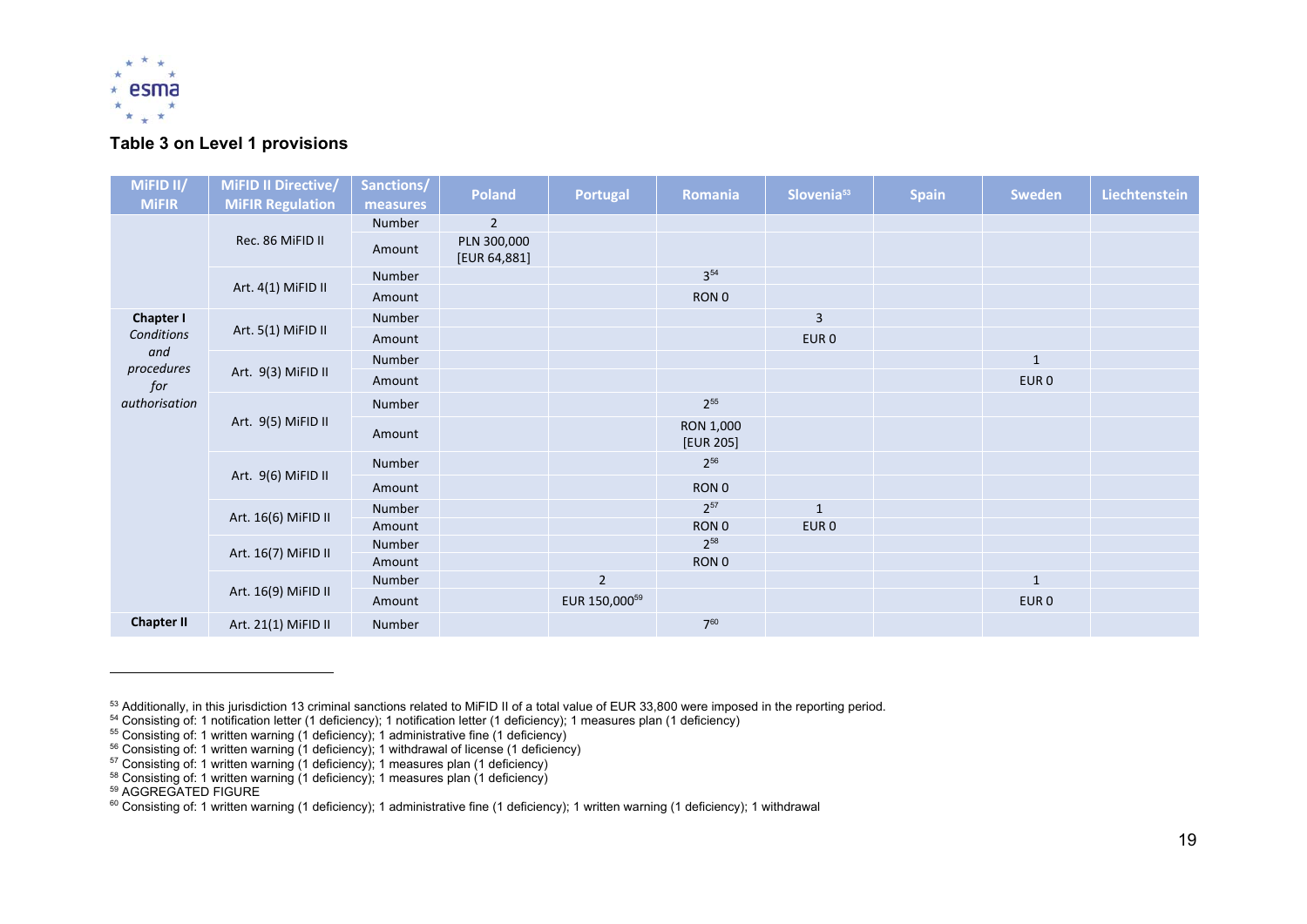

| MIFID II/<br><b>MIFIR</b>   | MiFID II Directive/<br><b>MiFIR Regulation</b> | Sanctions/<br>measures | <b>Poland</b> | Portugal      | Romania                | Slovenia <sup>53</sup> | <b>Spain</b>   | <b>Sweden</b>    | Liechtenstein              |
|-----------------------------|------------------------------------------------|------------------------|---------------|---------------|------------------------|------------------------|----------------|------------------|----------------------------|
| Operating<br>conditions for |                                                | Amount                 |               |               | RON 1,000<br>[EUR 205] |                        |                |                  |                            |
| investment                  |                                                | Number                 |               |               | $2^{61}$               |                        |                |                  |                            |
| firms                       | Art. 21(2) MiFID II                            | Amount                 |               |               | RON 1,000<br>[EUR 205] |                        |                |                  |                            |
|                             |                                                | Number                 |               | 3             |                        |                        |                |                  |                            |
|                             | Art. 23(1) MiFID II                            | Amount                 |               | EUR 200,00062 |                        |                        |                |                  |                            |
|                             |                                                | Number                 |               | $\mathbf 2$   |                        |                        |                | $\mathbf{1}$     | $\mathbf{1}$               |
|                             | Art. 24(1) MiFID II                            | Amount                 |               | EUR 150,00063 |                        |                        |                | EUR <sub>0</sub> | CHF 10,000<br>[EUR 9,258]  |
|                             | Art. 24(2) MiFID II                            | Amount                 |               |               |                        |                        |                | $\mathbf{1}$     |                            |
|                             |                                                | Number                 |               |               |                        |                        |                | EUR <sub>0</sub> |                            |
|                             |                                                | Number                 |               |               |                        |                        |                | $\mathbf{1}$     |                            |
|                             | Art. 24(3) MiFID II                            | Amount                 |               |               |                        |                        |                | EUR 0            |                            |
|                             |                                                | Number                 |               |               | $2^{64}$               | $1^{65}$               |                |                  |                            |
|                             | Art. 24(4) MiFID II                            | Amount                 |               |               | RON 0                  | EUR <sub>0</sub>       |                |                  |                            |
|                             |                                                | Number                 |               | $\mathbf 1$   |                        |                        |                | $\mathbf 1$      | $\mathbf{1}$               |
|                             | Art. 24(9) MiFID II                            | Amount                 |               | EUR 50,00066  |                        |                        |                | EUR <sub>0</sub> | CHF 20,000<br>[EUR 18,516] |
|                             | Art. 25(2) MiFD II                             | Number                 |               |               | $4^{67}$               |                        |                |                  |                            |
|                             |                                                | Amount                 |               |               | RON 0                  |                        |                |                  |                            |
|                             | Art. 25(3) MiFID II                            | Number                 |               |               | 2168                   |                        | $\overline{2}$ |                  |                            |
|                             |                                                | Amount                 |               |               | RON 10,000             |                        | EUR 2,300,000  |                  |                            |

<sup>61</sup> Consisting of: 1 written warning (1 deficiency); 1 administrative fine (1 deficiency)<br><sup>62</sup> AGGREGATED FIGURE

<sup>66</sup> AGGREGATED FIGURE<br><sup>67</sup> Consisting of: 1 written warning (1 deficiency); 1 measures plan (1 deficiency)

 $^{68}$  Consisting of: 2 administrative fines (2 deficiencies); 2 notification letters (2 deficiencies); 1 notification letter (2 deficiencies); 1 notification letter (2 deficiencies); 10 measures plans (11 deficiencies); 2 written requests

<sup>&</sup>lt;sup>63</sup> AGGREGATED FIGURE<br><sup>64</sup> Consisting of: 1 written warning (1 deficiency); 1 measures plan (1 deficiency)<br><sup>65</sup> AGGREGATED FIGURE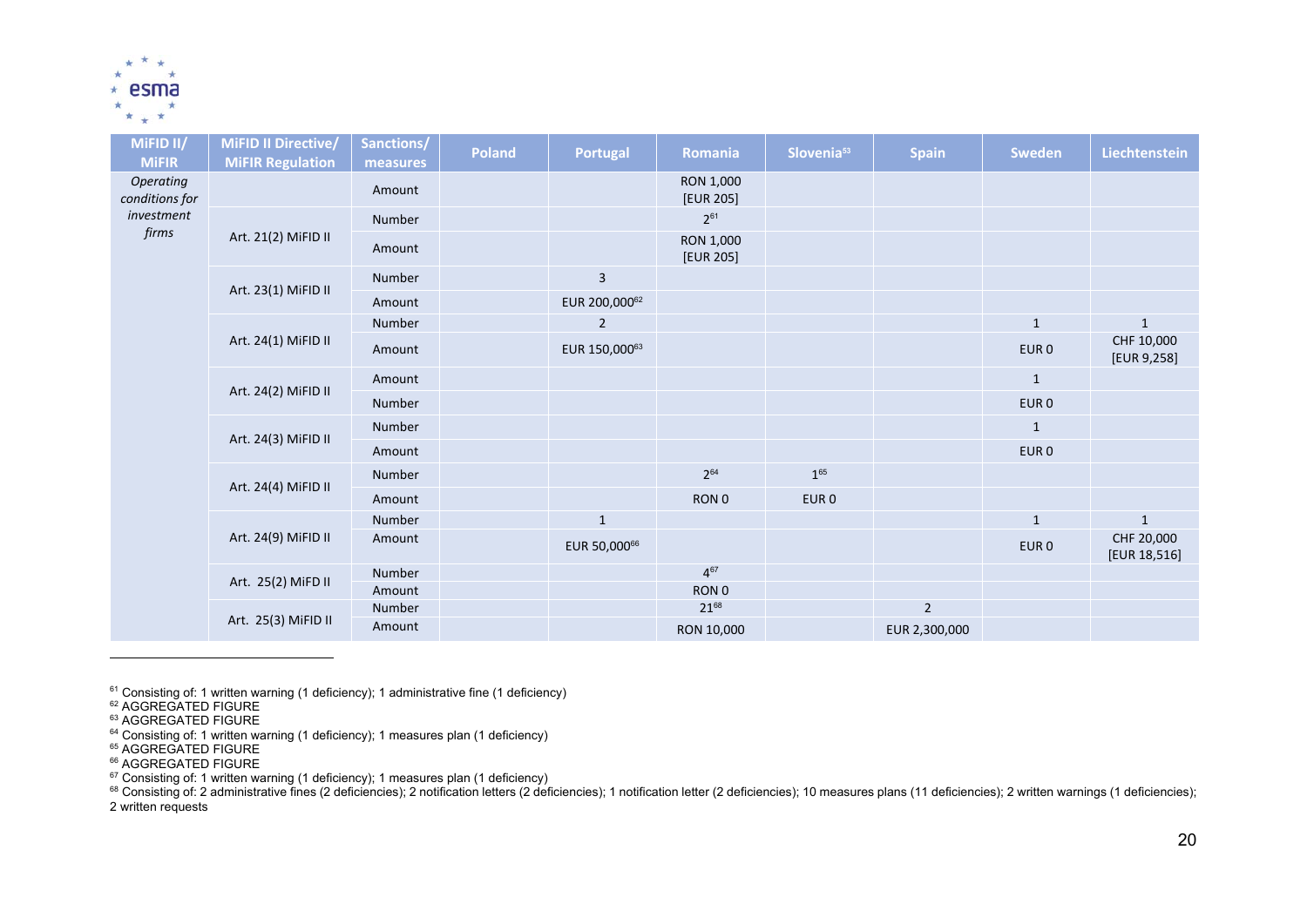

| MIFID II/                                                                             | <b>MiFID II Directive/</b> | Sanctions/ | <b>Poland</b> | Portugal          | Romania            | Slovenia <sup>53</sup> | <b>Spain</b> | Sweden           | Liechtenstein |
|---------------------------------------------------------------------------------------|----------------------------|------------|---------------|-------------------|--------------------|------------------------|--------------|------------------|---------------|
| <b>MiFIR</b>                                                                          | <b>MiFIR Regulation</b>    | measures   |               |                   | $[EUR 2,052]^{69}$ |                        |              |                  |               |
|                                                                                       |                            | Number     |               |                   | $2^{70}$           |                        |              |                  |               |
|                                                                                       | Art. 25(4) MiFID II        | Amount     |               |                   | RON <sub>0</sub>   |                        |              |                  |               |
|                                                                                       |                            | Number     |               |                   | $2^{71}$           |                        |              |                  |               |
|                                                                                       | Art. 25(6) MiFID II        | Amount     |               |                   | RON 0              |                        |              |                  |               |
|                                                                                       |                            | Number     |               |                   |                    |                        |              | $\mathbf{1}$     |               |
|                                                                                       | Art. 29(2) MiFID II        | Amount     |               |                   |                    |                        |              | EUR <sub>0</sub> |               |
|                                                                                       |                            | Number     |               | $\overline{2}$    |                    |                        |              |                  |               |
|                                                                                       | Art. 29(5) MiFID II        | Amount     |               | EUR 37,50072      |                    |                        |              |                  |               |
| <b>Chapter IV</b>                                                                     | Art. 47 MiFID II           | Number     |               |                   |                    | $\sqrt{4}$             |              |                  |               |
| Provision of<br>investment<br>services and<br>activities by<br>third country<br>firms |                            | Amount     |               |                   |                    | EUR <sub>0</sub>       |              |                  |               |
| Chapter I:                                                                            |                            | Number     |               | $1\,$             |                    |                        |              |                  |               |
| Designation,<br>powers and                                                            | Art. 70(4) MiFID II        | Amount     |               | EUR 50,00073      |                    |                        |              |                  |               |
| redress                                                                               |                            | Number     |               |                   | $1^{74}$           |                        |              |                  |               |
| procedures                                                                            | Art. 70(6) MiFID II        | Amount     |               |                   | RON 0              |                        |              |                  |               |
|                                                                                       |                            | Number     |               | $\mathbf{1}^{75}$ |                    |                        |              |                  |               |
|                                                                                       | Art. 75(1) MiFID II        | Amount     |               | RON 0             |                    |                        |              |                  |               |
|                                                                                       | Art. 75(2) MiFID II        | Number     |               | $1^{76}$          |                    |                        |              |                  |               |

<sup>69</sup> AGGREGATED FIGURE<br><sup>70</sup> Consisting of: 1 written request; 1 measures plan (1 deficiency)

<sup>71</sup> Consisting of: 1 written warning (1 deficiency); 1 measures plan (1 deficiency)<br><sup>72</sup> AGGREGATED FIGURE<br><sup>73</sup> AGGREGATED FIGURE<br><sup>74</sup> Suspension of license (1 deficiency

- 
- 
- 

75 Notification letter (1 deficiency)

<sup>76</sup> Notification letter (1 deficiency)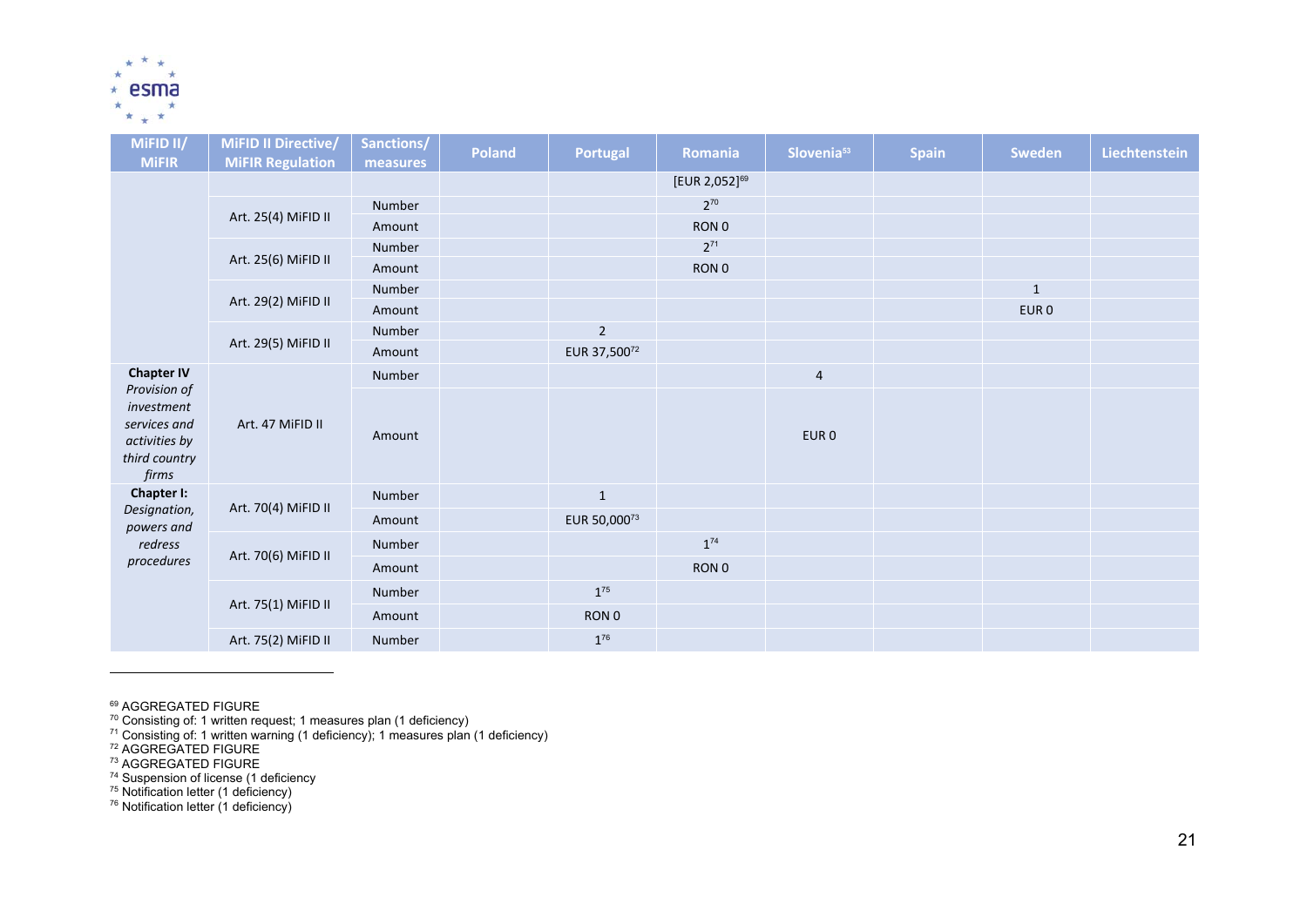

| MiFID II/<br><b>MiFIR</b>                                                                   | MiFID II Directive/<br><b>MiFIR Regulation</b> | Sanctions/<br>measures | <b>Poland</b> | <b>Portugal</b> | Romania | Slovenia <sup>53</sup> | <b>Spain</b> | Sweden | Liechtenstein |
|---------------------------------------------------------------------------------------------|------------------------------------------------|------------------------|---------------|-----------------|---------|------------------------|--------------|--------|---------------|
|                                                                                             |                                                | Amount                 |               | RON 0           |         |                        |              |        |               |
|                                                                                             | Annex 2 Chapter II.1                           | Number                 |               | $2^{77}$        |         |                        |              |        |               |
|                                                                                             | MiFID II                                       | Amount                 |               | RON 0           |         |                        |              |        |               |
| <b>Chapter III</b>                                                                          |                                                | Number                 |               |                 |         | $\overline{2}$         |              |        |               |
| Obligation to<br>offer trade<br>data on a<br>separate/<br>reasonable<br>commercial<br>basis | Art. 26 MiFIR                                  | Amount                 |               |                 |         | EUR <sub>0</sub>       |              |        |               |

 $77$  Consisting of: 1 notification letter (1 deficiency); 1 measures plan (1 deficiency)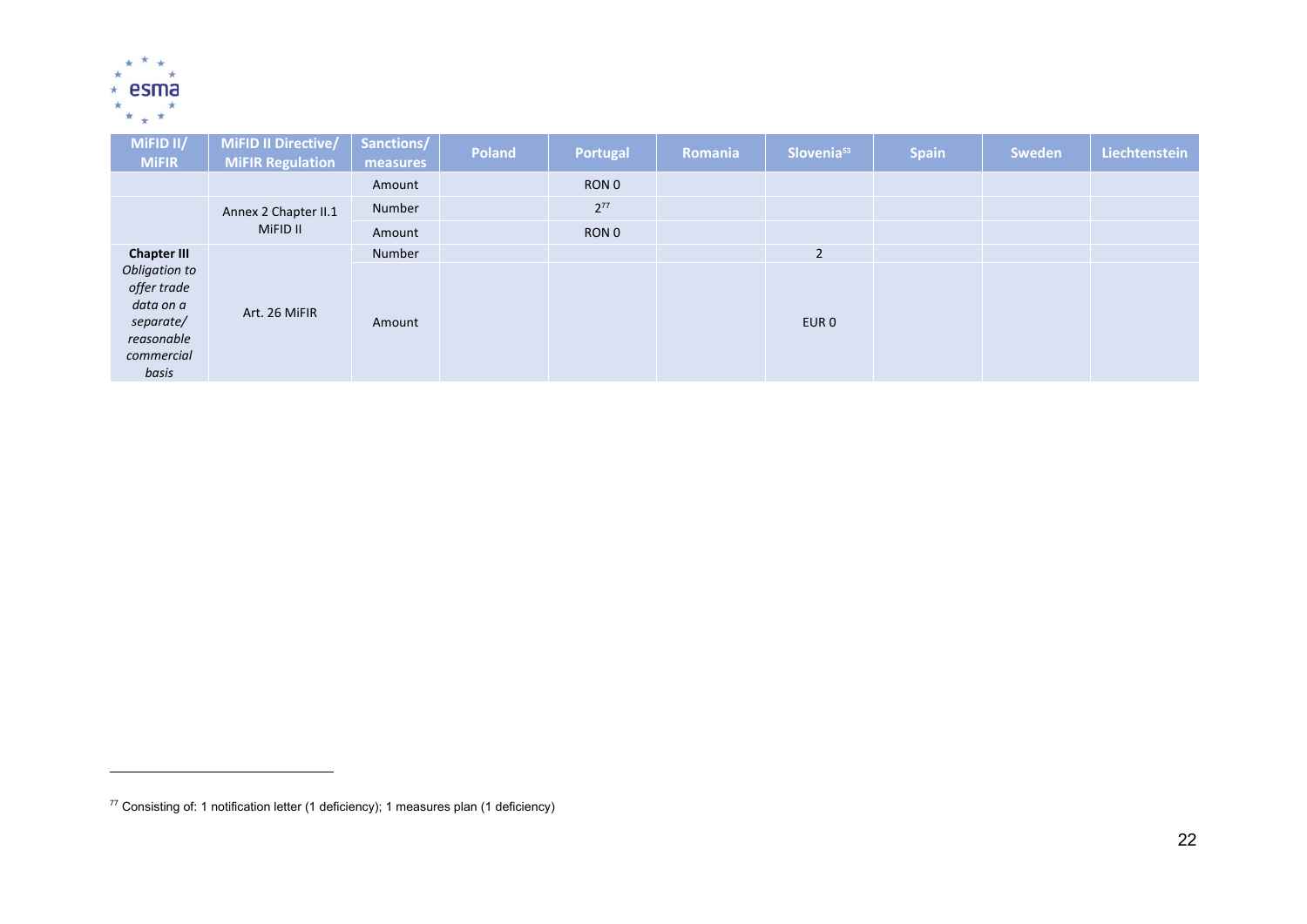

# **5.3.2 Sanctions and measures imposed in relation to Level 2 provisions**

## **Table 1 on Level 2 provisions**

| MiFID II/<br><b>MiFIR</b>                                  | <b>MiFID II Delegated</b><br>Directive (DD)/<br><b>Regulation (DR)</b> | Sanctions/<br><b>Measures</b> | <b>Austria</b> | <b>Belgium</b>   | <b>Bulgaria</b>            | <b>Cyprus</b> | <b>Denmark</b> | <b>France</b> |
|------------------------------------------------------------|------------------------------------------------------------------------|-------------------------------|----------------|------------------|----------------------------|---------------|----------------|---------------|
|                                                            |                                                                        | Number                        |                |                  | 25                         | $\mathbf{1}$  |                |               |
| <b>Chapter II</b><br>Safeguarding of                       | Art. 2(1) DD                                                           | Amount                        |                |                  | BGN 61,000<br>[EUR 31,189] | EUR 80,00078  |                |               |
| client financial                                           |                                                                        | Number                        |                |                  | 4                          |               |                |               |
| instruments and<br>funds<br><b>Chapter III:</b><br>Product | Art. 4(1) DD                                                           | Amount                        |                |                  | BGN 20,000<br>[EUR 10,226] |               |                |               |
|                                                            | Art. 9(2) DD                                                           | Number                        |                | $\overline{2}$   |                            |               |                |               |
|                                                            |                                                                        | Amount                        |                | EUR <sub>0</sub> |                            |               |                |               |
| Governance<br>Requirements                                 | Art. 9(6) DD                                                           | Number                        |                | $\overline{2}$   |                            |               |                |               |
|                                                            |                                                                        | Amount                        |                | EUR <sub>0</sub> |                            |               |                |               |
|                                                            | Art. 9(7) DD                                                           | Number                        |                | $\overline{2}$   |                            |               |                |               |
|                                                            |                                                                        | Amount                        |                | EUR <sub>0</sub> |                            |               |                |               |
|                                                            | Art. 9(8) DD                                                           | Number                        |                | 3                |                            |               |                |               |
|                                                            |                                                                        | Amount                        |                | EUR <sub>0</sub> |                            |               |                |               |
|                                                            |                                                                        | Number                        |                | $\mathbf{1}$     |                            |               |                |               |
|                                                            | Art. 9(9) DD                                                           | Amount                        |                | EUR 0            |                            |               |                |               |
|                                                            |                                                                        | Number                        |                | $\mathbf{1}$     |                            |               |                |               |
|                                                            | Art. 9(13) DD                                                          | Amount                        |                | EUR <sub>0</sub> |                            |               |                |               |
|                                                            | Art. 9(14) DD                                                          | Number                        |                | $\mathbf{1}$     |                            |               |                |               |
|                                                            |                                                                        | Amount                        |                | EUR 0            |                            |               |                |               |
|                                                            | Art. 9(15) DD                                                          | Number                        |                | $\mathbf{1}$     |                            |               |                |               |
|                                                            |                                                                        | Amount                        |                | EUR <sub>0</sub> |                            |               |                |               |

78 AGGREGATED FIGURE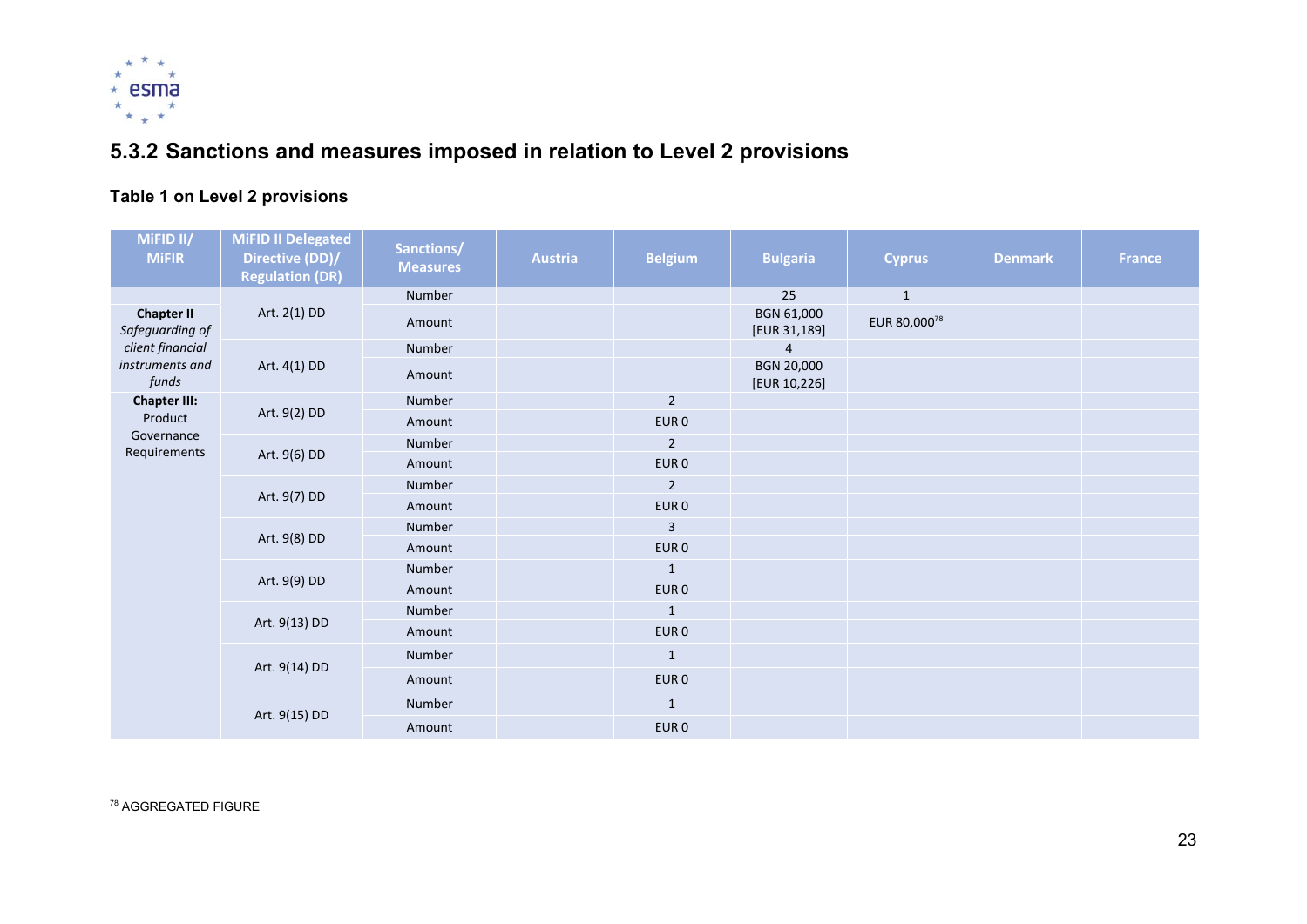

| MIFID II/<br><b>MiFIR</b>      | <b>MiFID II Delegated</b><br>Directive (DD)/<br><b>Regulation (DR)</b> | Sanctions/<br><b>Measures</b> | <b>Austria</b> | <b>Belgium</b>   | <b>Bulgaria</b> | <b>Cyprus</b> | <b>Denmark</b>   | <b>France</b> |
|--------------------------------|------------------------------------------------------------------------|-------------------------------|----------------|------------------|-----------------|---------------|------------------|---------------|
|                                |                                                                        | Number                        |                |                  |                 | $\mathbf 1$   |                  |               |
|                                | Art. 10 DD                                                             | Amount                        |                |                  |                 | EUR 80,00079  |                  |               |
|                                |                                                                        | Number                        |                | $\mathbf{1}$     |                 |               |                  |               |
|                                | Art. 10(1) DD                                                          | Amount                        |                | EUR <sub>0</sub> |                 |               |                  |               |
|                                |                                                                        | Number                        |                | $\mathbf{1}$     |                 |               |                  |               |
|                                | Art. 10(2) DD                                                          | Amount                        |                | EUR <sub>0</sub> |                 |               |                  |               |
|                                |                                                                        | Number                        |                | $\overline{2}$   |                 |               |                  |               |
|                                | Art. 10(3) DD                                                          | Amount                        |                | EUR <sub>0</sub> |                 |               |                  |               |
|                                | Art. 10(4) DD                                                          | Number                        |                | $\mathbf{1}$     |                 |               |                  |               |
|                                |                                                                        | Amount                        |                | EUR <sub>0</sub> |                 |               |                  |               |
|                                | Art. 10(5) DD                                                          | Number                        |                | $\mathbf{1}$     |                 |               |                  |               |
|                                |                                                                        | Amount                        |                | EUR <sub>0</sub> |                 |               |                  |               |
|                                | Art. 10(6) DD                                                          | Number                        |                | $\overline{2}$   |                 |               |                  |               |
|                                |                                                                        | Amount                        |                | EUR <sub>0</sub> |                 |               |                  |               |
|                                | Art. 10(7) DD                                                          | Number                        |                | $\mathbf{1}$     |                 |               |                  |               |
|                                |                                                                        | Amount                        |                | EUR <sub>0</sub> |                 |               |                  |               |
|                                | Art. 10(8) DD                                                          | Number                        |                | $\overline{2}$   |                 |               |                  |               |
|                                |                                                                        | Amount                        |                | EUR <sub>0</sub> |                 |               |                  |               |
| <b>Chapter II</b>              | Art. 21(1) DR                                                          | Number                        |                | $\overline{3}$   |                 |               | $\mathbf{1}$     | $1^{80}$      |
| Organisational<br>requirements |                                                                        | Amount                        |                | EUR <sub>0</sub> |                 |               | DKK <sub>0</sub> | EUR 1,000,000 |
|                                | Art. 21(5) DR                                                          | Number                        |                | 3                |                 |               |                  |               |
|                                |                                                                        | Amount                        |                | EUR <sub>0</sub> |                 |               |                  |               |
|                                |                                                                        | Number                        |                |                  |                 |               | $\mathbf 1$      | $2^{\circ}$   |
|                                | Art. 22 DR                                                             | Amount                        |                |                  |                 |               | DKK <sub>0</sub> | EUR 1,000,000 |
|                                | Art. 22(1) DR                                                          | Number                        |                |                  |                 | $1\,$         |                  | $\mathbf{1}$  |

<sup>79</sup> AGGREGATED FIGURE<br><sup>80</sup> AGGREGATED FIGURE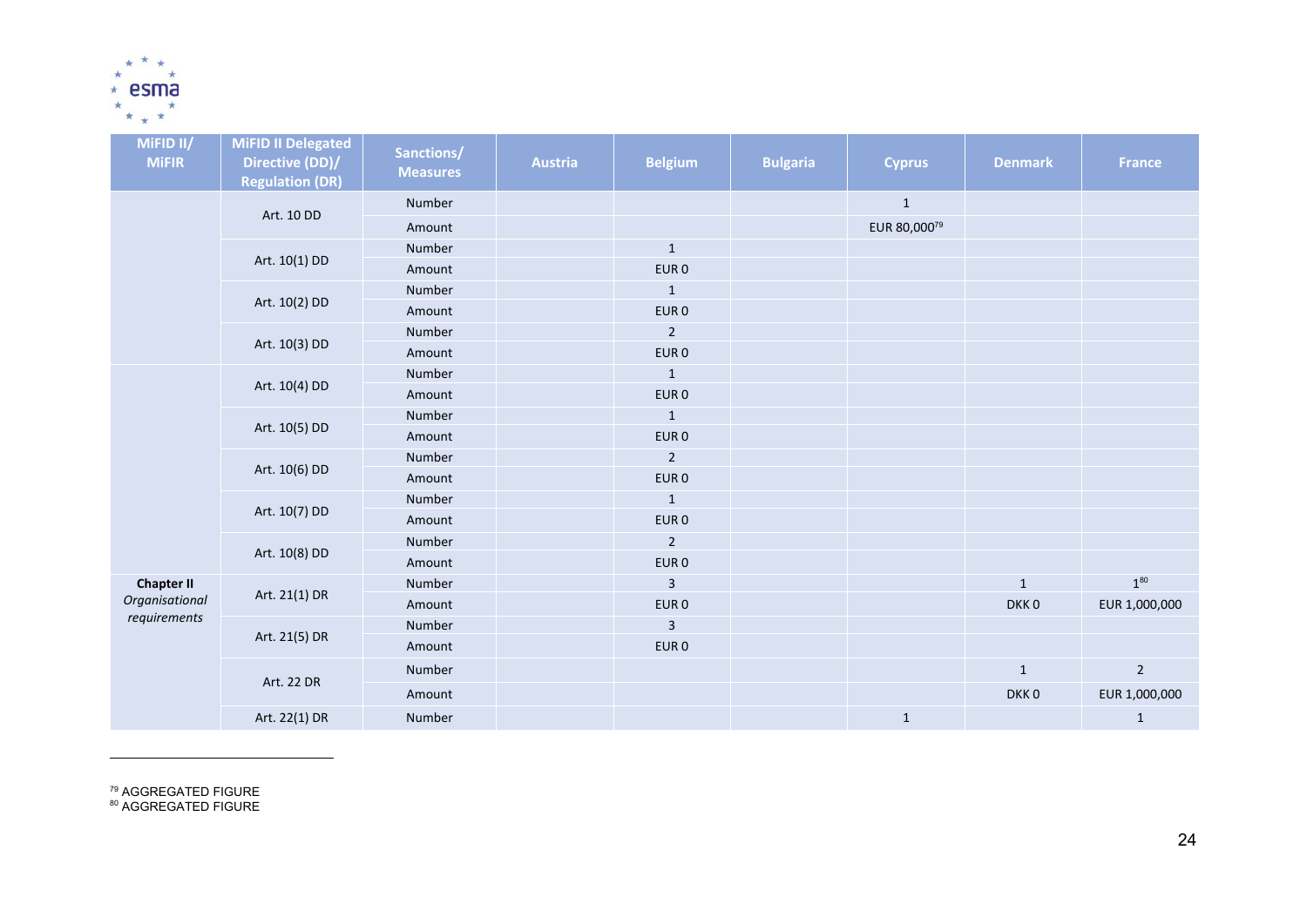

| MiFID II/<br><b>MiFIR</b> | MiFID II Delegated<br>Directive (DD)/<br><b>Regulation (DR)</b> | Sanctions/<br><b>Measures</b> | <b>Austria</b> | <b>Belgium</b>   | <b>Bulgaria</b>                 | <b>Cyprus</b> | <b>Denmark</b> | <b>France</b>   |
|---------------------------|-----------------------------------------------------------------|-------------------------------|----------------|------------------|---------------------------------|---------------|----------------|-----------------|
|                           |                                                                 | Amount                        |                |                  |                                 | EUR 80,00081  |                | EUR 90,00082    |
|                           |                                                                 | Number                        |                |                  | $\mathbf 1$                     | $\mathbf{1}$  |                | $\overline{2}$  |
|                           | Art. 22(2) DR                                                   | Amount                        |                |                  | <b>BGN 5,000</b><br>[EUR 2,557] | EUR 80,00083  |                | EUR 1,090,00084 |
|                           |                                                                 | Number                        |                |                  | $\mathbf{1}$                    |               |                |                 |
|                           | Art. 22(3) DR                                                   | Amount                        |                |                  | <b>BGN 5,000</b><br>[EUR 2,557] |               |                |                 |
|                           | Art. 23 DR                                                      | Number                        |                |                  |                                 |               | $\mathbf{1}$   |                 |
|                           |                                                                 | Amount                        |                |                  |                                 |               | DKK0           |                 |
|                           |                                                                 | Number                        |                |                  |                                 |               |                | $\mathbf{1}$    |
|                           | Art. 23(1) DR                                                   | Amount                        |                |                  |                                 |               |                | EUR 1,000,00085 |
|                           |                                                                 | Number                        |                |                  |                                 |               |                | $\mathbf{1}$    |
|                           | Art. 24 DR                                                      | Amount                        |                |                  |                                 |               |                | EUR 1,000,00086 |
|                           |                                                                 | Number                        |                |                  |                                 |               | $\mathbf{1}$   |                 |
|                           | Art. 25(2) DR                                                   | Amount                        |                |                  |                                 |               | DKK0           |                 |
|                           |                                                                 | Number                        |                | $\mathbf{1}$     |                                 |               |                | $\sqrt{2}$      |
|                           | Art. 33 DR                                                      | Amount                        |                | EUR <sub>0</sub> |                                 |               |                | EUR 90,00087    |
|                           |                                                                 | Number                        |                | $\mathbf{1}$     |                                 |               |                | $\overline{2}$  |
|                           | Art. 34 DR                                                      | Amount                        |                | EUR <sub>0</sub> |                                 |               |                | EUR 90,00088    |
|                           | Art. 35 DR                                                      | Number                        |                | $\mathbf{1}$     |                                 |               |                | $\overline{2}$  |

<sup>81</sup> AGGREGATED FIGURE<br><sup>82</sup> AGGREGATED FIGURE<br><sup>84</sup> AGGREGATED FIGURE<br><sup>84</sup> AGGREGATED FIGURE<br><sup>86</sup> AGGREGATED FIGURE<br><sup>87</sup> AGGREGATED FIGURE<br><sup>87</sup> AGGREGATED FIGURE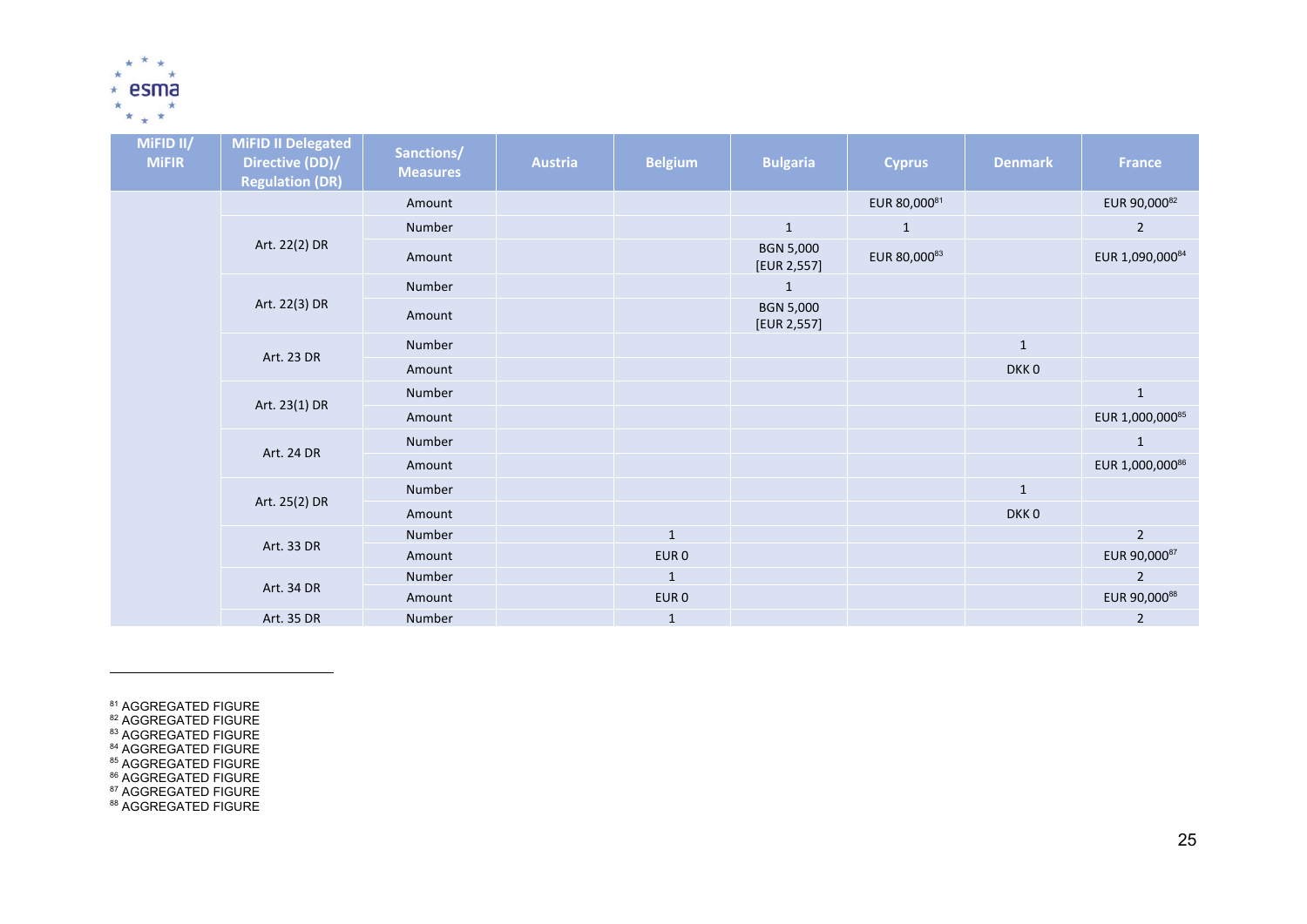

| MiFID II/<br><b>MiFIR</b>                        | <b>MiFID II Delegated</b><br>Directive (DD)/<br><b>Regulation (DR)</b> | Sanctions/<br><b>Measures</b> | <b>Austria</b> | <b>Belgium</b>   | <b>Bulgaria</b>                 | <b>Cyprus</b> | <b>Denmark</b>   | <b>France</b> |
|--------------------------------------------------|------------------------------------------------------------------------|-------------------------------|----------------|------------------|---------------------------------|---------------|------------------|---------------|
|                                                  |                                                                        | Amount                        |                | EUR <sub>0</sub> |                                 |               |                  | EUR 90,00089  |
| <b>Chapter III</b>                               |                                                                        | Number                        |                | $\mathbf{1}$     |                                 |               |                  |               |
| <b>Operating</b><br>conditions for<br>investment | Art. 54(2) DR                                                          | Amount                        |                | EUR 800,000      |                                 |               |                  |               |
|                                                  |                                                                        | Number                        |                |                  |                                 |               | $\mathbf{1}$     |               |
| firms                                            | Art. 54(7) DR                                                          | Amount                        |                |                  |                                 |               | DKK <sub>0</sub> |               |
|                                                  |                                                                        | Number                        | $\mathbf 1$    |                  |                                 |               |                  |               |
|                                                  | Art. 54(12) DR                                                         | Amount                        | EUR 35,000     |                  |                                 |               |                  |               |
|                                                  |                                                                        | Number                        |                | $\overline{a}$   |                                 |               |                  |               |
|                                                  | Art. 55(1) DR                                                          | Amount                        |                | EUR <sub>0</sub> |                                 |               |                  |               |
|                                                  | Art. 55(3) DR                                                          | Number                        |                | $\mathbf{1}$     |                                 |               |                  |               |
|                                                  |                                                                        | Amount                        |                | EUR 800,000      |                                 |               |                  |               |
|                                                  | Art. 56(1) DR                                                          | Number                        |                | $\overline{4}$   |                                 |               |                  |               |
|                                                  |                                                                        | Amount                        |                | EUR <sub>0</sub> |                                 |               |                  |               |
|                                                  |                                                                        | Number                        |                |                  |                                 |               |                  | $\mathbf 1$   |
|                                                  | Art. 67 DR                                                             | Amount                        |                |                  |                                 |               |                  | EUR 90,00090  |
|                                                  | Art. 72(1) DR                                                          | Number                        |                | $\overline{2}$   |                                 |               |                  |               |
|                                                  |                                                                        | Amount                        |                | EUR <sub>0</sub> |                                 |               |                  |               |
|                                                  |                                                                        | Number                        |                | $\overline{2}$   | $\overline{2}$                  |               |                  |               |
|                                                  | Art. 72(2) DR                                                          | Amount                        |                | EUR <sub>0</sub> | <b>BGN 2,000</b><br>[EUR 1,023] |               |                  |               |
|                                                  | Art. 72(3) DR                                                          | Number                        |                | $\mathbf{1}$     |                                 |               |                  |               |
|                                                  |                                                                        | Amount                        |                | EUR <sub>0</sub> |                                 |               |                  |               |
|                                                  |                                                                        | Number                        |                |                  | $\sqrt{2}$                      |               |                  |               |
|                                                  | Art. 74 DR                                                             | Amount                        |                |                  | <b>BGN 6,000</b><br>[EUR 3,068] |               |                  |               |
|                                                  | Art. 75 DR                                                             | Number                        |                |                  | $\overline{2}$                  |               |                  |               |

<sup>89</sup> AGGREGATED FIGURE<br><sup>90</sup> AGGREGATED FIGURE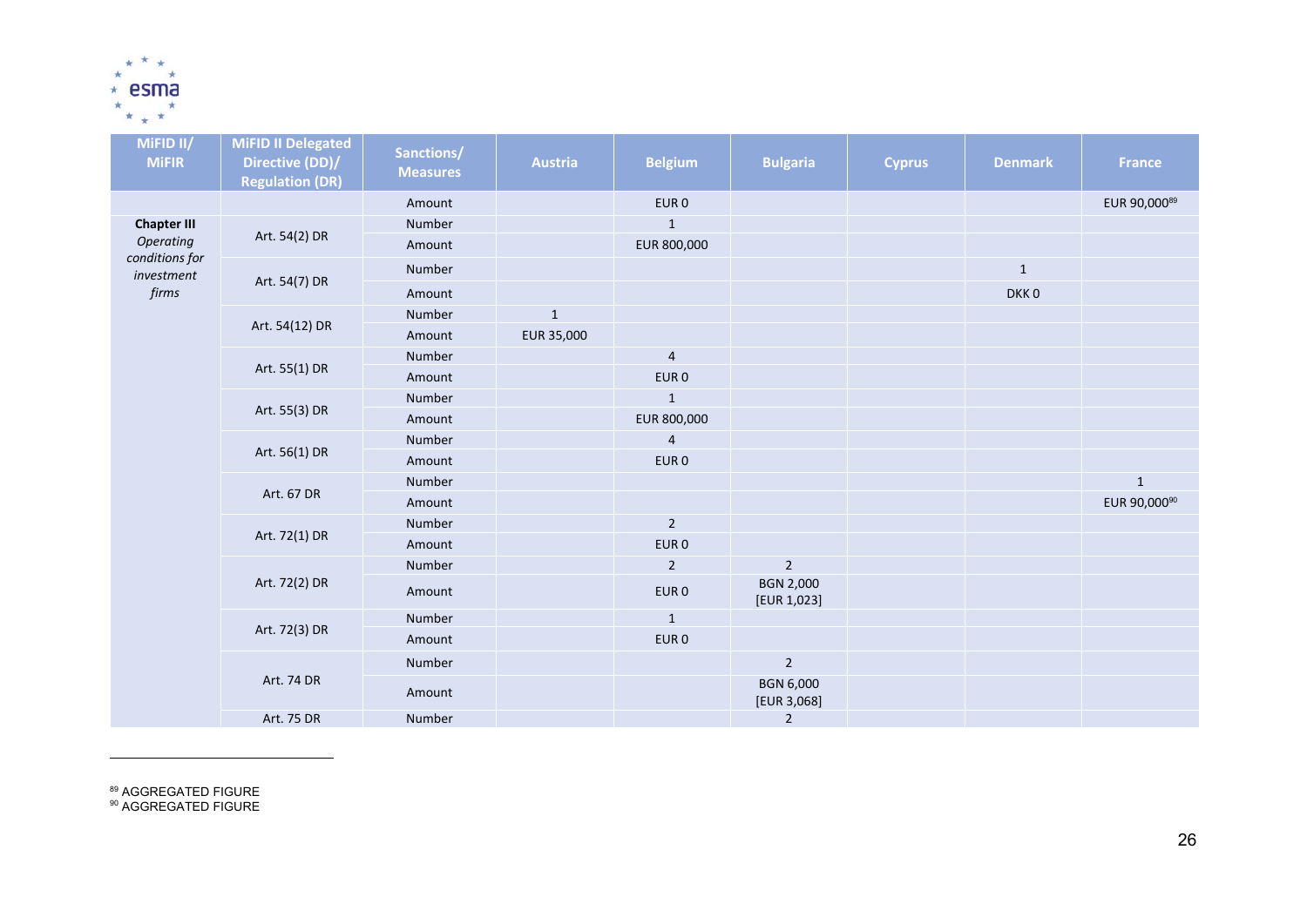

| MiFID II/<br><b>MiFIR</b> | MiFID II Delegated<br>Directive (DD)/<br><b>Regulation (DR)</b> | Sanctions/<br><b>Measures</b> | <b>Austria</b> | <b>Belgium</b> | <b>Bulgaria</b>          | <b>Cyprus</b> | <b>Denmark</b> | <b>France</b> |
|---------------------------|-----------------------------------------------------------------|-------------------------------|----------------|----------------|--------------------------|---------------|----------------|---------------|
|                           |                                                                 | Amount                        |                |                | BGN 6,000<br>[EUR 3,068] |               |                |               |
|                           |                                                                 | <b>Number</b>                 |                |                |                          |               |                |               |
|                           | Art. 76(10) DR                                                  | Amount                        | EUR 64,000     |                |                          |               |                |               |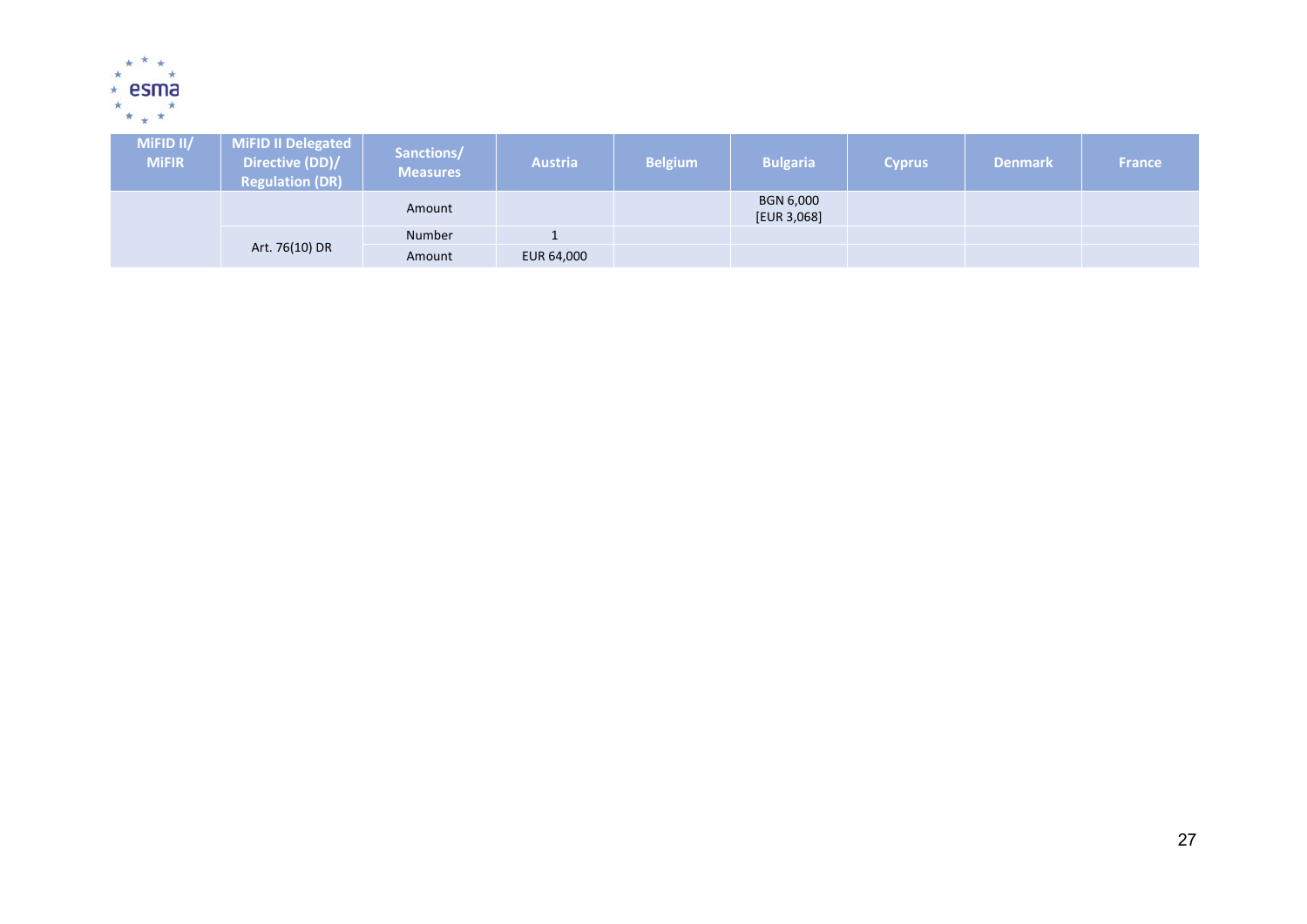

## **Table 2 on Level 2 provisions**

| MiFID II/<br><b>MiFIR</b>                                          | <b>MiFID II Delegated</b><br>Directive (DD)/<br><b>Regulation (DR)</b> | Sanctions/<br><b>Measures</b> | <b>Greece</b>    | <b>Hungary</b>                              | <b>Luxembourg</b> | <b>Portugal</b> | Romania | <b>Slovenia</b>  |
|--------------------------------------------------------------------|------------------------------------------------------------------------|-------------------------------|------------------|---------------------------------------------|-------------------|-----------------|---------|------------------|
| <b>Chapter I</b>                                                   |                                                                        | Number                        |                  | $\mathbf{1}$                                |                   |                 |         |                  |
| Scope and<br>definition                                            | Art. 1 DR                                                              | Amount                        |                  | HUF <sub>0</sub>                            |                   |                 |         |                  |
| <b>Chapter II</b>                                                  |                                                                        | Number                        | $\mathbf{1}$     |                                             |                   |                 |         |                  |
| Safeguarding<br>of client<br>financial<br>instruments<br>and funds | Art. 2 DD                                                              | Amount                        | EUR <sub>0</sub> |                                             |                   |                 |         |                  |
| <b>Chapter I</b>                                                   |                                                                        | Number                        |                  | $\mathbf{1}$                                |                   |                 |         |                  |
| Scope and                                                          | Art. 3(1) DR                                                           | Amount                        |                  | HUF <sub>0</sub>                            |                   |                 |         |                  |
| definition                                                         | Art. 3(3) DR                                                           | Number                        |                  | $\overline{a}$                              |                   |                 |         |                  |
|                                                                    |                                                                        | Amount                        |                  | HUF 7,000,000<br>[EUR 19,172] <sup>91</sup> |                   |                 |         |                  |
|                                                                    | Art. 6(3) DR                                                           | Number                        |                  |                                             |                   |                 |         | $\mathbf{1}$     |
|                                                                    |                                                                        | Amount                        |                  |                                             |                   |                 |         | EUR <sub>0</sub> |
|                                                                    | Art. 6(4) DR                                                           | Number                        |                  | $\mathbf 1$                                 |                   |                 |         |                  |
|                                                                    |                                                                        | Amount                        |                  | HUF <sub>0</sub>                            |                   |                 |         |                  |
|                                                                    | Art. 6(5) DR                                                           | Number                        |                  | $1\,$                                       |                   |                 |         |                  |
|                                                                    |                                                                        | Amount                        |                  | HUF <sub>0</sub>                            |                   |                 |         |                  |
| <b>Chapter III</b>                                                 |                                                                        | Number                        |                  | $\mathbf{1}$                                |                   |                 |         |                  |
| Product                                                            | Art. 9(7) DD                                                           | Amount                        |                  | HUF <sub>0</sub>                            |                   |                 |         |                  |
| Governance<br>Requirements                                         | Art. 10(1) DD                                                          | Number                        |                  |                                             | $\overline{2}$    |                 |         |                  |
|                                                                    |                                                                        | Amount                        |                  |                                             | EUR <sub>0</sub>  |                 |         |                  |
|                                                                    | Art. 10(2) DD                                                          | Number                        |                  | $1\,$                                       |                   |                 |         |                  |
|                                                                    |                                                                        | Amount                        |                  | HUF <sub>0</sub>                            |                   |                 |         |                  |
| <b>Chapter IV</b>                                                  | Art. 11(1) DD                                                          | Number                        |                  | $\mathbf{1}$                                |                   |                 |         |                  |

**91 AGGREGATED FIGURE**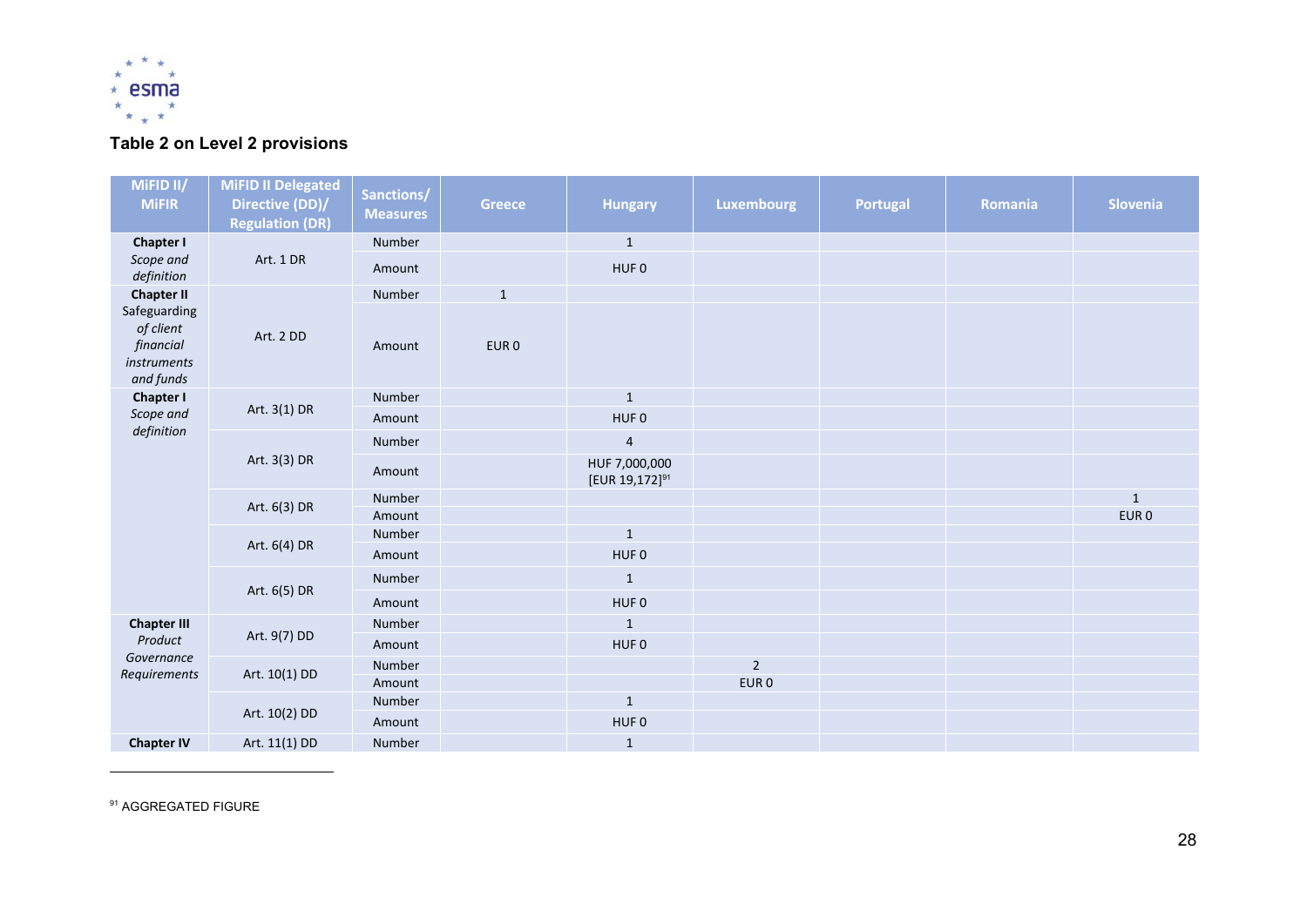

| MiFID II/<br><b>MiFIR</b> | <b>MiFID II Delegated</b><br>Directive (DD)/<br><b>Regulation (DR)</b> | Sanctions/<br><b>Measures</b> | <b>Greece</b> | <b>Hungary</b>               | Luxembourg       | <b>Portugal</b> | Romania  | Slovenia         |
|---------------------------|------------------------------------------------------------------------|-------------------------------|---------------|------------------------------|------------------|-----------------|----------|------------------|
| <b>Inducements</b>        |                                                                        | Amount                        |               | HUF <sub>0</sub>             |                  |                 |          |                  |
|                           |                                                                        | Number                        |               |                              | $\mathbf{1}$     |                 |          |                  |
|                           | Art. 11(4) DD                                                          | Amount                        |               |                              | EUR <sub>0</sub> |                 |          |                  |
|                           |                                                                        | Number                        |               |                              | $\mathbf{1}$     |                 |          |                  |
| <b>Chapter I</b>          | Art. 11(5) DD                                                          | Amount                        |               |                              | EUR <sub>0</sub> |                 |          |                  |
|                           |                                                                        | Number                        |               |                              |                  |                 |          | $\mathbf{1}$     |
| Scope and<br>definition   | Art. 15 DR                                                             | Amount                        |               |                              |                  |                 |          | EUR <sub>0</sub> |
| <b>Chapter II</b>         |                                                                        | Number                        |               |                              | $\overline{3}$   | $\overline{2}$  |          |                  |
| Organisatio-              | Art. 21(1) DR                                                          | Amount                        |               |                              | EUR 36,000       | EUR 150,00092   |          |                  |
| nal                       | Art. 21(2) DR                                                          | Number                        |               | $1\,$                        |                  |                 |          |                  |
| requirements              |                                                                        | Amount                        |               | HUF 400,000 [EUR<br>1,096]   |                  |                 |          |                  |
|                           | Art. 21(5) DR                                                          | Number                        |               |                              | $\overline{2}$   |                 |          |                  |
|                           |                                                                        | Amount                        |               |                              | EUR 30,000       |                 |          |                  |
|                           |                                                                        | Number                        |               |                              | $\mathbf{1}$     |                 |          |                  |
|                           | Art. 22(1) DR                                                          | Amount                        |               |                              | EUR <sub>0</sub> |                 |          |                  |
|                           |                                                                        | Number                        |               | $1\,$                        | $\overline{2}$   |                 | $1^{93}$ | $\mathbf 1$      |
|                           | Art. 22(2) DR                                                          | Amount                        |               | HUF 0                        | EUR 66,000       |                 | RON 0    | EUR <sub>0</sub> |
|                           |                                                                        | Number                        |               |                              | $\mathbf{1}$     |                 |          |                  |
|                           | Art. 22(3) DR                                                          | Amount                        |               |                              | EUR <sub>0</sub> |                 |          |                  |
|                           |                                                                        | Number                        |               | $\mathbf 1$                  |                  |                 |          |                  |
|                           | Art. 23(1) DR                                                          | Amount                        |               | HUF 2,000,000<br>[EUR 5,478] |                  |                 |          |                  |
|                           | Art. 23(2) DR                                                          | Number                        |               |                              |                  |                 | $1^{94}$ |                  |

<sup>92</sup> AGGREGATED FIGURE<br><sup>93</sup> Measures plan (1 deficiency)

 $94$  Consisting of: 1 notification letter (1 deficiency); 1 measures plan (1 deficiency)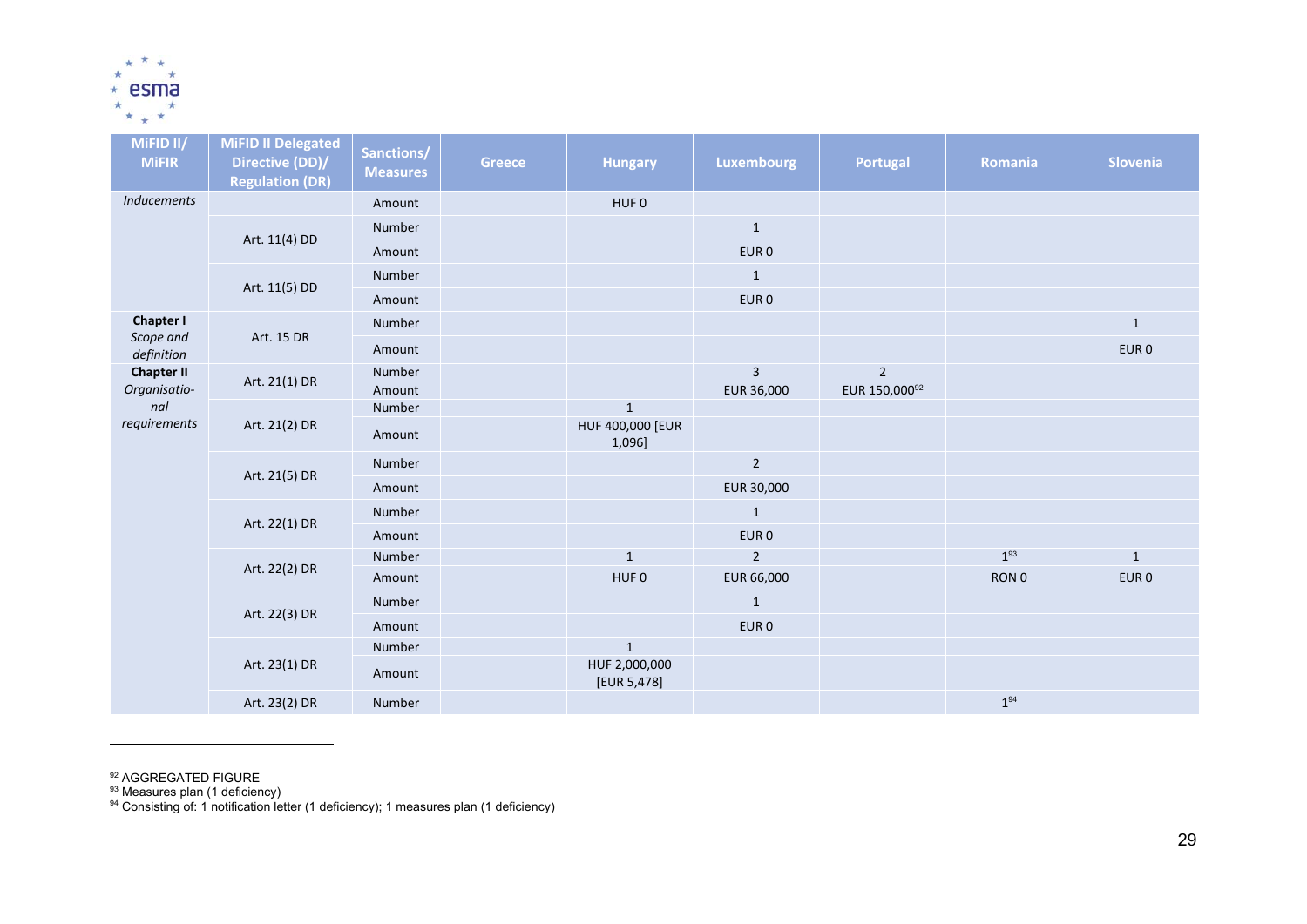

| MiFID II/<br><b>MiFIR</b> | <b>MiFID II Delegated</b><br>Directive (DD)/<br><b>Regulation (DR)</b> | Sanctions/<br><b>Measures</b> | <b>Greece</b> | <b>Hungary</b>                             | <b>Luxembourg</b>            | Portugal | Romania                                | Slovenia |
|---------------------------|------------------------------------------------------------------------|-------------------------------|---------------|--------------------------------------------|------------------------------|----------|----------------------------------------|----------|
|                           |                                                                        | Amount                        |               |                                            |                              |          | RON 0                                  |          |
|                           |                                                                        | Number                        |               |                                            | $\,1\,$                      |          | $8^{95}$                               |          |
|                           | Art. 24 DR                                                             | Amount                        |               |                                            | EUR 30,000                   |          | RON 5,000 <sup>96</sup><br>[EUR 1,026] |          |
|                           |                                                                        | Number                        |               |                                            | $\overline{2}$               |          |                                        |          |
|                           | Art. 26(1) DR                                                          | Amount                        |               |                                            | EUR 36,000                   |          |                                        |          |
|                           | Art. 26(2) DR                                                          | Number                        |               |                                            | $\mathbf{1}$                 |          |                                        |          |
|                           |                                                                        | Amount                        |               |                                            | EUR <sub>0</sub>             |          |                                        |          |
|                           |                                                                        | Number                        |               | $1\,$                                      |                              |          |                                        |          |
|                           | Art. 27(1) DR                                                          | Amount                        |               | HUF 1,000,000<br>[EUR 2,739] <sup>97</sup> |                              |          |                                        |          |
|                           |                                                                        | Number                        |               | $\overline{4}$                             |                              |          |                                        |          |
|                           | Art. 27(4) DR                                                          | Amount                        |               | HUF 1,000,000<br>[EUR 2,739] <sup>98</sup> |                              |          |                                        |          |
|                           | Art. 28 DR                                                             | Number                        |               |                                            | $\mathbf{1}$                 |          | $1^{99}$                               |          |
|                           |                                                                        | Amount                        |               |                                            | EUR <sub>0</sub>             |          | RON <sub>0</sub>                       |          |
|                           | Art. 29(1) DR                                                          | Number                        |               |                                            | $\overline{2}$               |          | $1^{100}$                              |          |
|                           |                                                                        | Amount                        |               |                                            | EUR 36,000                   |          | RON <sub>0</sub>                       |          |
|                           | Art. 29(5) DR                                                          | Number                        |               |                                            | $\overline{2}$<br>EUR 66,000 |          | $6^{101}$                              |          |
|                           |                                                                        | Amount<br>Number              |               |                                            | $\mathbf{1}$                 |          | RON 0                                  |          |
|                           | Art. 31(1) DR                                                          | Amount                        |               |                                            | EUR <sub>0</sub>             |          |                                        |          |
|                           |                                                                        | Number                        |               | $\mathbf{1}$                               | $\mathbf{1}$                 |          |                                        |          |
|                           | Art. 31(2) DR                                                          | Amount                        |               | HUF <sub>0</sub>                           | EUR <sub>0</sub>             |          |                                        |          |
|                           | Art. 34 DR                                                             | Number                        |               |                                            | $\mathbf{1}$                 |          |                                        |          |

<sup>95</sup> Consisting of: 1 administrative fine (1 deficiency); 3 measures plan (3 deficiencies); 3 written warnings (3 deficiencies); 1 written request<br><sup>96</sup> AGGREGATED FIGURE<br><sup>97</sup> AGGREGATED FIGURE<br><sup>98</sup> AGGREGATED FIGURE<br><sup>99</sup> M

- 
- 
- 
- 100 Measures plan (1 deficiency)

 $101$  Consisting of: 4 measures plan (4 deficiencies); 1 written warning (1 deficiency); 1 notification letter (1 deficiency)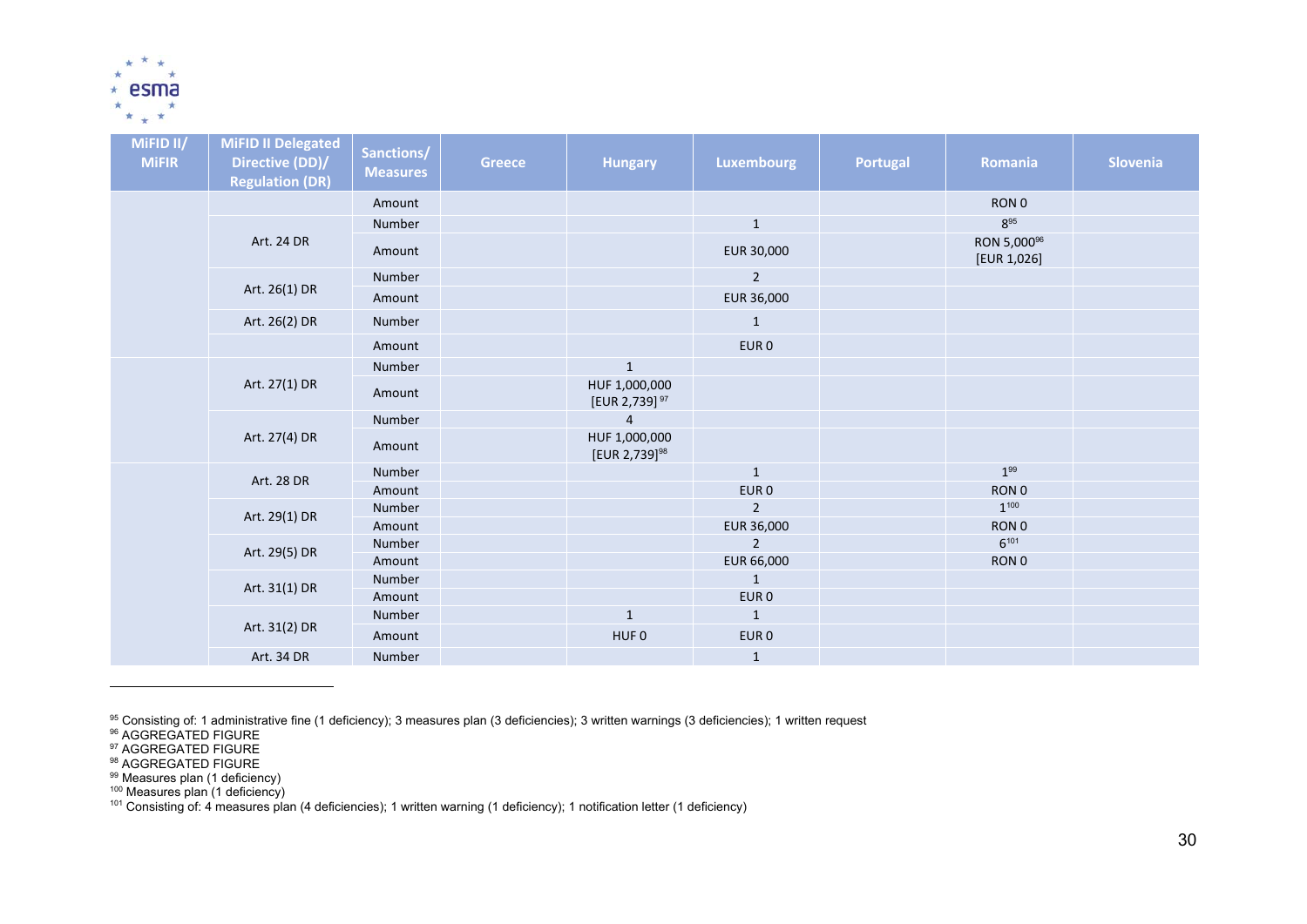

| MiFID II/<br><b>MiFIR</b>   | <b>MiFID II Delegated</b><br>Directive (DD)/<br><b>Regulation (DR)</b> | Sanctions/<br><b>Measures</b> | <b>Greece</b> | <b>Hungary</b>                                 | <b>Luxembourg</b>                  | <b>Portugal</b>           | Romania   | Slovenia |
|-----------------------------|------------------------------------------------------------------------|-------------------------------|---------------|------------------------------------------------|------------------------------------|---------------------------|-----------|----------|
|                             |                                                                        | Amount                        |               |                                                | EUR 36,000                         |                           |           |          |
|                             | Art. 34(2) DR                                                          | Number                        |               |                                                | $\overline{2}$                     |                           |           |          |
|                             |                                                                        | Amount                        |               |                                                | EUR <sub>0</sub>                   |                           |           |          |
|                             | Art. 34(3) DR                                                          | Number<br>Amount              |               |                                                | $\overline{2}$<br>EUR <sub>0</sub> |                           |           |          |
|                             |                                                                        | Number                        |               |                                                | $\mathbf{1}$                       | $\mathbf{1}$              |           |          |
|                             | Art. 35 DR                                                             | Amount                        |               |                                                | EUR 36,000                         | EUR 50,000 <sup>102</sup> |           |          |
|                             |                                                                        | Number                        |               |                                                |                                    |                           |           |          |
|                             | Art. 36 DR                                                             | Amount                        |               |                                                |                                    |                           |           |          |
|                             | Art. 36(2) DR                                                          | Number                        |               |                                                |                                    |                           | $1^{103}$ |          |
|                             |                                                                        | Amount                        |               |                                                |                                    |                           | RON 0     |          |
| <b>Chapter III</b>          |                                                                        | Number                        |               | $\,8\,$                                        | $\mathbf 1$                        |                           |           |          |
| Operating<br>conditions for | Art. 44(2) DR                                                          | Amount                        |               | HUF 52,000,000<br>[EUR 142,416] <sup>104</sup> | EUR <sub>0</sub>                   |                           |           |          |
| investment                  | Art. 45(1) DR                                                          | Number                        |               |                                                | $\overline{2}$                     |                           |           |          |
| firms                       |                                                                        | Amount                        |               |                                                | EUR <sub>0</sub>                   |                           |           |          |
|                             | Art. 45(2) DR                                                          | Number                        |               |                                                | $\mathbf{1}$                       |                           |           |          |
|                             |                                                                        | Amount                        |               |                                                | EUR <sub>0</sub>                   |                           |           |          |
|                             | Art. 45(3) DR                                                          | Number                        |               |                                                |                                    | $\mathbf{1}$              |           |          |
|                             |                                                                        | Amount                        |               |                                                |                                    | EUR 50,000 <sup>105</sup> |           |          |
|                             | Art. 47(1) DR                                                          | Number                        |               |                                                | $\mathsf 3$                        | 2                         |           |          |
|                             |                                                                        | Amount                        |               |                                                | EUR 36,000                         | EUR 50,000106             |           |          |
|                             | Art. 47(3) DR                                                          | Number                        |               |                                                | $\mathbf{1}$                       |                           |           |          |

<sup>102</sup> AGGREGATED FIGURE<br><sup>103</sup> Measures plan (1 deficiency)<br><sup>104</sup> AGGREGATED FIGURE<br><sup>105</sup> AGGREGATED FIGURE<br><sup>106</sup> AGGREGATED FIGURE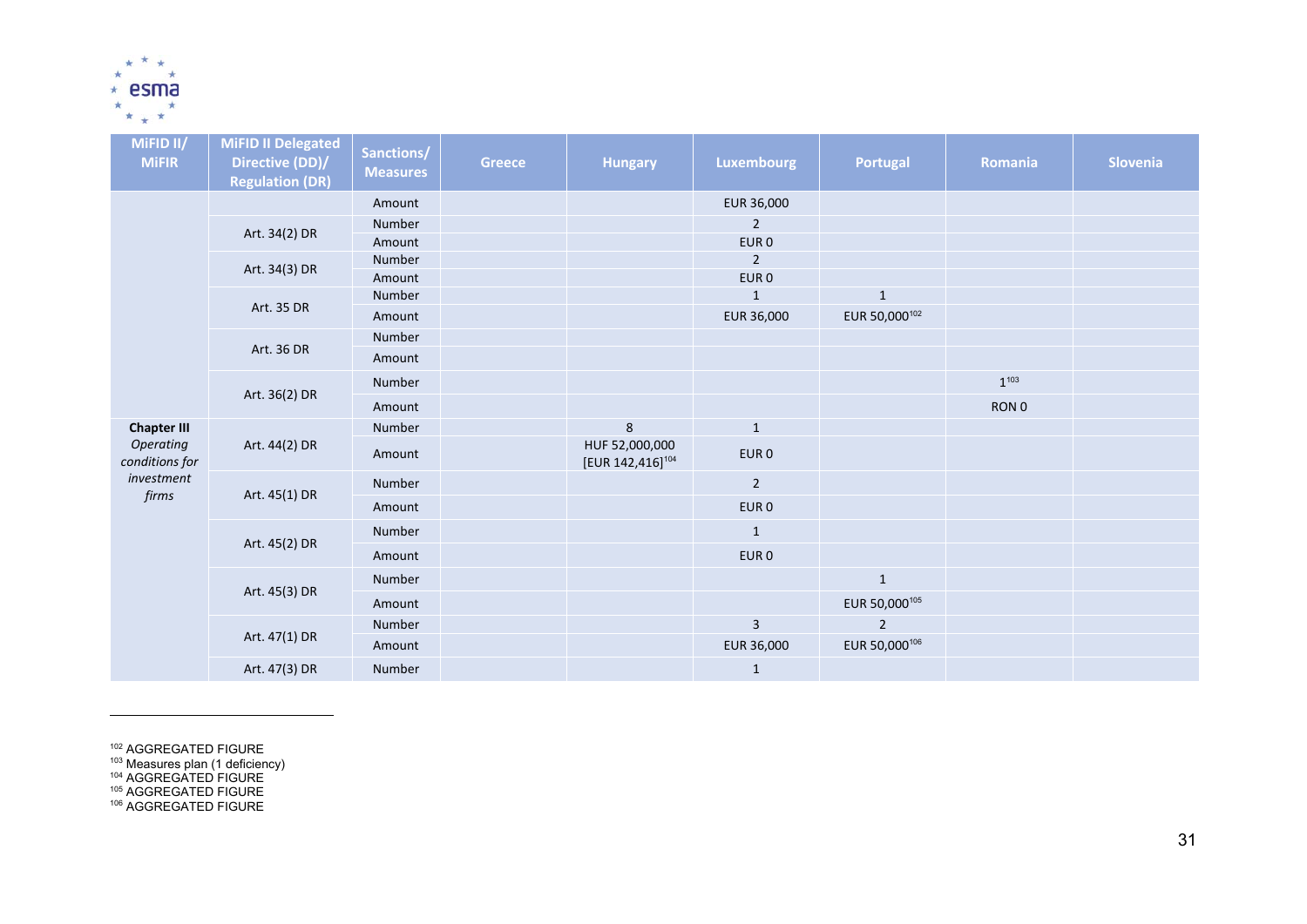

| MiFID II/<br><b>MiFIR</b> | <b>MiFID II Delegated</b><br>Directive (DD)/<br><b>Regulation (DR)</b> | Sanctions/<br><b>Measures</b> | <b>Greece</b> | <b>Hungary</b>                              | <b>Luxembourg</b> | <b>Portugal</b> | <b>Romania</b> | Slovenia         |
|---------------------------|------------------------------------------------------------------------|-------------------------------|---------------|---------------------------------------------|-------------------|-----------------|----------------|------------------|
|                           |                                                                        | Amount                        |               |                                             | EUR <sub>0</sub>  |                 |                |                  |
|                           |                                                                        | Number                        |               | $\mathbf{1}$                                | $\mathbf{1}$      | $\overline{2}$  |                |                  |
|                           | Art. 48(1) DR                                                          | Amount                        |               | HUF <sub>0</sub>                            | EUR <sub>0</sub>  | EUR 50,000107   |                |                  |
|                           |                                                                        | Number                        |               |                                             | $\mathbf{1}$      |                 |                |                  |
|                           | Art. 48(2) DR                                                          | Amount                        |               |                                             | EUR <sub>0</sub>  |                 |                |                  |
|                           | Art. 50(1) DR                                                          | Number                        |               | $1\,$                                       |                   |                 |                |                  |
|                           |                                                                        | Amount                        |               | HUF <sub>0</sub>                            |                   |                 |                |                  |
|                           | Art. 50(2) DR                                                          | Number                        |               | $\mathbf{1}$                                | $\overline{2}$    |                 |                | $\,1\,$          |
|                           |                                                                        | Amount                        |               | HUF <sub>0</sub>                            | EUR 66,000        |                 |                | EUR <sub>0</sub> |
|                           | Art. 50(5) DR                                                          | Number                        |               |                                             | $\overline{2}$    |                 |                |                  |
|                           |                                                                        | Amount                        |               |                                             | EUR 36,000        |                 |                |                  |
|                           | Art. 50(9) DR                                                          | Number                        |               |                                             | $\overline{2}$    |                 |                |                  |
|                           |                                                                        | Amount                        |               |                                             | EUR 36,000        |                 |                |                  |
|                           | Art. 50(10) DR                                                         | Number                        |               |                                             | $\overline{2}$    |                 |                |                  |
|                           |                                                                        | Amount                        |               |                                             | EUR 30,000        |                 |                |                  |
|                           |                                                                        | Number                        |               |                                             | $\mathbf{1}$      |                 |                |                  |
|                           | Art. 51 DR                                                             | Amount                        |               |                                             | EUR <sub>0</sub>  |                 |                |                  |
|                           | Art. 52 DR                                                             | Number                        |               |                                             | $\mathbf{1}$      |                 |                |                  |
|                           |                                                                        | Amount                        |               |                                             | EUR <sub>0</sub>  |                 |                |                  |
|                           |                                                                        | Number                        |               | $\mathbf 1$                                 |                   |                 |                |                  |
|                           | Art. 53(1) DR                                                          | Amount                        |               | HUF 2,000,000<br>[EUR 5,478] <sup>108</sup> |                   |                 |                |                  |
|                           | Art. 54(1) DR                                                          | Number                        |               |                                             | $\mathbf 1$       |                 |                |                  |
|                           |                                                                        | Amount                        |               |                                             | EUR 30,000        |                 |                |                  |

<sup>107</sup> AGGREGATED FIGURE<br><sup>108</sup> AGGREGATED FIGURE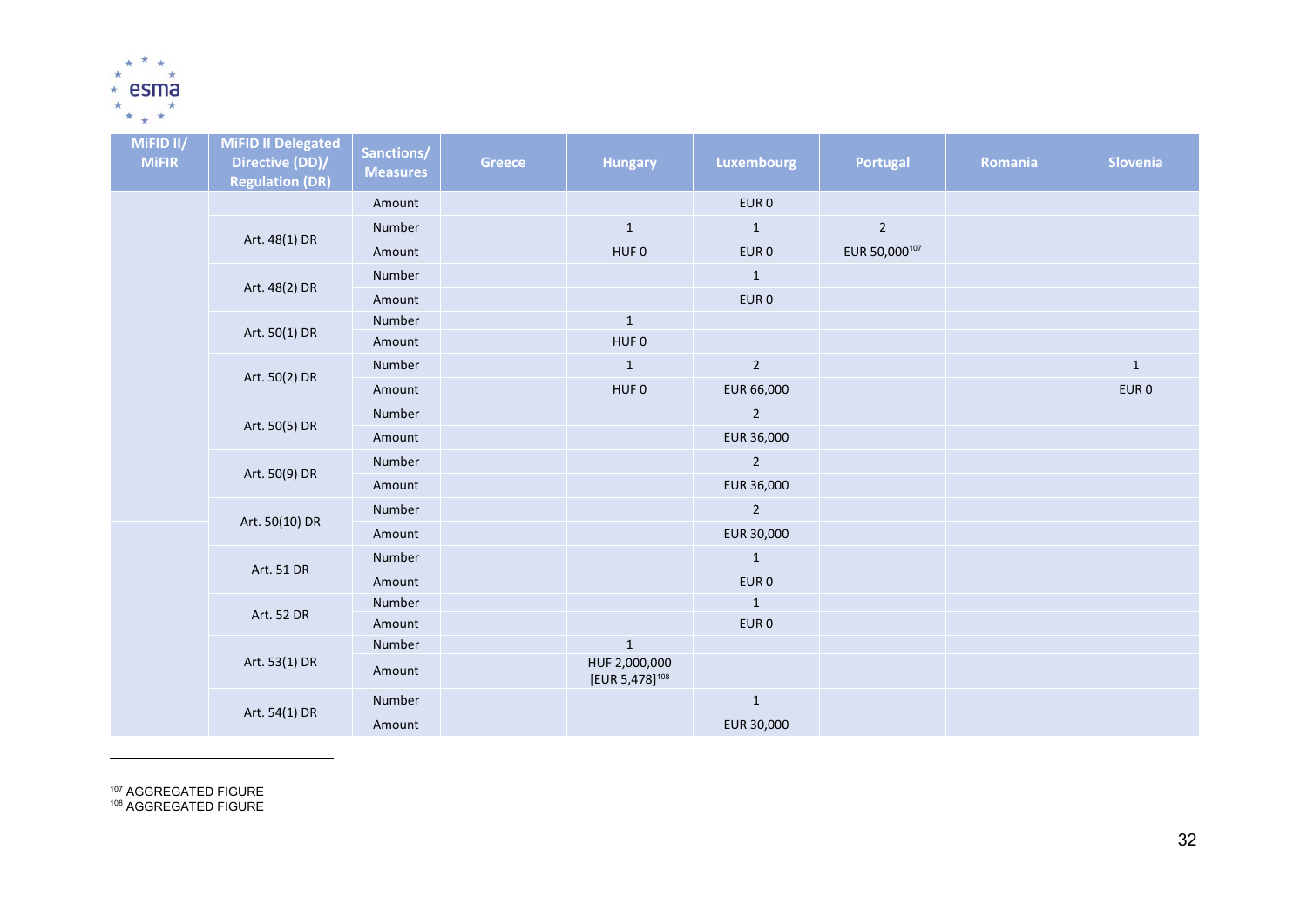

| MiFID II/<br><b>MiFIR</b> | <b>MiFID II Delegated</b><br>Directive (DD)/<br><b>Regulation (DR)</b> | Sanctions/<br><b>Measures</b> | <b>Greece</b> | <b>Hungary</b>                              | <b>Luxembourg</b>       | <b>Portugal</b> | Romania | Slovenia         |
|---------------------------|------------------------------------------------------------------------|-------------------------------|---------------|---------------------------------------------|-------------------------|-----------------|---------|------------------|
|                           |                                                                        | Number                        |               | $1\,$                                       | $\overline{\mathbf{3}}$ | $2^{\circ}$     |         |                  |
|                           | Art. 54(2) DR                                                          | Amount                        |               | HUF 5,000,000<br>[EUR 13,694]               | EUR 30,000              | EUR 50,000109   |         |                  |
|                           | Art. 54(4) DR                                                          | Number                        |               |                                             | $\overline{2}$          |                 |         |                  |
|                           |                                                                        | Amount                        |               |                                             | EUR 36,000              |                 |         |                  |
|                           | Art. 54(5) DR                                                          | Number                        |               |                                             | $\mathbf{3}$            |                 |         |                  |
|                           |                                                                        | Amount                        |               |                                             | EUR 30,000              |                 |         |                  |
|                           | Art. 54(6) DR                                                          | Number                        |               |                                             | $\mathbf{1}$            |                 |         |                  |
|                           |                                                                        | Amount                        |               |                                             | EUR <sub>0</sub>        |                 |         |                  |
|                           | Art. 54(7) DR                                                          | Number                        |               | $\mathbf 1$                                 | $\mathsf 3$             |                 |         | $2^{110}$        |
|                           |                                                                        | Amount                        |               | HUF <sub>0</sub>                            | EUR 30,000              |                 |         | EUR <sub>0</sub> |
|                           | Art. 54(8) DR                                                          | Number                        |               |                                             | $\overline{\mathbf{3}}$ |                 |         |                  |
|                           |                                                                        | Amount                        |               |                                             | EUR 66,000              |                 |         |                  |
|                           | Art. 54(10) DR                                                         | Number                        |               |                                             | $\mathbf{3}$            |                 |         |                  |
|                           |                                                                        | Amount                        |               |                                             | EUR 30,000              |                 |         |                  |
|                           |                                                                        | Number                        |               | $\overline{\mathbf{3}}$                     |                         |                 |         |                  |
|                           | Art. 54(11) DR                                                         | Amount                        |               | HUF 2,000,000<br>[EUR 5,478] <sup>111</sup> |                         |                 |         |                  |
|                           |                                                                        | Number                        |               | $\mathsf{3}$                                |                         |                 |         |                  |
|                           | Art. 54(12) DR                                                         | Amount                        |               | HUF 2,000,000<br>[EUR 5,478] <sup>112</sup> |                         |                 |         |                  |
|                           | Art. 55(1) DR                                                          | Number                        |               |                                             | $1\,$                   |                 |         |                  |
|                           |                                                                        | Amount                        |               |                                             | EUR 36,000              |                 |         |                  |

<sup>109</sup> AGGREGATED FIGURE<br><sup>110</sup> AGGREGATED FIGURE<br><sup>111</sup> AGGREGATED FIGURE<br><sup>112</sup> AGGREGATED FIGURE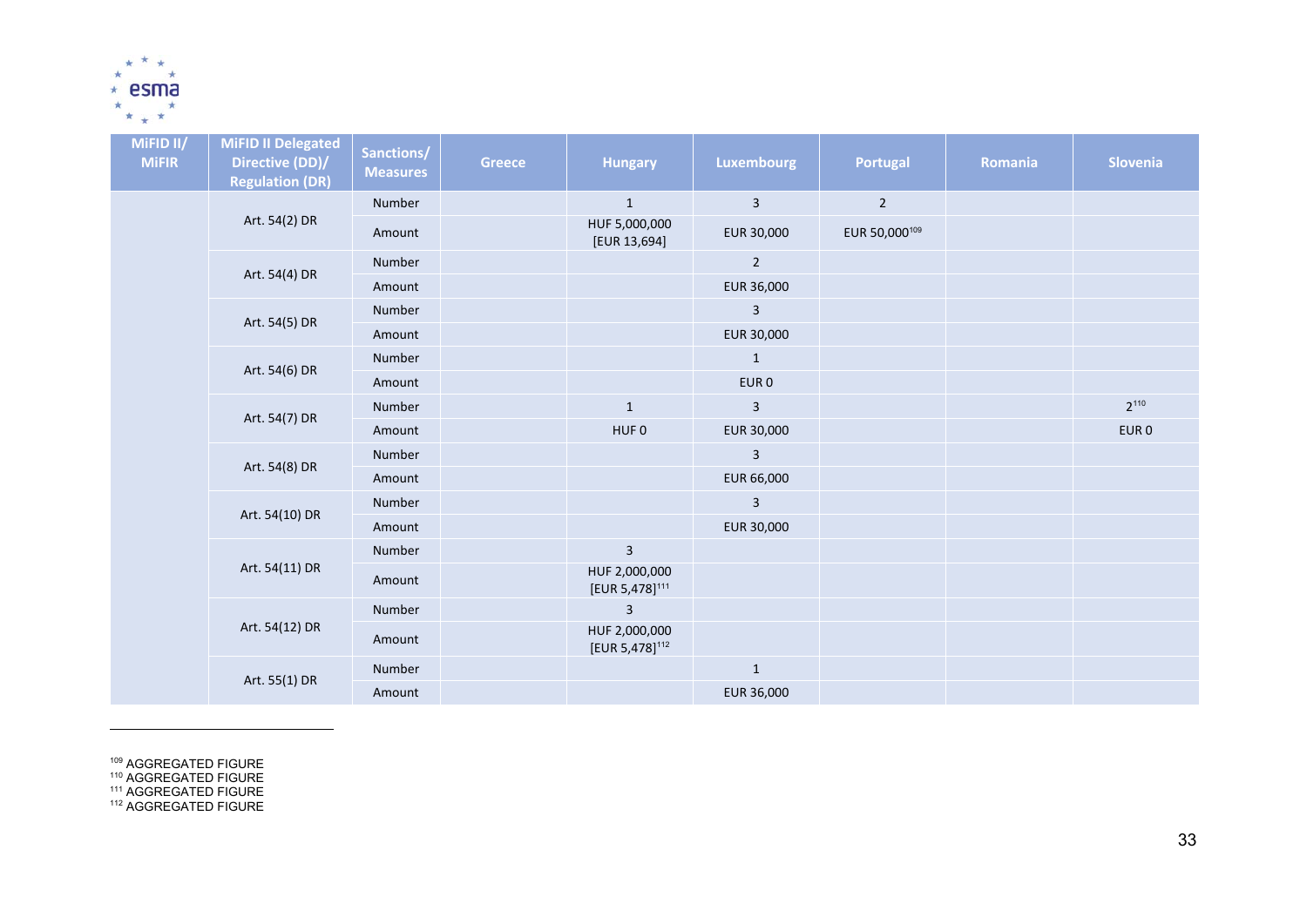

| MiFID II/<br><b>MiFIR</b> | <b>MiFID II Delegated</b><br>Directive (DD)/<br><b>Regulation (DR)</b> | Sanctions/<br><b>Measures</b> | <b>Greece</b> | <b>Hungary</b>   | Luxembourg       | Portugal | Romania   | Slovenia |
|---------------------------|------------------------------------------------------------------------|-------------------------------|---------------|------------------|------------------|----------|-----------|----------|
|                           | Art. 55(3) DR                                                          | Number                        |               |                  | $\mathbf{1}$     |          |           |          |
|                           |                                                                        | Amount                        |               |                  | EUR <sub>0</sub> |          |           |          |
|                           | Art. 59(4) DR                                                          | Number                        |               |                  | $\mathbf{1}$     |          |           |          |
|                           |                                                                        | Amount                        |               |                  | EUR <sub>0</sub> |          |           |          |
|                           | Art. 60(1) DR                                                          | Number                        |               |                  | $\overline{2}$   |          |           |          |
|                           |                                                                        | Amount                        |               |                  | EUR 30,000       |          |           |          |
|                           | Art. 60(2) DR                                                          | Number                        |               |                  | $\mathbf{3}$     |          |           |          |
|                           |                                                                        | Amount                        |               |                  | EUR 66,000       |          |           |          |
|                           | Art. 60(3) DR                                                          | Number                        |               |                  | $\overline{2}$   |          |           |          |
|                           |                                                                        | Amount                        |               |                  | EUR 30,000       |          |           |          |
|                           | Art. 62(1) DR                                                          | Number                        |               |                  | $\mathbf{3}$     |          |           |          |
|                           |                                                                        | Amount                        |               |                  | EUR 66,000       |          |           |          |
|                           | Art. 63(1) DR                                                          | Number                        |               |                  |                  |          | $3^{113}$ |          |
|                           |                                                                        | Amount                        |               |                  |                  |          | RON 0     |          |
|                           | Art. 65(5) DR                                                          | Number                        |               |                  | $\overline{2}$   |          |           |          |
|                           |                                                                        | Amount                        |               |                  | EUR <sub>0</sub> |          |           |          |
|                           | Art. 65(6) DR                                                          | Number                        |               |                  | $\overline{a}$   |          |           |          |
|                           |                                                                        | Amount                        |               |                  | EUR 36,000       |          |           |          |
|                           | Art. 65(7) DR                                                          | Number                        |               |                  | $\overline{4}$   |          |           |          |
|                           |                                                                        | Amount                        |               |                  | EUR 66,000       |          |           |          |
|                           | Art. 66(1) DR                                                          | Number                        |               |                  | $\mathbf{1}$     |          |           |          |
|                           |                                                                        | Amount                        |               |                  | EUR 36,000       |          |           |          |
|                           | Art. 66(3) DR                                                          | Number                        |               | $\boldsymbol{6}$ | $\mathbf{1}$     |          |           |          |

<sup>&</sup>lt;sup>113</sup> Consisting of: 1 notification letter (1 deficiency); 1 measures plan (1 deficiency); 1 written request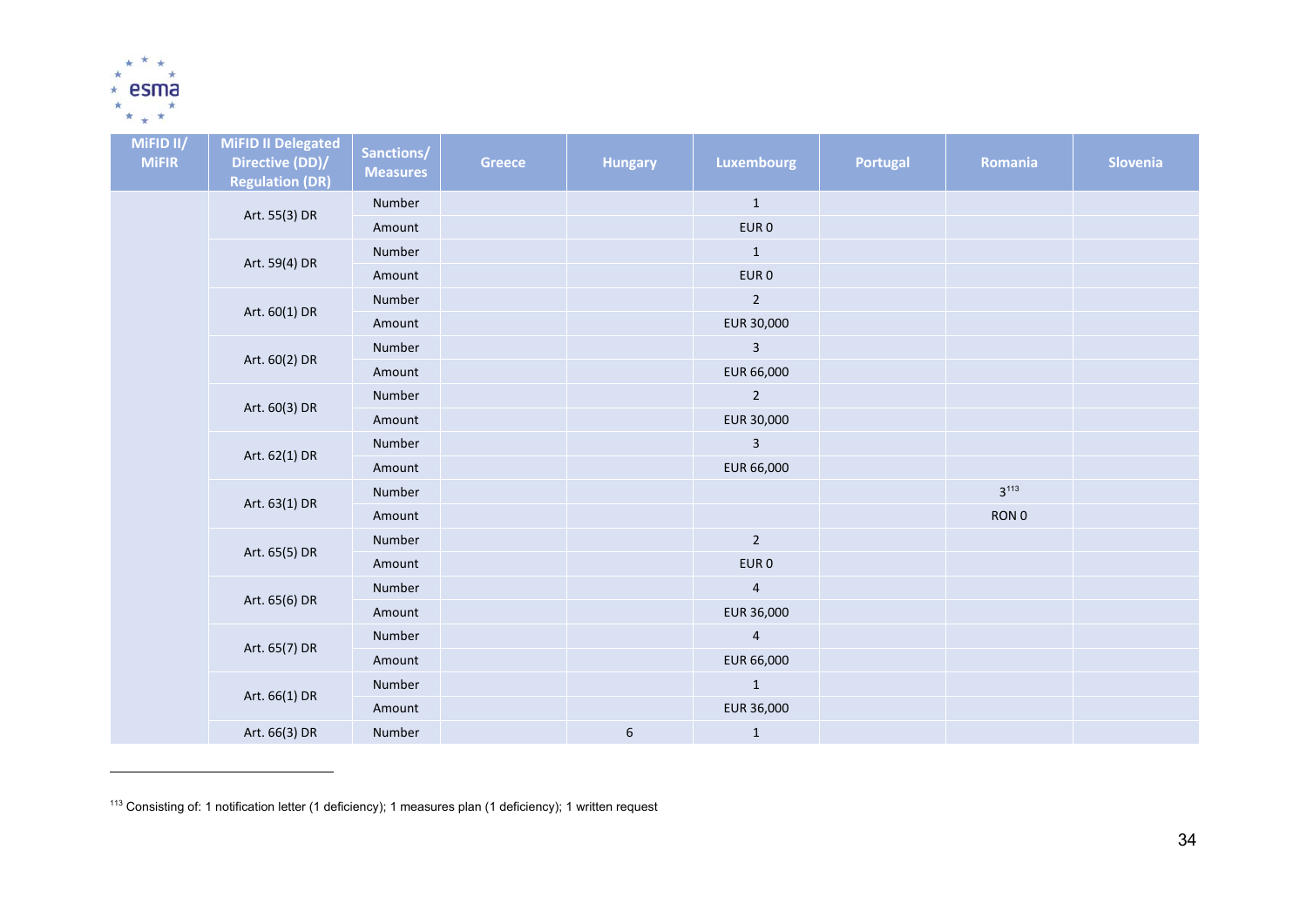

| MiFID II/<br><b>MiFIR</b> | <b>MiFID II Delegated</b><br>Directive (DD)/<br><b>Regulation (DR)</b> | Sanctions/<br><b>Measures</b> | <b>Greece</b> | <b>Hungary</b>                                | <b>Luxembourg</b> | Portugal | Romania          | Slovenia |
|---------------------------|------------------------------------------------------------------------|-------------------------------|---------------|-----------------------------------------------|-------------------|----------|------------------|----------|
|                           |                                                                        | Amount                        |               | HUF 14,000,000<br>[EUR 38,342] <sup>114</sup> | EUR 36,000        |          |                  |          |
|                           | Art. 66(9) DR                                                          | Number                        |               |                                               | $\mathbf 1$       |          |                  |          |
|                           |                                                                        | Amount                        |               |                                               | EUR 36,000        |          |                  |          |
|                           | Art. 67(1) DR                                                          | Number                        |               |                                               | $\mathbf{1}$      |          |                  |          |
|                           |                                                                        | Amount                        |               |                                               | EUR <sub>0</sub>  |          |                  |          |
|                           | Art. 67(3) DR                                                          | Number                        |               |                                               |                   |          | $1^{115}$        |          |
|                           |                                                                        | Amount                        |               |                                               |                   |          | RON <sub>0</sub> |          |
|                           | Art. 72(1) DR                                                          | Number                        |               |                                               | $\mathbf{1}$      |          | $1^{116}$        |          |
|                           |                                                                        | Amount                        |               |                                               | EUR <sub>0</sub>  |          | RON 0            |          |
|                           | Art. 75 DR                                                             | Number                        |               |                                               |                   |          | $1^{117}$        |          |
|                           |                                                                        | Amount                        |               |                                               |                   |          | RON 0            |          |
|                           | Art. 76 DR                                                             | Number                        |               |                                               | $\mathbf{1}$      |          |                  |          |
|                           |                                                                        | Amount                        |               |                                               | EUR <sub>0</sub>  |          |                  |          |
|                           | Art. 76(1) DR                                                          | Number                        |               |                                               |                   |          | $6^{118}$        |          |
|                           |                                                                        | Amount                        |               |                                               |                   |          | RON <sub>0</sub> |          |
|                           | Art. 76(6) DR                                                          | Number                        |               |                                               |                   |          | $1^{119}$        |          |
|                           |                                                                        | Amount                        |               |                                               |                   |          | RON 0            |          |
|                           | Art. 76(10) DR                                                         | Number                        |               |                                               |                   |          | $2^{120}$        |          |
|                           |                                                                        | Amount                        |               |                                               |                   |          | RON 2,000        |          |

<sup>114</sup> AGGREGATED FIGURE<br><sup>115</sup> Measures plan (1 deficiency)

<sup>116</sup> Written request

<sup>117</sup> Measures plan (1 deficiency

<sup>118</sup> Consisting of: 1 notification letter (1 deficiency); 3 measures plan (3 deficiencies); 1 written warning (1 deficiency); 1 written warning (1 deficiency)

<sup>119</sup> Measures plan (1 deficiency)

<sup>120</sup> Consisting of: 1 measures plan (1 deficiency); 1 administrative fine (1 deficiency)